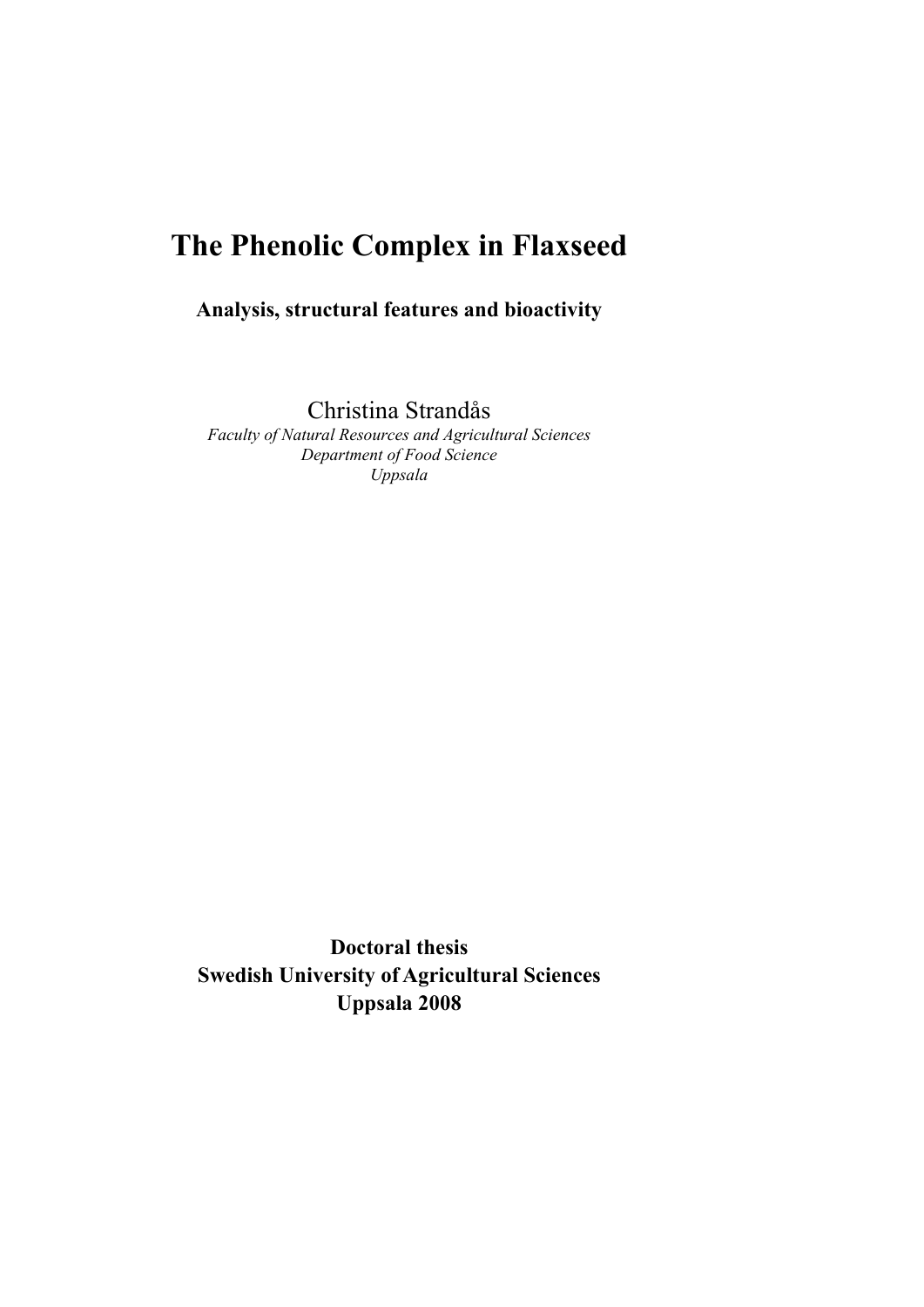**Acta Universitatis Agriculturae Sueciae**  2008: 10

ISSN 1652-6880 ISBN 978-91-85913-43-5 © 2008 Christina Strandås, Uppsala, Sweden Tryck: SLU Service/Repro, Uppsala 2008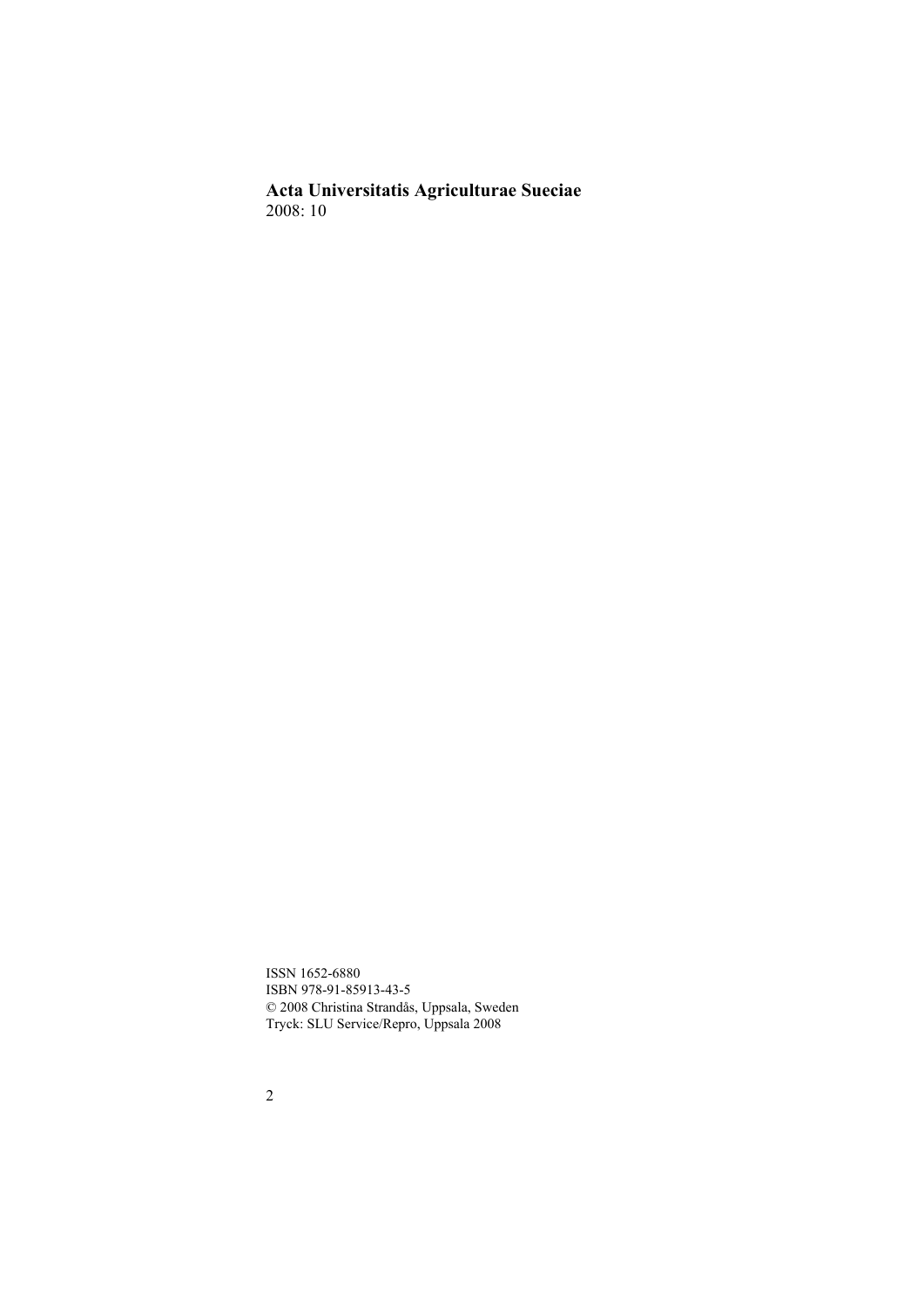## **Abstract**

Strandås, C. 2008. The *Phenolic Complex in Flaxseed. Analysis, structural features and bioactivity.* Doctoral thesis. ISSN 1652-6880, ISBN 978-91-85913-43-5.

Flaxseed is the richest plant source of the lignan secoisolariciresinol diglucoside (SDG). In flaxseed, SDG exists in an oligomeric structure with 3-hydroxy-3 methyl glutaric acid (HMGA) forming a phenolic complex together with *p*coumaric acid and ferulic acid glucosides and herbacetin diglucoside (HDG). Epidemiological and animal studies indicate protective effects of flaxseed and SDG towards hormone-dependent cancers and cardiovascular diseases, and reducing effect toward cholesterol levels in blood. Knowledge about the structural features and properties of the phenolic complex are required to further understand bioavailability, bioconversion and bioactivity of flaxseed lignans in humans and animals, the biosynthesis in flaxseed, as well as if it may affect technology and quality of food products containing flaxseed or the phenolic complex.

A new fast and simple high-performance liquid chromatographic (HPLC) method was developed for analysing secoisolariciresinol diglucoside (SDG), *p*-coumaric acid glucoside and ferulic acid glucoside, based on direct hydrolysis of defatted flaxseed flour using alkali. Variations in SDG, *p*-coumaric acid glucoside and ferulic acid glucoside content were reported in flaxseed samples and bread products containing flaxseed. The composition and properties of flaxseed phenolic complex were studied by reversed-phase liquid chromatography and gel filtration fractionation. Results indicate that the phenolic glucosides exist in oligomers with variable molecular sizes. A complicated linkage pattern and/or possibly interactions with other components may contribute to the observed complexity.

SDG and the phenolic complex showed similar hydrogen-donating abilities to ferulic acid but higher than α-tocopherol in the DPPH inhibition metod, suggesting that SDG was the only active antioxidant in the phenolic complex. Contradicting results were obtained on the effect of SDG on levels of Vitamin E and cholesterol in two rat studies.

*Keywords:* Phenolic complex, secoisolariciresinol, *p*-coumaric acid glucoside, ferulic acid glucoside, flaxseed, bread

*Author's address:* Christina Strandås, Department of Food Science, Swedish University of Agricultural Sciences (SLU), P.O. Box 7051, S-750 07 Uppsala, Sweden.

E-mail: Christina.Strandas@lmv.slu.se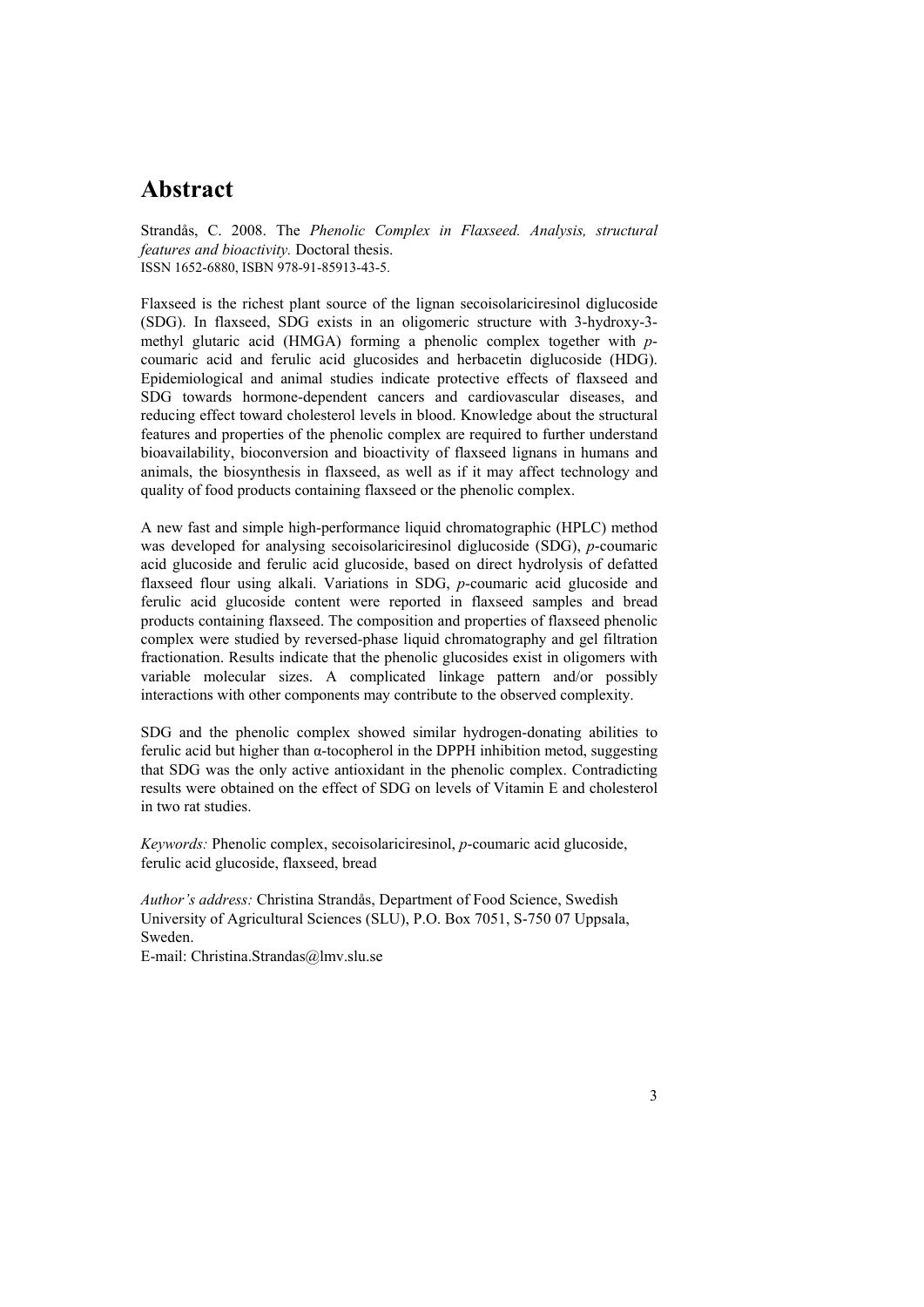## **Sammanfattning**

Lin är en traditionell oljeväxt odlad sedan urminnes tider. Linfröet används i mat och djurfoder och ur fröet kan olja pressas, s.k. linolja, som används i t.ex. linoljefärg. I växtvärlden är linfrö en av de rikaste tillgångarna till fytoöstrogenet secoisolariciresinol diglukosid (SDG) och omega-3 fettsyran linolensyra. Andra viktiga komponenter i linfrö är lösliga kostfibrer, som sänker kolesterol, och proteiner, som har emulsionsstabiliserande egenskaper jämförbara med gelatin. Epidemiologiska och djurstudier tyder på att linfrö och SDG har skyddande egenskaper mot hormon-relaterade cancerformer och hjärtkärlsjukdomar, och har kolesterolsänkande egenskaper. Idag tillsätts linfrö till många produkter med avsikt att berika livsmedlet med linolensyra. Dessutom säljs linfröextrakt innehållande det fenoliska komplexet av många företag. De höga halterna av cyanogena glykosider och kadmium samt en laxerande verkan begränsar dock intaget av linfrö och Livsmedelsverket avråder från en konsumtion av linfrö högre än 2 matskedar per dag.

I linfrö ingår SDG i raka symmetriska oligomerer tillsammans med glutarsyraderivat (HMGA) och i sin tur ingår dessa oligomerer i ett fenoliskt komplex tillsammans med andra fenoliska glukosider. I tarmen omvandlas SDG av mikroorganismer till enterolakton och enterodiol som tas upp i blodomloppet och genomgår enterohepatisk cirkulation för att sedan utsöndras med urinen. För att förstå upptag och metabolism av SDG måste vi veta mer om komplexets struktur och egenskaper. Strukturen är också viktig för att närmare förstå biosyntesen av SDG i växten.

I denna avhandling har en ny, snabb och enkel analysmetod utvecklats baserad på en direkt alkalisk hydrolysering av avfettat linfrömjöl. Med denna metod analyserades halten av SDG, *p*-kumarsyreglukosider och ferulasyreglukosider i olika linfröprover från två olika platser i Sverige. Halten av dessa fenoliska glukosider har också analyserats i bröd med linfrön. Det fenoliska komplexets sammansättning och egenskaper har studerats med kromatografiska metoder. Resultatet tyder på att de fenoliska glukosiderna ingår i en komplicerad struktur med bred molekylviktsfördelning. Ett komplicerat bindningsmönster eller interaktioner med andra okända strukturer kan bidra till komplexiteten. I en studie med radikalen DPPH hade SDG och det fenoliska komplexet liknande vätedonerande egenskaper som ferulasyra men högre än α-tokoferol. Detta tyder på att SDG är den enda verkande antioxidanten i det fenoliska komplexet. Epidemiologiska studier indikerar att det finns ett samband mellan höga blodvärden av E vitamin och en minskad risk mot hjärtkärlsjukdomar och cancer. Därför har SDG's och det fenoliska komplexets påverkan på halten av E vitamin och kolesterol i plasma och lever studerats i två djurstudier på råtta. Intag av 0,1 % SDG sänkte halten E vitamin i råttplasma och lever och höjde kolesterolet i lever. I den andra studien med olika doser av SDG (0,1-0,0125 %) hade SDG ingen verkan på E vitamin eller kolesterol i råtta.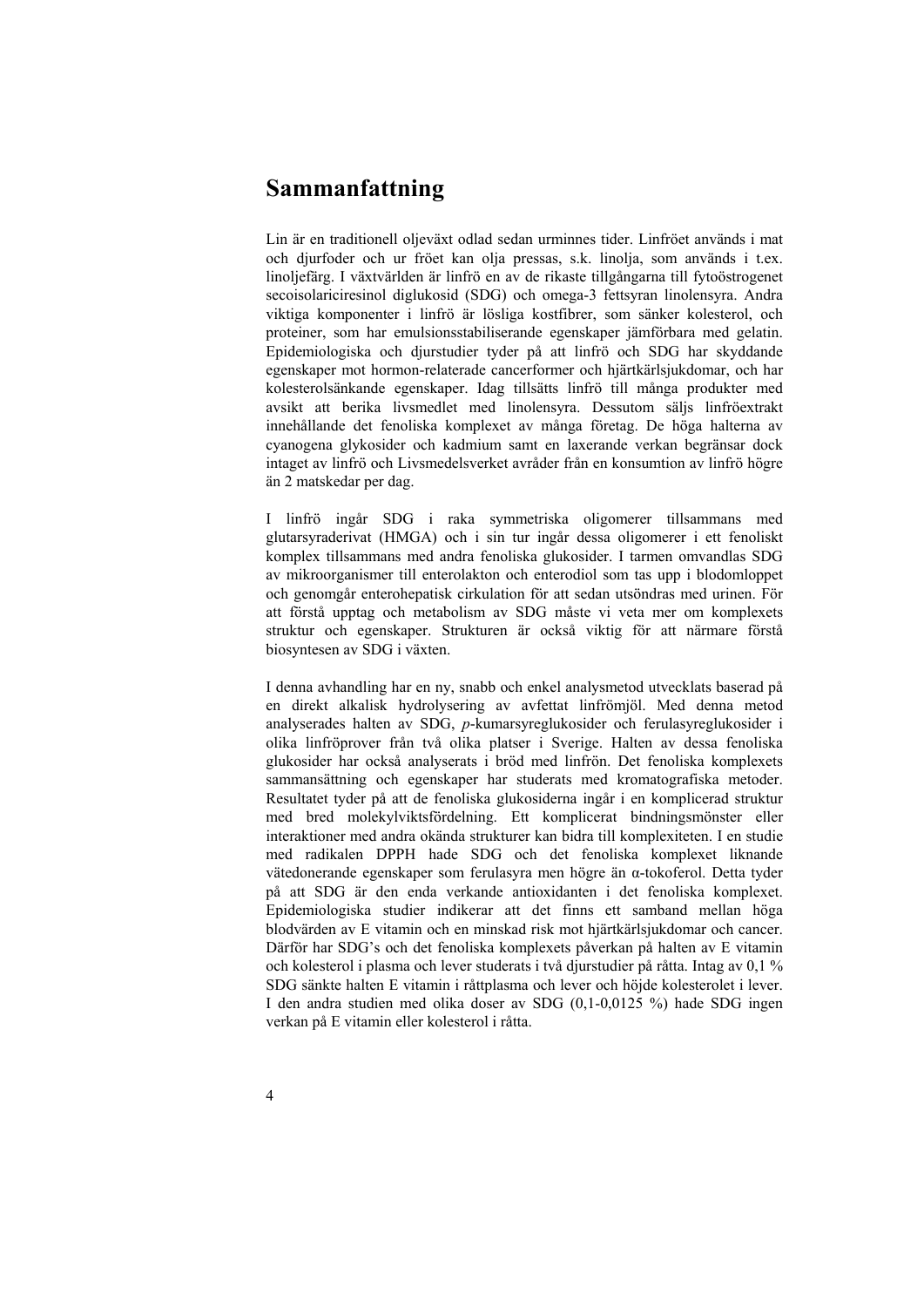## **Contents**

## **Literature review, 9**

Introduction, 9 The phenolic complex in flaxseed, 10 Principles of analysis of phenolic glucosides in flaxseed and bread, 12 *Extraction and hydrolysis, 12 Chromatographic methods, 15*  Content of phenolic glucosides in flaxseed and bread, 16 *Flaxseed, 16 Bread, 16*  Absorption and metabolism of SDG, 18 *Absorption and metabolism of SDG in the intestine, 19 Phase I metabolism of SDG in liver, 20 Pharmacokinetics of SDG, 20*  Health effects of flaxseed lignans, 22 *Hormone-dependent cancer, 22 Cardiovascular diseases, 24 Other diseases, 27* 

## **Objectives, 28**

#### **Materials and methods, 29**

Samples, 29 Direct alkaline hydrolysis of flaxseed, 29 Phenolic glucosides in bread containing flaxseed, 30 Chromatographic fractionation of oligomeric extract from flaxseed, 30 High-performance liquid chromatography, 31 Hydrogen donation ability, 31 Animal studies, 31 Analysis of cholesterol and tocopherols in rat tissues, 31

#### **Results and comments, 32**

Method development, 32 Content of phenolic glucosides in flaxseed, 32 Content of phenolic glucosides in bread containing flaxseed, 33 Structural features, 34 *Fractionation by reversed-phase chromatography, 34 Fractionation by Sepharose CL-6B, 34 Fractionation of F50 on Sephadex LH-20, 35*  Hydrogen-donating ability using DPPH, 37 Bioactivities of SDG and the phenolic complex, 38 *SDG and its oligomers decreased vitamin E levels and increased liver cholesterol in rats, 38 SDG had no effect on vitamin E and cholesterol in rats, 39* 

#### **Summary and conclusions, 40**

**Future research, 41**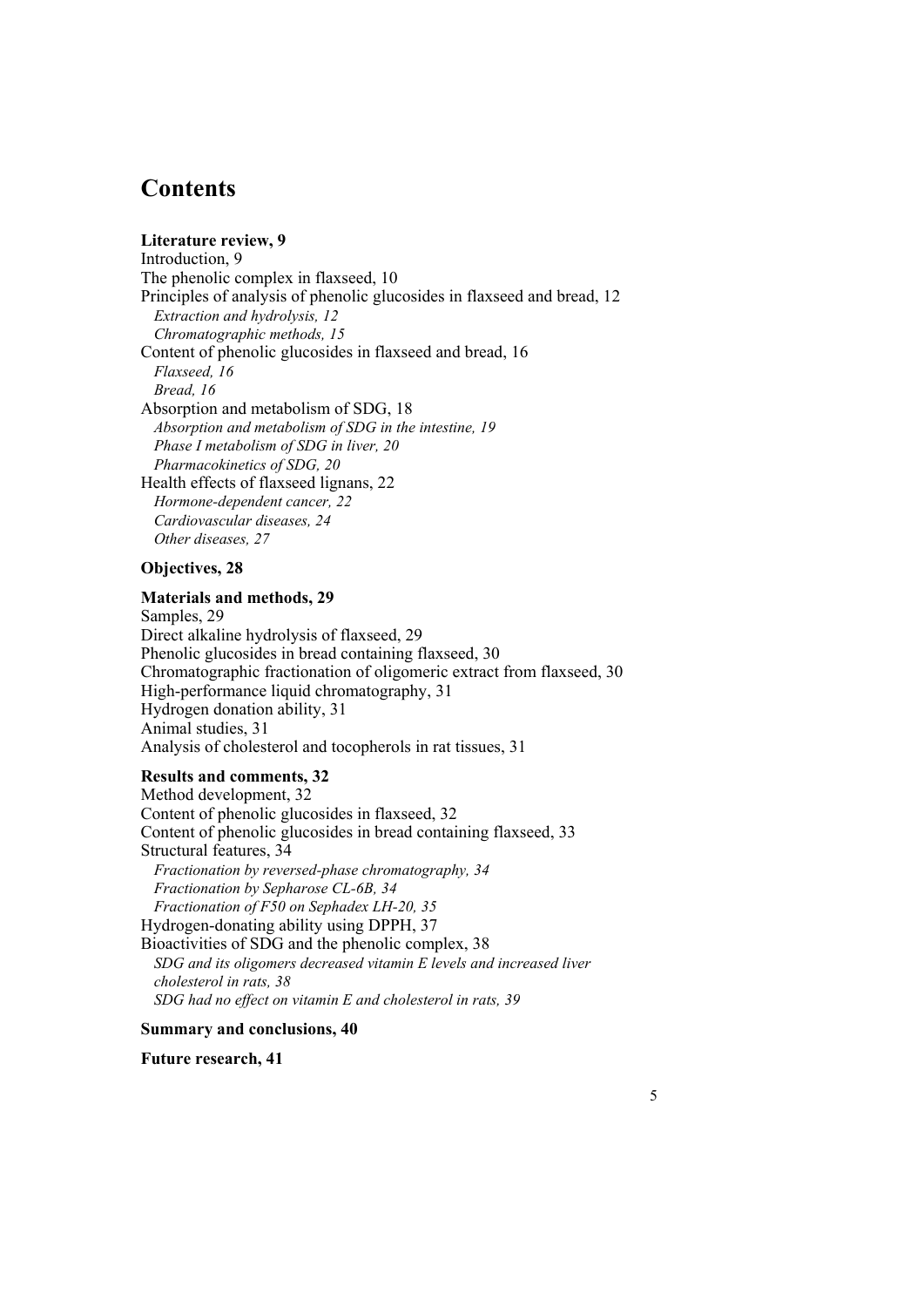**References, 42** 

**Acknowledgements/Tack, 52**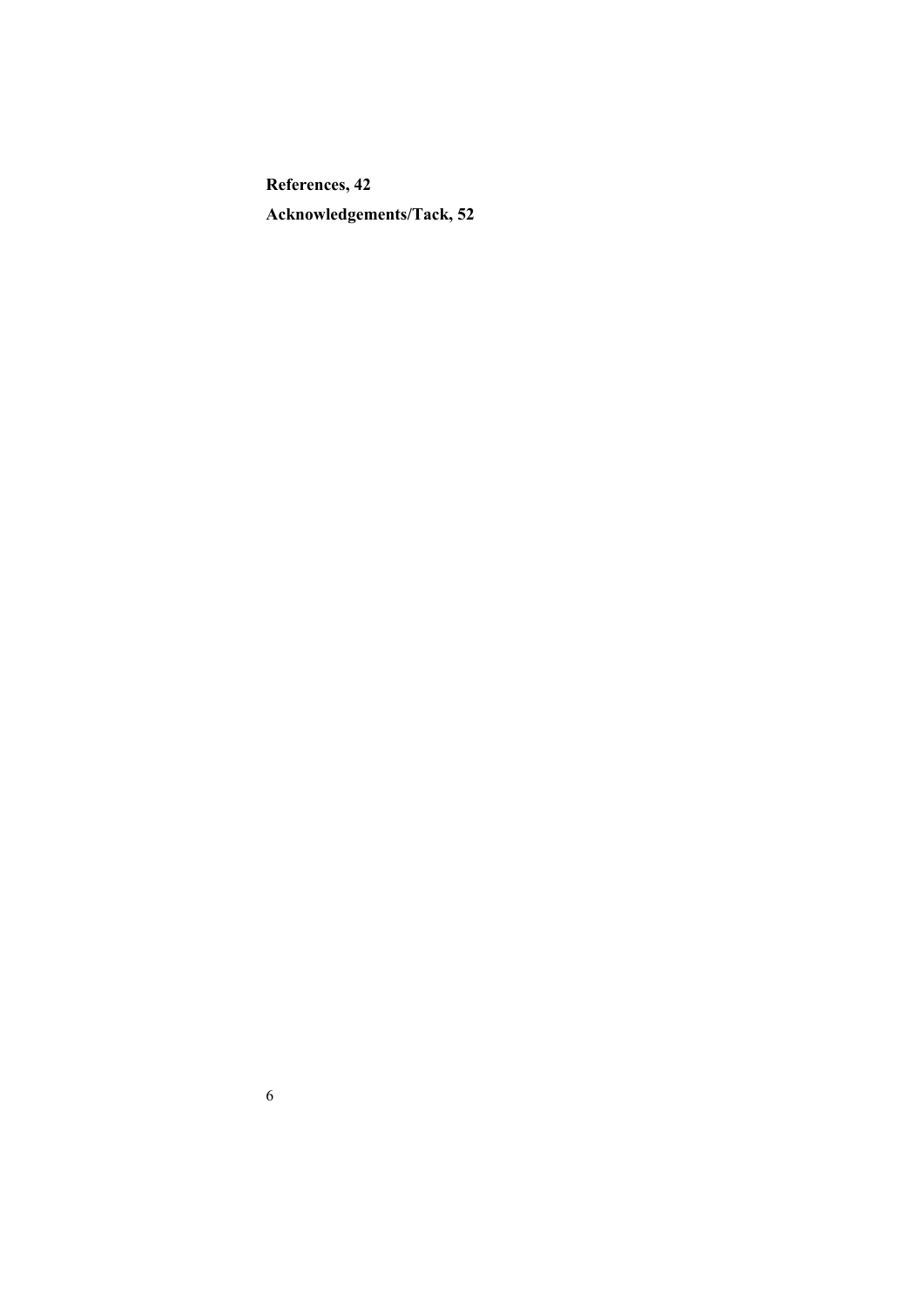# **Appendix**

The present thesis is based on the following papers, which are referred to in the text by their Roman numerals.

- **I.** Eliasson, C., Kamal-Eldin, A., Andersson, R. & Åman, P. 2003. Highperformance liquid chromatographic analysis of secoisolariciresinol diglucoside and hydroxycinnamic acid glucosides in flaxseed by alkaline extraction. *Journal of Chromatography A* 1012(2), 151-159.
- **II.** Strandås, C., Kamal-Eldin, A., Andersson, R. & Åman, P. 2008. Phenolic glucosides in bread with flaxseed. *Food Chemistry*
- **III**. Strandås, C., Kamal-Eldin, A., Andersson, R. & Åman, P. 2008. Composition and properties of flaxseed phenolic oligomers. *Food Chemistry*
- **IV.** Frank, J., Eliasson, C., Leroy-Nivard, D., Budek, A., Lundh, T., Vessby, B., Åman, P. & Kamal-Eldin, A. 2004. Dietary secoisolariciresinol diglucoside and its oligomers with 3-hydroxy-3-methyl glutaric acid decrease vitamin E levels in rats. *British Journal of Nutritio*n 92, 169-176.
- **V.** Strandås, C., Åman, P., Lundh, T. & Kamal-Eldin, A. 2008. No effect of increased intake of secoisolariciresinol diglucoside on tocopherol and cholesterol levels in rat plasma and liver. *Manuscript to be submitted.*

Papers I-IV are reproduced with kind permission of the respective publisher. Christina's maiden name was Eliasson.

### *Contribution of the author to the papers*

- **I-III, V** Planned main part of experimental work, the statistical evaluation and wrote the manuscript together with the co-authors.
- **IV** Performed part of the experimental work and took part in the writing of the manuscript.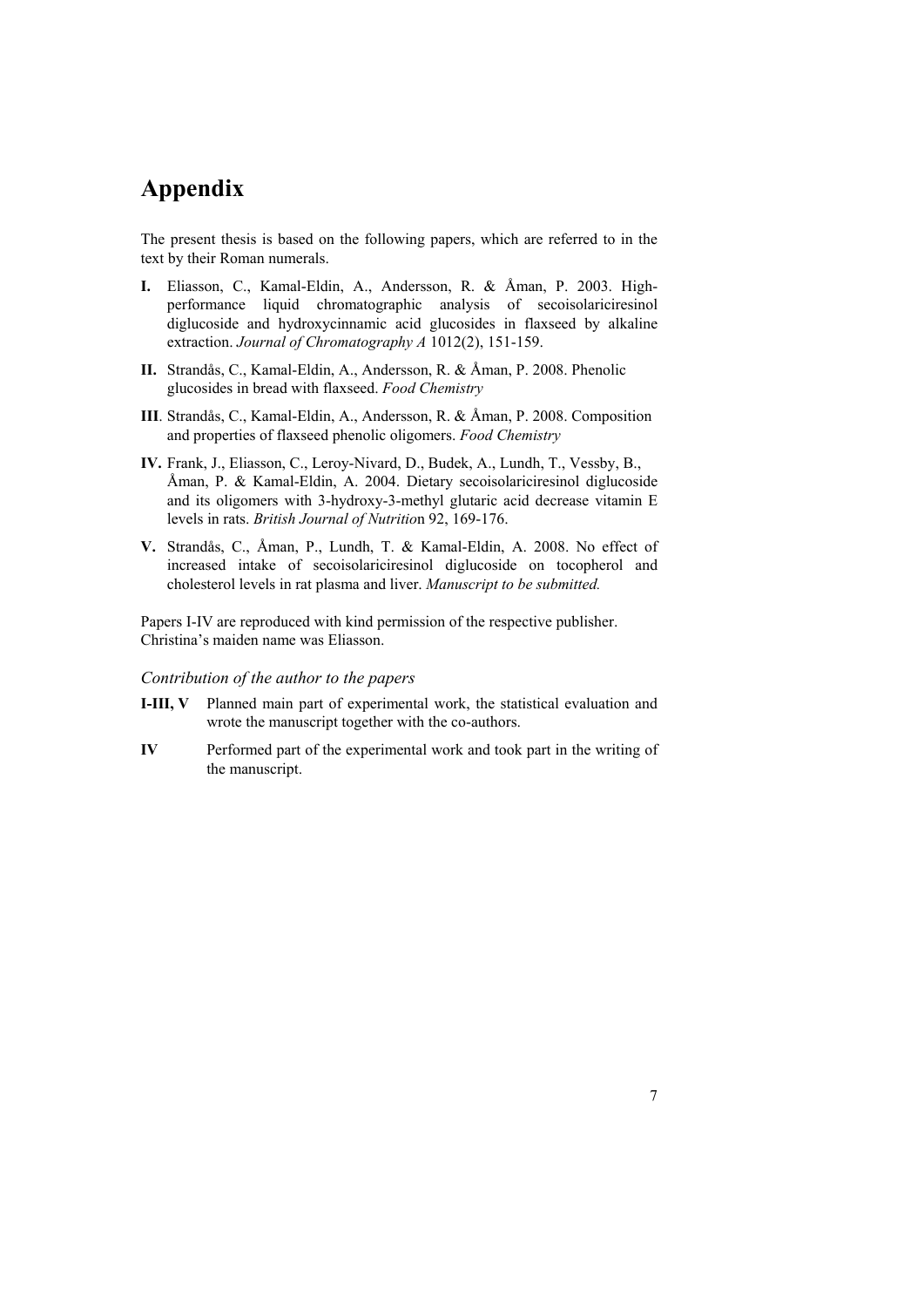# **List of abbreviations**

| Anhydroseco      | anhydrosecoisolariciresinol                                |
|------------------|------------------------------------------------------------|
| <b>CEAD</b>      | coulometric electrode array detection                      |
| <b>CEHCs</b>     | carboxyethyl hydroxychromans                               |
| CoA              | coenzyme A                                                 |
| <b>CVD</b>       | cardiovascular disease                                     |
| <b>CYP450</b>    | cytochrome P450                                            |
| CYP3A            | cytochrome P450 3A                                         |
| <b>DFF</b>       | defatted flaxseed flour                                    |
| <b>DPPH</b>      | 1,1-diphenyl-2-picrylhydrazyl                              |
| ED               | enterodiol                                                 |
| EL               | enterolactone                                              |
| ER.              | estrogen receptor                                          |
| FeAG             | ferulic acid glucoside                                     |
| GC-MS            | gas chromatography-mass spectrometry                       |
| HDG              | herbacetin diglucoside                                     |
| HDL              | high-density lipoprotein                                   |
| <b>HMG</b>       | 3-hydroxy-3-methylglutaryl                                 |
| <b>HMGA</b>      | 3-hydroxy-3-methyl glutaric acid                           |
| HMR              | hydroxymatairesinol                                        |
| <b>HPLC</b>      | high-performance liquid chromatography                     |
| <b>HPTLC</b>     | high performance thin layer chromatography                 |
| $IGF-1$          | Insulin-like growth factor-I                               |
| <b>JECFA</b>     | joint FAO/WHO expert committee on food additives           |
| LC               | liquid chromatography                                      |
| LDL              | low-density lipoprotein                                    |
| LDLr             | low-density lipoprotein receptor                           |
| <b>MALDI-TOF</b> | matrix assisted laser desorption ionisation-time of flight |
| Min              | multiple intestinal neoplasia                              |
| <b>MTBE</b>      | methyl tertiary-butyl ether                                |
| MS               | mass spectrometry                                          |
| <b>NMR</b>       | nuclear magnetic resonance                                 |
| <b>PLR</b>       | pinoresinol/lariciresinol reductase                        |
| <b>PXR</b>       | pregnane X receptor                                        |
| RP               | reversed-phase                                             |
| SDG              | secoisolariciresinol diglucoside                           |
| Seco             | secoisolariciresinol                                       |
| SPE              | solid-phase extraction                                     |
| $\alpha$ -T      | $\alpha$ -tocopherol                                       |
| $\gamma$ -T      | $\gamma$ -tocopherol                                       |
| <b>TBARS</b>     | thiobarbituric acid reactive substances                    |
| TC               | total cholesterol                                          |
| TG               | triglycerides                                              |
| THF              | tetrahydrofuran                                            |
| TRAMP            | transgenic adenocarcinoma mouse prostate                   |
| VEGF             | vascular endothelial growth factor                         |
| VLDL             | very low-density lipoprotein                               |
| WHO              | World Health Organization                                  |
|                  |                                                            |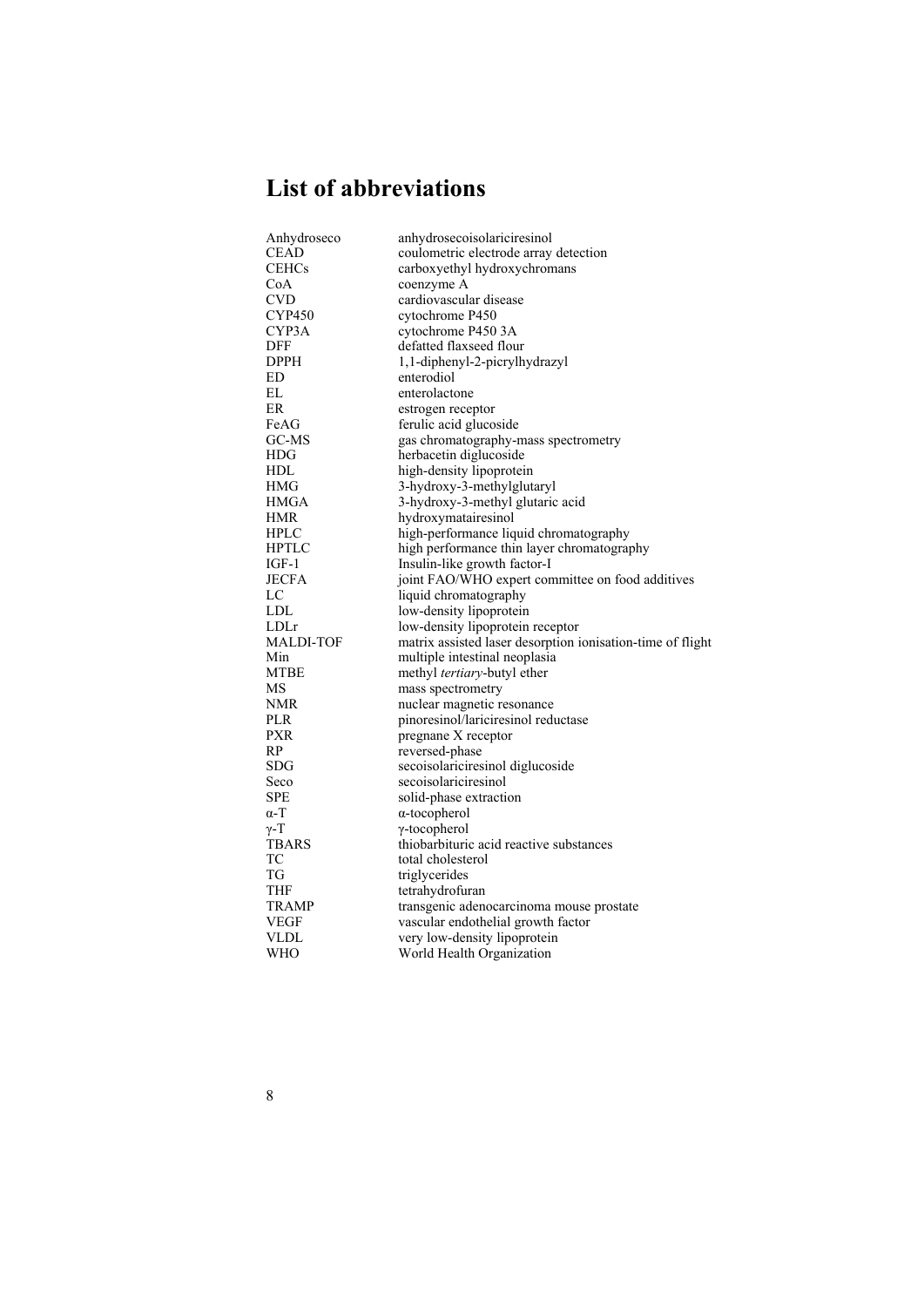## **Literature review**

## **Introduction**

Flaxseed (*Linum usitatissimum* L.) is an ancient crop with a long history of cultivation. It was grown in the earliest agrarian societies in the Tigris and Euphrates valleys in Mesopotamia around 6000 B.C. (Oates, 1979). Traditionally, the oil from flaxseed (linseed oil) has mainly been used in industrial production of paints, paint thinners and linoleum, and the byproducts from oil production, such as pressed flaxseed cake, have been used in animal feed. Early references to flaxseed use as a food ingredient can be found in ancient Greek and Roman literature (Encyclopaedia Britannica). Today, whole or crushed flaxseed is included in bread or breakfast cereals as a healthy component but flaxseed is also consumed roasted in stews, porridge or drinks, e.g. in Ethiopia (Siegenthaler, 1994; Muir & Westcott, 2000). World production of flaxseed is currently led by Canada, China, India, the USA and the EU, with Canada the dominant producer (FAOSTAT, 2006).

Flaxseed is a small flat oval seed ranging in colour from yellow to brown (Freeman, 1995). The lignan secoisolariciresinol diglucoside (SDG) is widespread within the plant kingdom but the richest known plant source is flaxseed, where its level ranges from 0.5 to 1% (Figure 1) (Westcott & Muir, 1996b; Mazur & Adlercreutz, 1998; Johnsson *et al.*, 2000). Removal of the seed coat (hull) from flaxseed has proven difficult due to a layer of endosperm tissue adhering to the hull. The exact location of SDG in flaxseed has never been established (Wiesenborn, Tostenson & Kangas, 2003). A negative correlation has been found between SDG content and oil content in different fractions of dehulled flaxseed, indicating that SDG might be found in the hull (Madhusudhan *et al.*, 2000; Wiesenborn, Tostenson & Kangas, 2003). Other important nutrients from flaxseed are the flaxseed oil, which is rich in the omega-3 fatty acid  $\alpha$ -linolenic acid (39-44%); the water-soluble mucilage (2%), which contain a neutral and two acidic pectin-like polysaccharides (Warrand *et al.*, 2003); and albumin and globulin proteins (18-20%) (Oomah, Mazza & Kenaschuk, 1996).

Limiting factors for flaxseed consumption are the high content of cyanogenic glycosides (100-300 mg hydrogen cyanide/kg seed) and cadmium (294-1543 μg/kg) (Rosling, 1993; Oomah *et al.*, 2007). In the absence of toxicological data, the provisional tolerable daily intake has been set to 12 μg cyanide/kg body weight (WHO, 1996) and 1 μg cadmium/kg of body weight (JECFA, 1993). With regard to the levels of cyanogenic glucosides, the intake of flaxseed should be limited to 10-20 g whole flaxseed per day and the National Food Administration in Sweden advises against usage of crushed or milled flaxseed, since the bioavailability of cyanides increases with disintegration. A high content of mucilage in flaxseed also restricts the daily intake to approximately 45 g due to a laxative effect in humans (Clark *et al.*, 2001). Thus, although flaxseed is the richest source of lignans, its dietary intake is limited.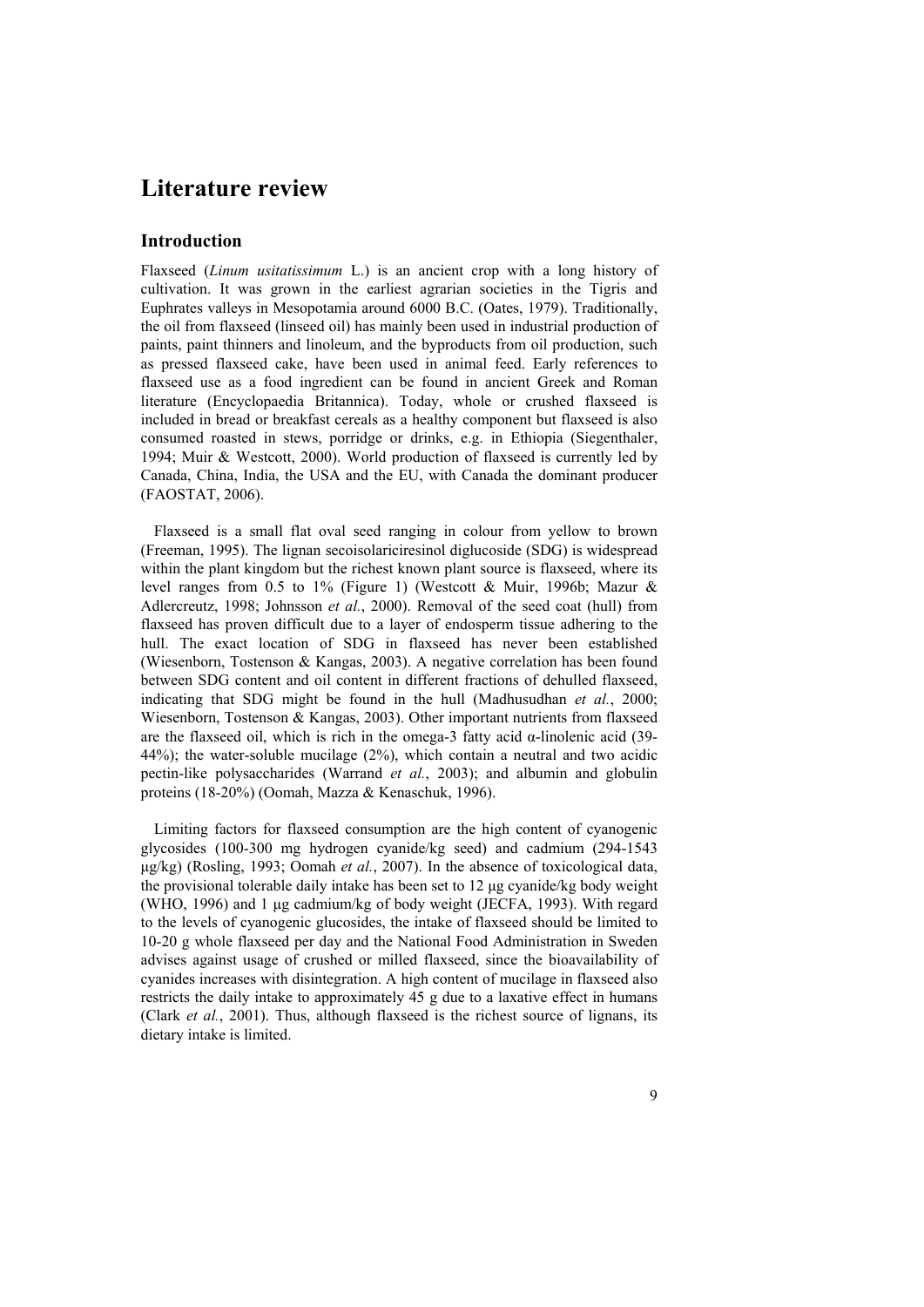

SDG-HMGA oligomers



SDG *p*-Coumaric acid glucoside



Ferulic acid glucoside HDG

*Figure 1*. Structure of the phenolic glucosides in the flaxseed phenolic complex; secoisolariciresinol diglucoside 3-hydroxy-3-methyl glutaric acid oligomers (SDG-HMGA oligomers) (average *n*=3), secoisolariciresinol diglucoside (SDG), *p*-coumaric acid glucoside, ferulic acid glucoside, and herbacetin diglucoside (HDG).

### **The phenolic complex in flaxseed**

The first article reporting a glucosidic phenolic complex being released from the flaxseed matrix by organic extraction using dioxane/ethanol was published by Klosterman & Smith (1954). Several years later, the phenolic complex obtained from flaxseed has been proposed to be composed of a structurally heterogeneous mixture of oligomers with SDG and 3-hydroxy-3-methyl glutaric acid (HMGA) together with other phenolic constituents (Figure 1) (Kamal-Eldin *et al.*, 2001; Ford *et al.*, 2001). Upon hydrolysis of the phenolic complex, phenolic compounds such as SDG and the hydroxycinnamic acid glucosides (*p*-coumaric acid glucoside and ferulic acid glucoside) are released (Johnsson *et al.*, 2002). Based on NMR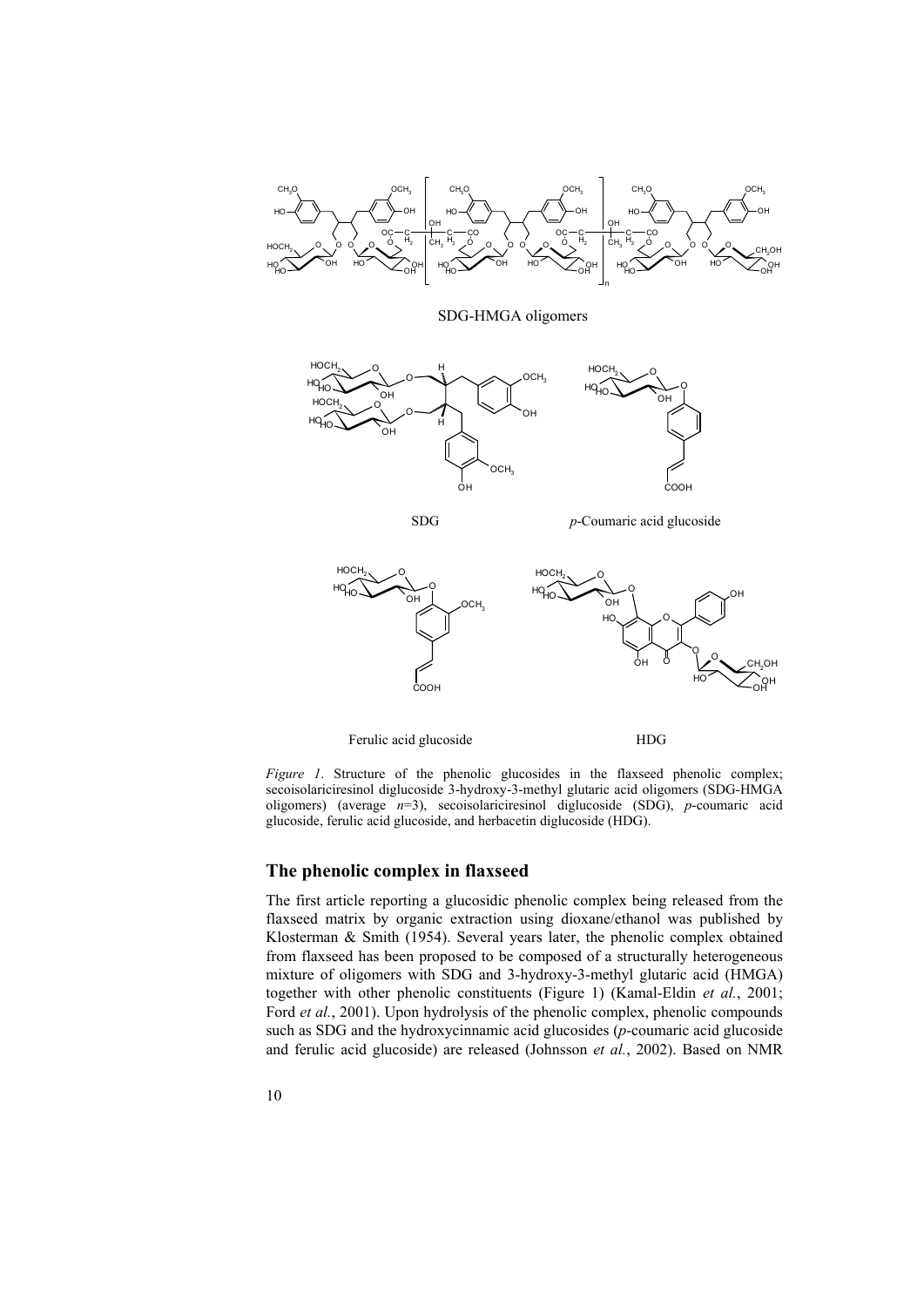analyses, the phenolic complex has a linear and symmetrical structure with an average molecular weight of approx. 4000 Da and is composed of SDG and HMGA units covalently linked *via* ester bonds between the carboxylic carbon of HMGA and the C-6 of glucose residues in SDG, where HMGA is only present in the symmetrically esterified form (Kamal-Eldin *et al.*, 2001). The glucose residues of SDG are both ester-linked at C-6 of the glucose and some have been observed in the terminal position in the oligomers. The average ratio of terminal to intermediate SDG groups has been calculated as 1:4 and the SDG/HMGA ratio as 0.56/0.44. Other phenolic compounds found to be present in flaxseed include pinoresinol diglucoside (Qiu *et al.*, 1999), isolariciresinol (Meager *et al.*, 1999), matairesinol (Meager *et al.*, 1999; Liggins, Grimwood & Bingham, 2000) and ferulic, *p*-hydroxybenzoic, gentisic, vanillic and sinapic acids in free and/or bound forms (Kozlowska, Zadernowski & Sosulski, 1983; Dabrowski & Sosulski, 1984; Liggins, Grimwood & Bingham, 2000).

Recently, the hydroxycinnamic acid glucosides and the flavonoid herbacetin diglucoside (HDG) were discovered as components of the phenolic complex. The heterogeneity of the phenolic complex has been confirmed using matrix-assisted laser desorption ionisation-time of flight mass spectrometry (MALDI-TOF MS) analysis of an aqueous ethanol extract from flaxseed hull (Struijs *et al.*, 2007). The authors reported that a complex spectrum was obtained, with clusters of peaks ranging from 2SDG+1HMGA to 5SDG+5HMGA. Preparative RP-HPLC fractionation of a partially hydrolysed flaxseed extract yielded HDG, HDG+HMGA and HDG+HMGA+SDG fragments, which were confirmed by MS/MS analysis. Moreover, *p*-coumaric acid glucoside was found to be esterlinked *via* its carboxyl group to the C-6 of glucose residues in SDG and not *via* HMGA as in HDG (Struijs *et al.*, 2008). A structural element of HMGA+SDG+ferulic acid glucoside was obtained using MS/MS but NMR analysis could not confirm any connection between SDG and ferulic acid glucoside. However, ferulic acid was found to be ester-linked to the C-2 position of glucose residues in SDG.

In the search for the biosynthetic pathway of SDG in flaxseed, Ford *et al*. (2001) applied radioisotopic incorporation of the SDG precursor L- $[U^{-14}C]$ -phenylalanine through different stages of seed development and discovered that SDG was accumulating at all stages, to reach its highest value at maturation. A mixture of different monomers and dimers of SDG-HMGA was obtained at the stage before seed maturation. Incorporation and formation of *p*-coumaric acid glucoside and ferulic acid glucoside occurred at an earlier stage of seed development. SDG is optically active with one dominant enantiomer in flaxseed, (+)-SDG of 99% (Ford *et al.*, 2001). The presence of two enantiomers of SDG in plants might suggest that there are two distinct biochemical pathways for SDG biosynthesis (Davin & Lewis, 2003). Biosynthesis of (+)-SDG *in planta* begins with an enantioselective dimerisation of two coniferyl alcohol units to produce (-)-pinoresinol by the protein pinoresinol synthase, which consists of a radical-forming oxidase and a 'dirigent protein'. (-)-Pinoresinol is then reduced by pinoresinol/lariciresinol reductase (PLR), *via* lariciresinol, to (+)-secoisolariciresinol (Seco) (Davin *et al.*, 1997; Davin & Lewis, 2003). This biosynthesis pathway of SDG may be true for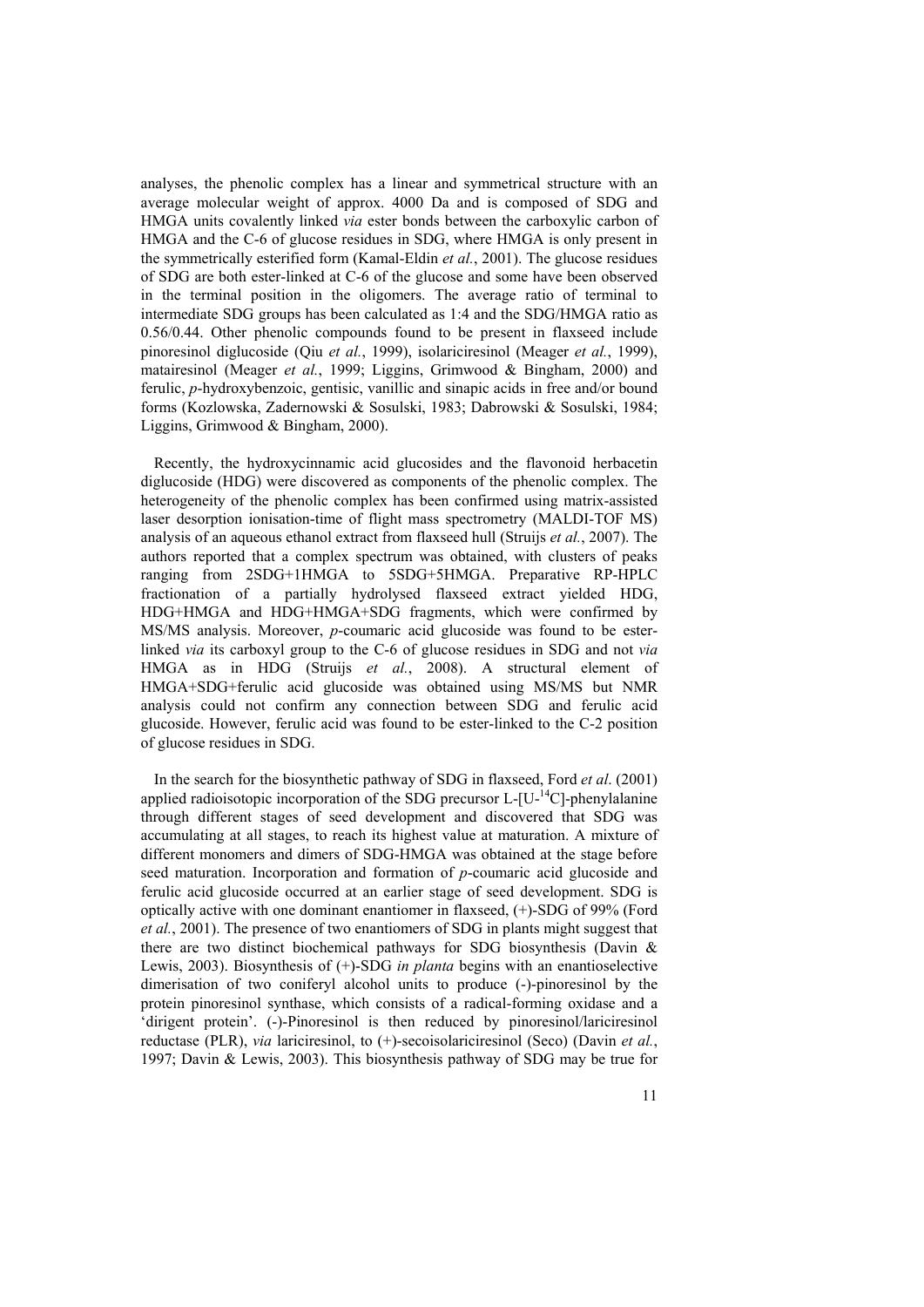flaxseed, since PLR has been found in *Linum usitatissimum* L. (von Heimendahl *et al.*, 2005). During seed maturation, HMGA is attached to SDG mediated by coenzyme A (CoA)-activated HMGA (Ford *et al.*, 2001). In *Linum flavum*, the enzyme secoisolariciresinol dehydrogenase that converts secoisolariciresinol to matairesinol has been discovered (Xia *et al.*, 2000). In flaxseed, this conversion might take place to a minor extent since only a small amount of matairesinol has been detected (Meager *et al.*, 1999; Liggins, Grimwood & Bingham, 2000).

## **Principles of analysis of phenolic glucosides in flaxseed and bread**

#### *Extraction and hydrolysis*

A critical step before extraction of phenolic compounds in foods is sample collection/storage and sample pre-treatment/clean-up (Tura & Robards, 2002). Drying and disintegration of samples by milling is important to obtain a homogeneous sample that facilitates the extraction of the phenolic compounds.

Flaxseed contains large amounts of non-polar lipids that must be removed before analysis of phenolic glucosides, most commonly by extracting milled flaxseed with non-polar solvents to obtain defatted flaxseed flour (DFF) (Table 1). The phenolic complex in DFF are extracted using more polar solvents such as dioxane/ethanol, aqueous ethanol or methanol in combination with heat and mixing (Johnsson *et al.*, 2000; Westcott & Muir, 1996a; Muir & Westcott, 2000). Recently, the phenolic complex were isolated from whole flaxseed by subcritical water extraction at high temperature in combination with high pressure (Cacace & Mazza, 2006). Subcritical water extraction decreases the dielectric constant of water and provides similar properties to ethanol or methanol. Recovery of SDG, *p*coumaric acid glucoside and ferulic acid glucoside was 80% after subcritical water extractions at 140-160°C and 5.2 Pa. In another study, microwave-assisted extraction was used to quantify SDG, *p*-coumaric acid and ferulic acid glucosides in flaxseed and was found to shorten the time of extraction and hydrolysis of traditionally used methods (Beejmohun *et al.*, 2007). However those authors failed to refer to the correct yield of other methods and claimed that their method produced higher yield, but their content of SDG in flaxseed was within the range published by Johnsson *et al.* (2000).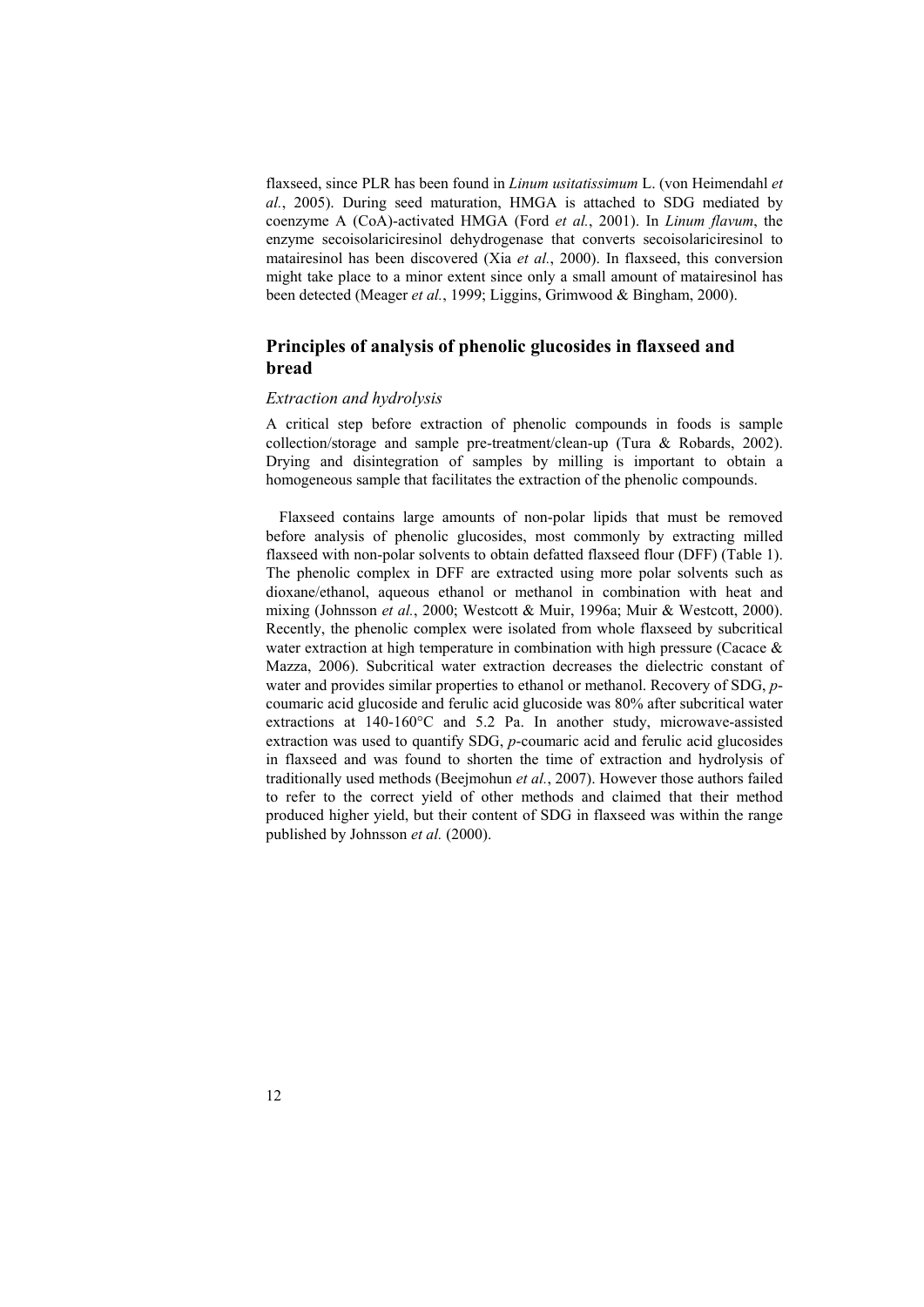| Lignan                 | Content                             | Sample                                         | <b>Extraction</b>                                                                                        | <b>Hydrolysis</b>                                                                                                                     | Chromatography             | Reference                                 |
|------------------------|-------------------------------------|------------------------------------------------|----------------------------------------------------------------------------------------------------------|---------------------------------------------------------------------------------------------------------------------------------------|----------------------------|-------------------------------------------|
| <b>SDG</b>             | $5.8 - 18.5$ <sup>c</sup>           | $DFF^a$<br>(0.5)<br>g)<br>$n=10$               | MeOH/water $(7:3, v/v, 10 L,$<br>3 h, $60^{\circ}$ C)                                                    | aq. <sup>b</sup> NaOH (0.1 M, 3 h, 20 °C)                                                                                             | RP-HPLC<br>UV 280 nm       | Westcott $\&$<br>Muir, 1996b <sup>c</sup> |
|                        | $6.1 - 13$                          | DFF $(0.5 g)$<br>$n=29$                        | Dioxane/EtOH $(1:1, v/v, 10)$<br>mL, 16 h, $60 °C$ )                                                     | <b>1.</b> aq. NaOH (0.3 M, 48 h, 20 °C)<br>$2.$ SPE <sup>d</sup> C <sub>18</sub>                                                      | RP-HPLC<br>UV 280 nm       | Johnsson et<br>al., 2000                  |
|                        | 14                                  | DFF $(0.5 \text{ g}) n=1$                      | Dioxane/EtOH $(1:1, v/v)$                                                                                | NaOH <sup>e</sup> (0.1 M, 2 h, 40 °C)                                                                                                 | <b>HPTLC</b>               | Coran et al.,<br>2004                     |
|                        | 10.1                                | Whole flaxseed<br>$(2 g) n=1$                  | 1. Subcritical water extraction<br>$(160 °C, 5.2 MPa)$ .<br><b>2.</b> EtOH/THF <sup>f</sup> $(1:1, v/v)$ | <b>1.</b> aq. NaOH $(1 M, 1 h, 20 °C)$<br>2. Precipitation with MeOH                                                                  | RP-HPLC<br>UV 280 nm       | Cacace $\&$<br>Mazza, 2006                |
|                        | 9.8 <sup>g</sup>                    | Pressed flaxseed<br>cake $(0.5 \text{ g})$ n=1 | and NaOH $(0.1 M)$ $(50-150 W; 1-15 min)$                                                                | Microwave-assisted extraction in 20 mL MeOH/water $(7:3, v/v)$                                                                        | RP-HPLC<br>UV 280 nm       | Beejmohun<br>et al., 2007                 |
| Anhydro-<br>seco, Seco | 4.2, 12.6                           | Milled flaxseed<br>$(0.5 \text{ mg})$ n=2      | n.a.                                                                                                     | 1.aq. HCl $(5 \text{ mL}, 1.5 \text{ M}, 100 \degree \text{C}, 3 \text{ h})$<br><b>2.</b> EtOAc/ MTBE <sup>h</sup> (1:1, v/v; 3x2 mL) | GC-MS                      | Liggins et al.,<br>2000                   |
|                        | 5.9                                 | DFF $(0.6 \text{ g})$ n=1                      | MeOH /water $(7:3, v/v,$<br>12 mL, $3 h, 60 °C$                                                          | 1.HCl <sup>e</sup> (2 M, 2.5 h, 100°C)<br>2.EtOAc(2 x 10 mL)                                                                          | RP-HPLC<br><b>UV 204nm</b> | Charlet et al.,<br>2002                   |
| Seco                   | 0.8                                 | Milled flaxseed<br>$(0.1 \text{ g})$ n=1       | Homogenisation in acetate<br>buffer                                                                      | 1.β-Glucuronidase $b$ (37 °C, 1 day)<br><b>2.SPE C18</b>                                                                              | RP-HPLC<br>UV 280 nm & MS  | Obermeyer et<br>al., 1995                 |
| Seco, ED,<br>EL        | $1.0 - 3.2$<br>$(\mu \text{mol/g})$ | Milled flaxseed<br>$(0.5-1.0 \text{ g})$ n=10  | n.a.                                                                                                     | 1. Human faecal inoculum, 24 h<br><b>2.</b> β-Glucuronidase $^b$ (37 °C, overnight)<br>3.SPE C18 & DEAE-Sephadex OH                   | GC/MS                      | Thompson et<br>al., 1997                  |

Table 1. *Summary of methods used for the quantification of lignans in flaxseed samples. Lignan content given as mg/g seed*

<sup>a</sup> Defatted flaxseed flour (DFF) <sup>b</sup> aq. aqueous solution <sup>c</sup> According to the patent by Westcott & Muir, 1996a. <sup>d</sup> Solid-Phase Extraction (SPE) <sup>e</sup> No information on aqueous or methanol solution <sup>f</sup> Tetrahydrofuran (THF) <sup>g</sup> Calculated value of SDG from an estimated oil content (40%) <sup>h</sup> Methyl *tertiary*-butyl ether (MTBE)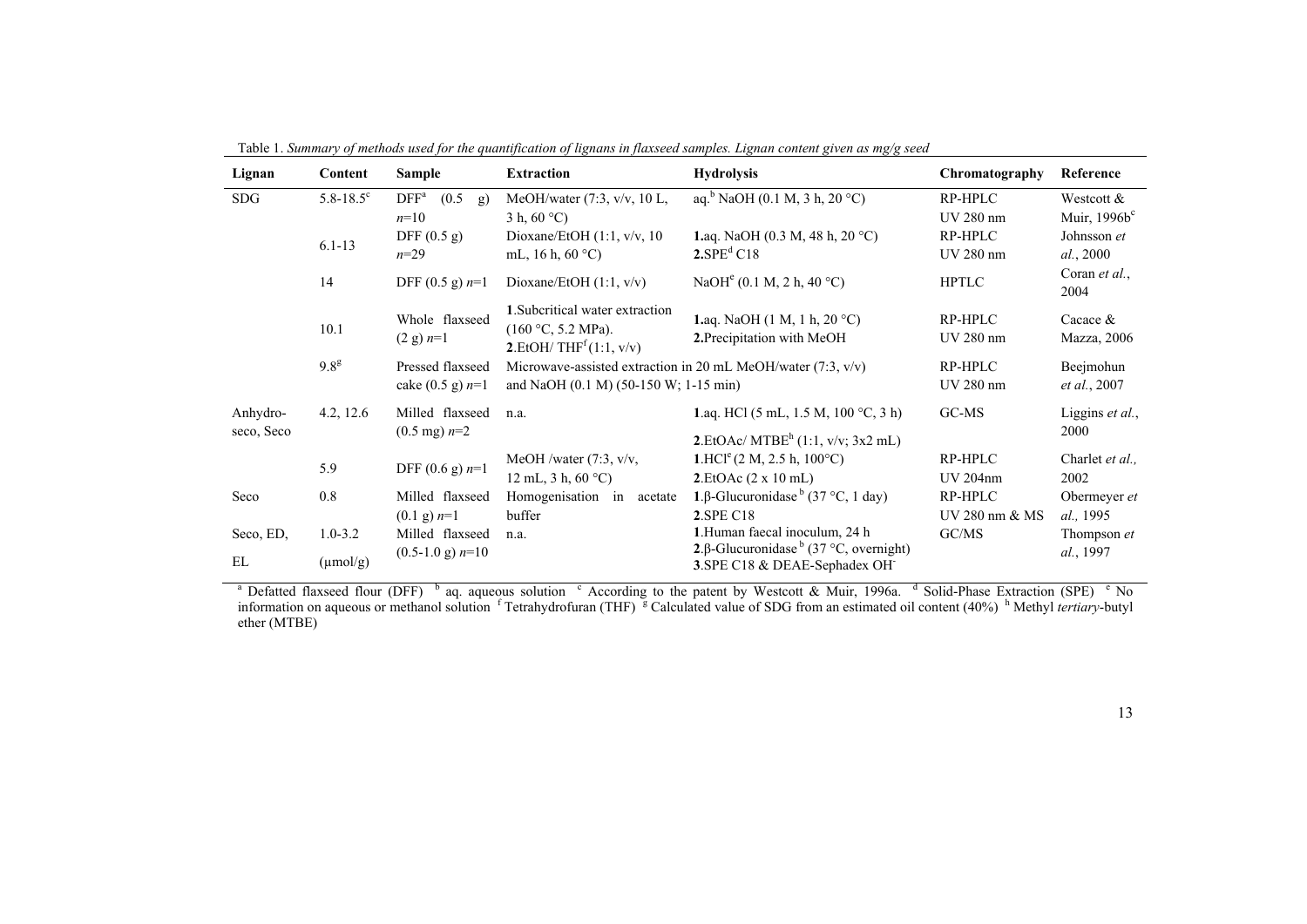Alkaline hydrolysis in water or methanol is used to break ester-linkages to release SDG, *p*-coumaric acid glucoside and ferulic acid glucoside or their methyl esters from the phenolic complex (Johnsson *et al.*, 2000). Other methods using acid hydrolysis in combination with heat break ester and ether linkages to release glucose residues and obtain Seco (Figure 2) (Mazur *et al.*, 1996; Charlet *et al.*, 2002). Depending on the acid concentration, Seco is destabilised by dehydration to yield anhydrosecoisolariciresinol (Anhydroseco, also called Shonanin). Maximum content of Anhydroseco can be obtained in hot acid (2 M HCl, 100°C, 2.5 h) without any trace of Seco, and is relatively stable with minor degradation of  $14\%$ (Charlet *et al.*, 2002).



*Figure 2*. Transformation of secoisolariciresinol diglucoside (SDG) during acid hydrolysis to secoisolariciresinol (Seco), then anhydrosecoisolariciresinol (Anhydroseco).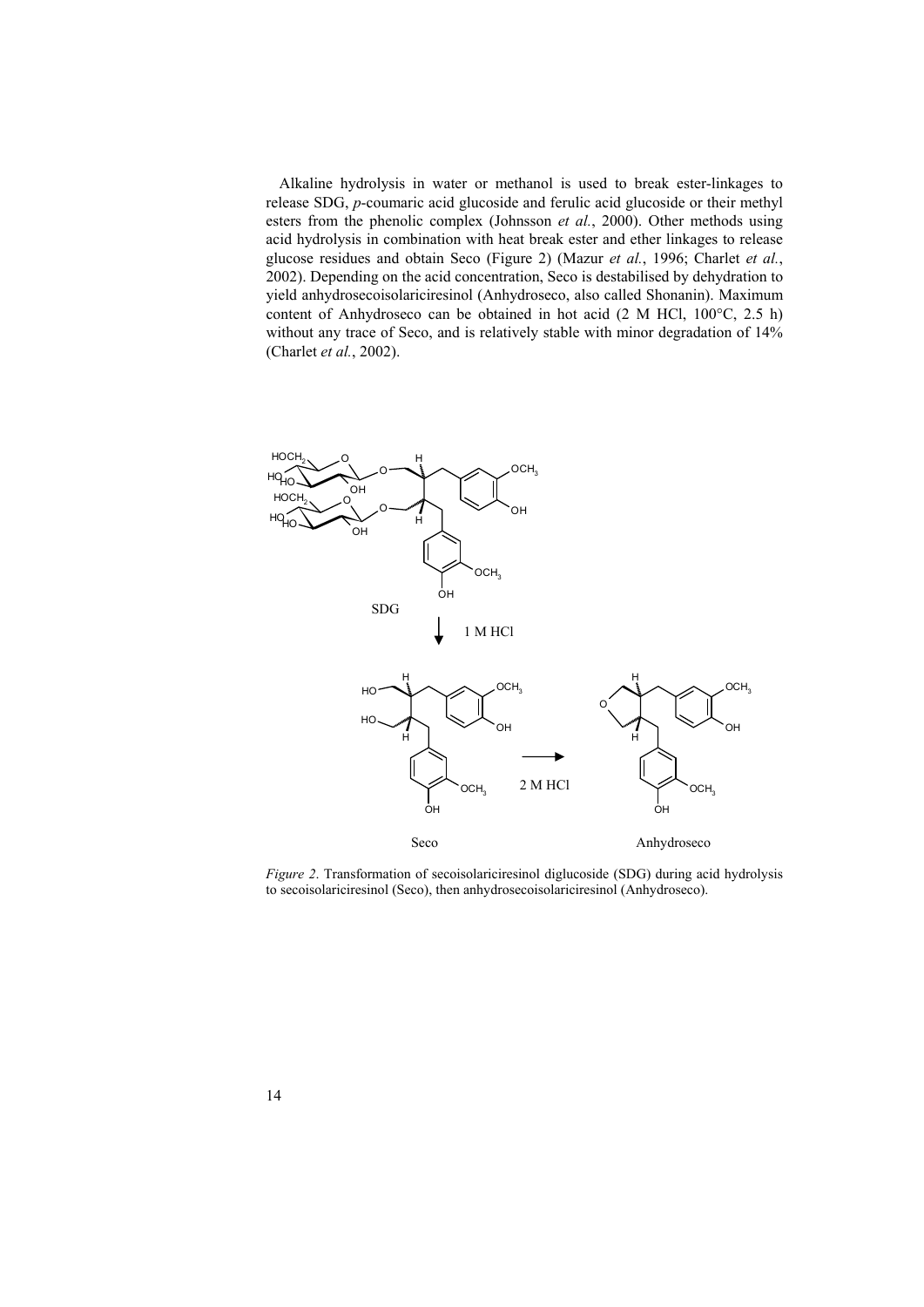Thompson *et al*. (1997) used *in vitro* fermentation of flaxseed with human faecal microbiota to mimic the human colonic environment and indirectly determine the content of SDG by the production of Seco, ED and EL. β-Glucuronidase is more commonly used in deconjugation of lignans in biological samples, but has also been used after faecal fermentation or directly on DFF to obtain Seco (Thompson *et al.*, 1997). Mazur *et al*. (1996) observed a low yield of SDG when βglucuronidase from *Helix pomatia* was incubated with DFF, indicating that βglucuronidase under these experimental conditions has low ability to hydrolyse lignan glucosides in DFF. In another study, β-glucuronidase from *H. pomatia* and β-glucosidase from almonds were able to hydrolyse isolated SDG to Seco by 90% and 13%, respectively (Milder *et al.*, 2004).

A summary of methods for quantification of lignans, SDG and Seco in freezedried flaxseed bread products after extraction followed by hydrolysis is presented in Table 2. Muir & Westcott (2000) developed a fast and simple method to quantify SDG that has been used by other authors to quantify SDG in flaxseed bread (Hyvärinen *et al.*, 2006; Pohjanheimo *et al.*, 2006). Thompson *et al*. (2006) and Milder *et al.* (2004) used complicated sample treatments with many work-up steps that might increase the risk of contamination or loss of lignans from the samples.

#### *Chromatographic methods*

The most frequently used chromatographic method for quantification of SDG or the phenolic complex is reversed-phase high-performance liquid chromatography (RP-HPLC) with UV detection (Westcott & Muir, 1996a; Johnsson *et al.*, 2000). HPLC coupled to coulometric electrode array detection (HPLC-CEAD) is based on oxidation of lignans by applying electric potential on the analyte (Peñalvo  $\&$ Nurmi, 2006). HPLC-CEAD is limited to the analysis of Seco, SDG, ED and EL, which have free phenolic hydroxyl groups ready to be oxidised. High performance thin layer chromatography (HPTLC) reduces the analysis time compared with HPLC by running several samples in a single run (Coran, Giannellini  $\&$ Bambagiotti-Albert, 2004). Gas chromatography-mass spectrometry (GC-MS) is used for the analysis of Seco or ED and EL after derivatisation by silylation to increase the volatility and selectivity of the compounds (Thompson *et al.*, 1997; Peñalvo *et al.*, 2005; Thompson *et al.*, 2006).

In GC-MS, internal standards such as 5α-androstan-3β, 17β-diol and stigmasterol have been used (Thompson *et al.*, 1997; Thompson *et al.*, 2006), but isotope-labelled lignans have also been synthesised and analysed together with food using isotope-dilution selective-ion-monitoring (Peñalvo *et al.*, 2005).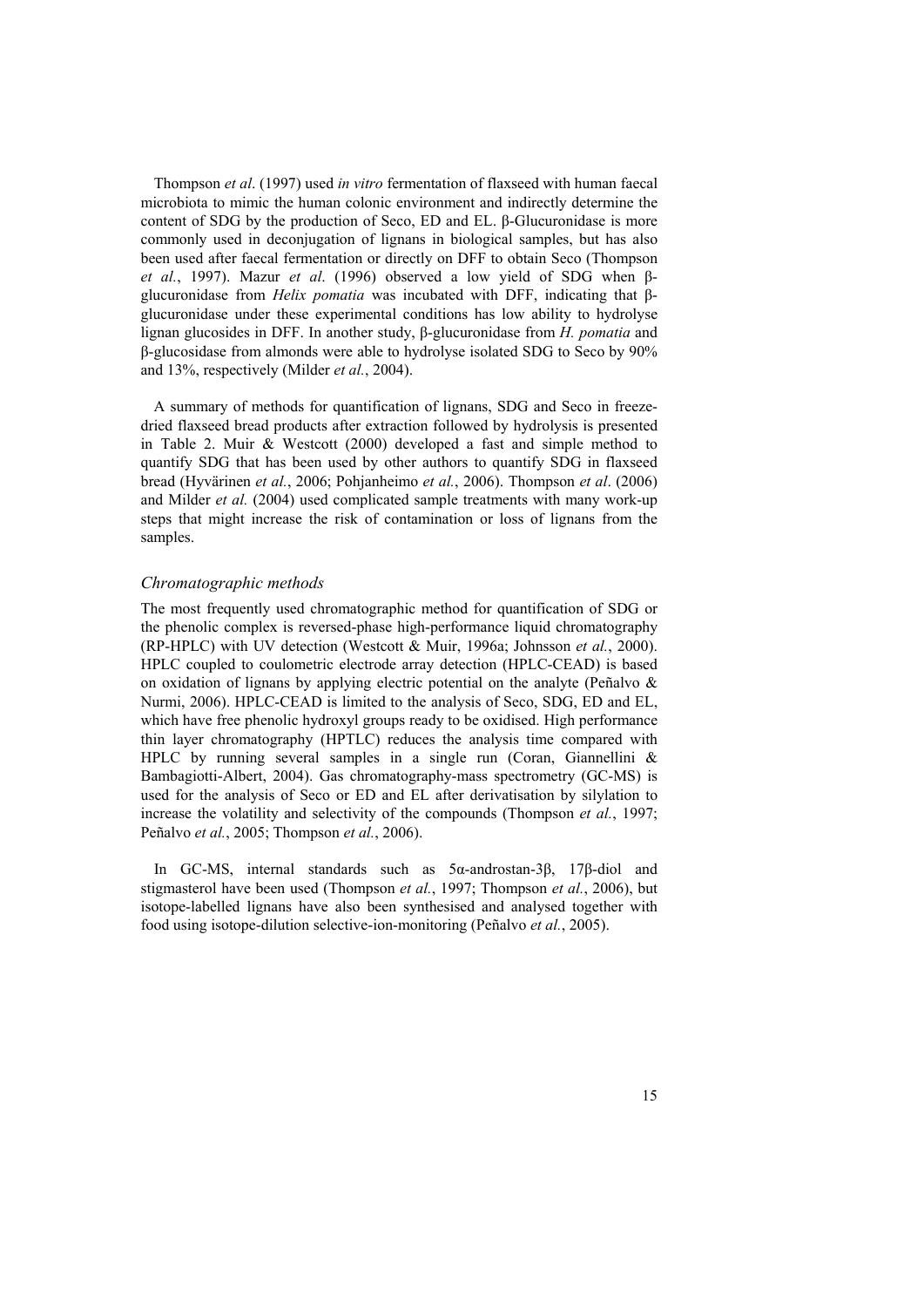#### **Content of phenolic glucosides in flaxseed and bread**

#### *Flaxseed*

A summary of the quantification of SDG and the hydroxycinnamic acid derivatives in flaxseed is presented in Table 1. Variation in SDG content in different samples of flaxseed has been explored in a few articles (Westcott & Muir, 1996b; Johnsson *et al.*, 2000), while the variations in *p*-coumaric acid glucoside and ferulic acid glucoside are not known. In general, lignan content from flaxseed after alkaline and acid hydrolysis in the aforementioned studies ranged from 5.8-18.5 mg/g seed and 4.2-12.6 mg/g seed, respectively. The lowest yield of lignans was obtained by faecal fermentation with human inoculum (Thompson *et al.*, 1997). Factors affecting the content of lignans determined by different methods might be differences in degree of milling, time of extraction or hydrolysis and/or degradation, inefficient extraction and/or losses during work-up procedures. Flaxseed samples grown in three different locations in three different years were analysed for content of SDG by Westcott & Muir (1996b). The variation in the content of SDG was found to be primarily due to production year, the second most important factor being flaxseed variety and the third the growing site.

#### *Bread*

Knowledge of the stability of SDG in different types of bread containing flaxseed or isolated SDG is limited. A short fermentation time (1 h 40 minutes) of whole grain wheat buns and sourdough rye bread fortified with SDG followed by baking at 225-250°C for 15-25 minutes has been found to have minor effects on the SDG content (Hyvärinen *et al.*, 2006). In another study, long fermentation time (24 h) with rye sourdough had negligible effects on rye lignans (Liukkonen *et al.*, 2003). The recovery of SDG from bread enriched with SDG can be 99.5%, indicating that SDG is uneffected by the baking process (Muir & Westcott, 2000). When flaxseed was incorporated into bread in another study, the recovery of SDG was 73-82% (Muir & Westcott, 2000; Milder *et al.*, 2004). Hall *et al*. (2005) observed an increased recovery of SDG, from 40 to 80%, after treating flaxseed-containing pasta with papain before extraction of the phenolic complex from the pasta matrix. Those authors suggested that SDG is entrapped by the gluten network in pasta. A summary of lignan content in commercial bread containing flaxseed is presented in Table 2. After alkaline hydrolysis, the content of SDG in flaxseed bread ranges from 4.1-136 mg/100 g fresh weight (Muir & Westcott, 2000). After faecal fermentation, the content of Seco, ED and EL varies from 5.3-32.4 µmol/100 g fresh weight. The lower yield obtained by Milder *et al*. (2005) and Nesbitt & Thompson (1997) might be due to inefficient extraction and/or losses of lignans during the work-up procedures.

*In vitro* fermentation with faecal inoculum of home-made bread containing variable amounts of ground flaxseed of the variety Linott indicated a strong correlation between the percentage of flaxseed and the content of Seco, ED & EL in the fermented residues (Nesbitt  $\&$  Thompson, 1997). A weaker correlation was found in commercial breads containing flaxseed of different varieties.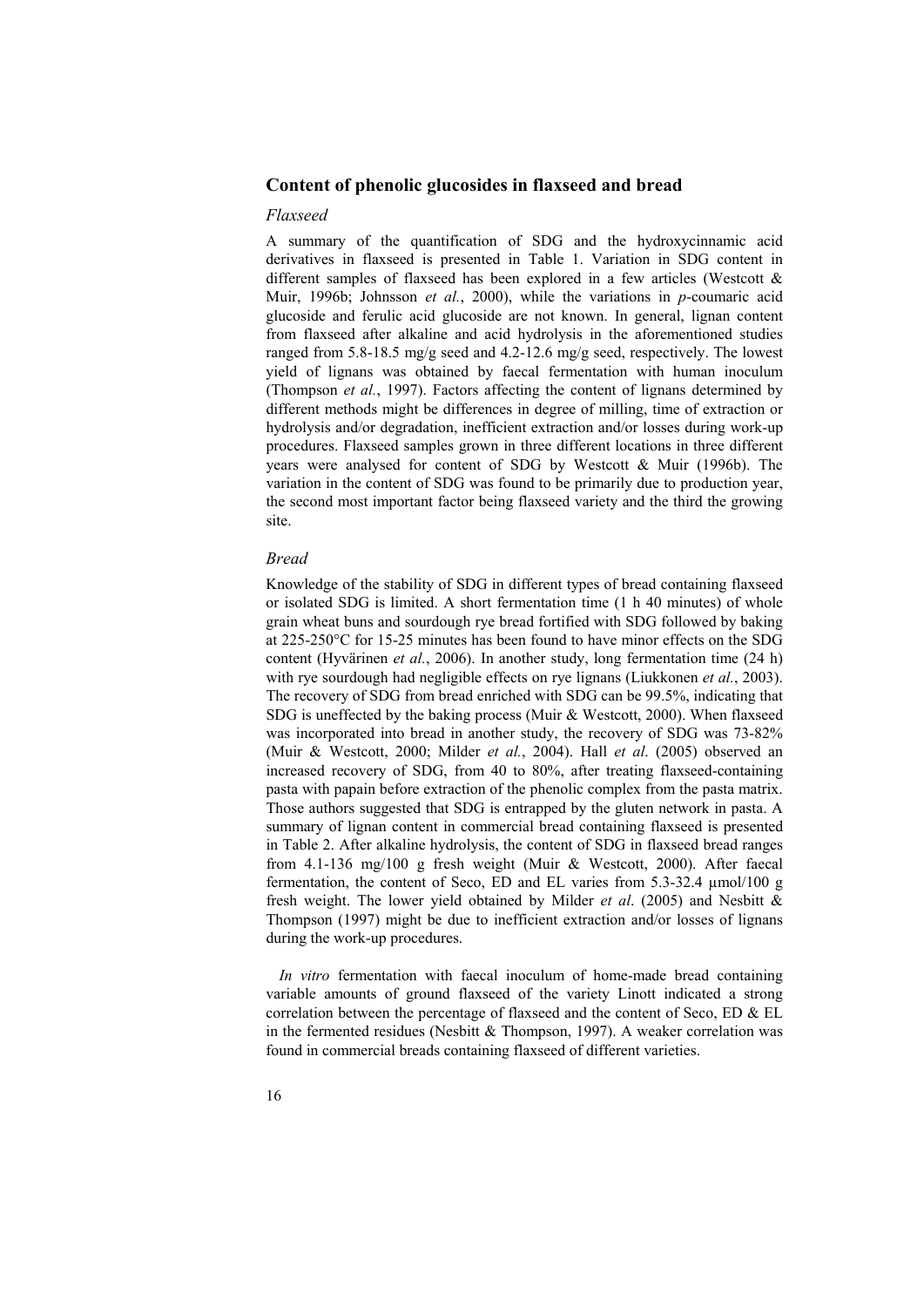| Lignans    | Content          | <b>Flaxseed</b><br>content | <b>Sample</b><br>weight | <b>Extraction</b>    | <b>Hydrolysis</b>                                | Chromatography | Reference    |
|------------|------------------|----------------------------|-------------------------|----------------------|--------------------------------------------------|----------------|--------------|
| <b>SDG</b> | $4.1 - 136$ ;    | n.s. <sup>a</sup>          | 4g                      | MeOH/water           | aq. <sup>b</sup> NaOH (0.1 M, 3 h, 20 °C)        | RP-HPLC        | Muir &       |
|            | $n=10$           |                            |                         | (7:3, v/v, 20)       |                                                  | UV 280 nm      | Westcott,    |
|            |                  |                            |                         | mL, $3 h, 60 °C$     |                                                  |                | 2000         |
|            | $20; n=1$        | $10\%$ DFF $c$             | 2.5 g                   | MeOH/water           | aq. NaOH $(0.1 M, 3 h, 20 °C)$                   | RP-HPLC        | Hyvärinen    |
|            |                  |                            |                         | (7:3, v/v, 20)       |                                                  | UV 280 nm      | et al.,      |
|            |                  |                            |                         | mL, $3 h, 60 °C$     |                                                  |                | 2006         |
|            | 63.3; $n=1$      | $7.1\%$ <sup>d</sup>       | 4g                      | MeOH/water           | aq. NaOH $(0.1 M, 3 h, 20 °C)$                   | RP-HPLC        | Pohjanhei    |
|            |                  |                            |                         | (7:3, v/v, 20)       |                                                  | UV 280 nm      | mo $et$ al., |
|            |                  |                            |                         | mL, $3 h, 60 °C$     |                                                  |                | 2006         |
| Seco       | 11.9; $n=1$      | n.s.                       | 1 <sub>g</sub>          | MeOH/water           | 1. <i>H. pomatia</i> β-glucuronidase in          | LC-MS/MS       | Milder et    |
|            |                  |                            |                         | (7:3, v/v; 0.3 M)    | acetate buffer $(37 \degree C,$ overnight)       |                | al., 2005    |
|            |                  |                            |                         | NaOH) (24 mL,        | 2. Diethyl ether extraction                      |                |              |
|            |                  |                            |                         | 1 h, $60^{\circ}$ C) |                                                  |                |              |
|            | 16, 24; $n=2$    | n.s.                       | $0.25 - 2$ g            | MeOH/water           | 1.aq. NaOH (0.1 M, 3 h, 20 $^{\circ}$ C)         | GC-MS          | Thompson     |
|            |                  |                            |                         | (7:3, v/v, 25)       | 2.SPE C18                                        |                | et al.,      |
|            |                  |                            |                         | mL, $2 h, 60-70$     | <b>3</b> .β-Glucuronidase $(37 °C)$ , overnight) |                | 2006         |
|            |                  |                            |                         | $^{\circ}$ C)        | <b>4.SPE C18</b>                                 |                |              |
| Seco,      | $5.3 - 32.4$     | $0.1 - 10.1\%$             | $0.5 - 1.0$             | n.a.                 | 1.Human faecal inoculum, 24 h                    | GC/MS          | Nesbitt $\&$ |
| ED<br>$\&$ | $\mu$ mol/100 g; | g                          |                         |                      | <b>2</b> .β-Glucuronidase (37 °C, overnight)     |                | Thompson     |
| EL         | $n=12$           |                            |                         |                      | 3.SPE C18 & DEAE-Sephadex OH                     |                | , 1997       |

Table 2. *Summary of methods for quantification of lignans in freeze-dried flaxseed breads. Lignan contents are given as mg/100 g seed* 

<sup>a</sup>n.s. not stated <sup>b</sup>aq. aqueous solution <sup>c</sup> whole grain wheat was replaced with 10% defatted flaxseed flour (DFF) in the dough <sup>d</sup>whole & crushed flaxseed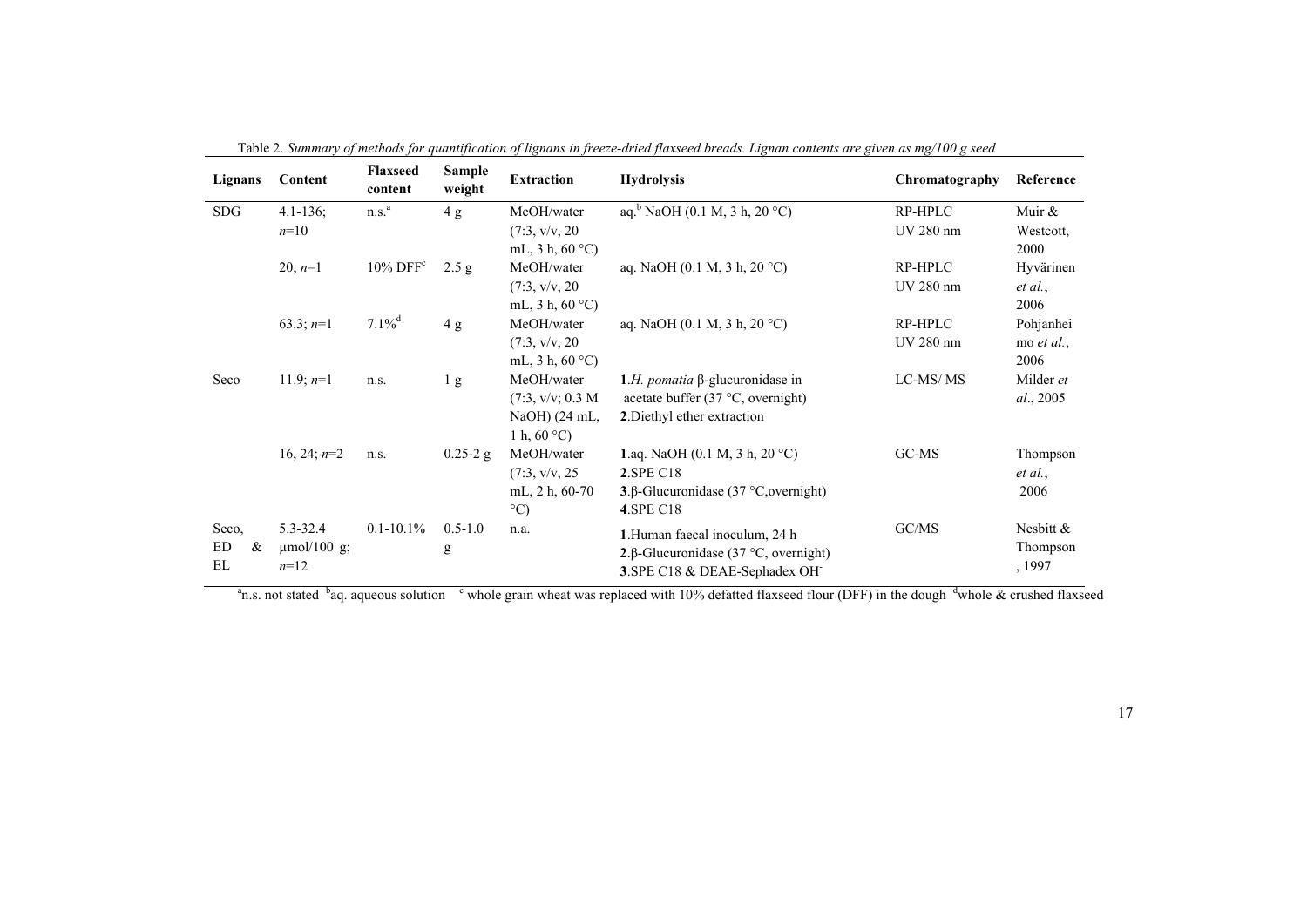## **Absorption and metabolism**

The structure of phenolic compounds and their molecular weight, glycosylation and esterification are important in determining their absorption and metabolic fate (Scalbert *et al.*, 2002). Knowledge on the metabolism of the flaxseed phenolic complex in the human digestive system is mainly restricted to the metabolism of SDG in the large intestine (Figure 3). In the large intestine (colon), SDG is dosedependently converted to the mammalian lignans enterodiol (ED) and enterolactone (EL) (Figure 4) by facultative anaerobic bacteria (Borriello *et al.*, 1985; Rickard *et al.*, 1996; Clavel *et al.*, 2005, 2006).



*Figure 3*. Diagram showing the intestinal conversion of SDG from the phenolic complex in flaxseed and absorption and excretion of secoisolariciresinol (Seco), enterodiol (ED) and enterolactone (EL).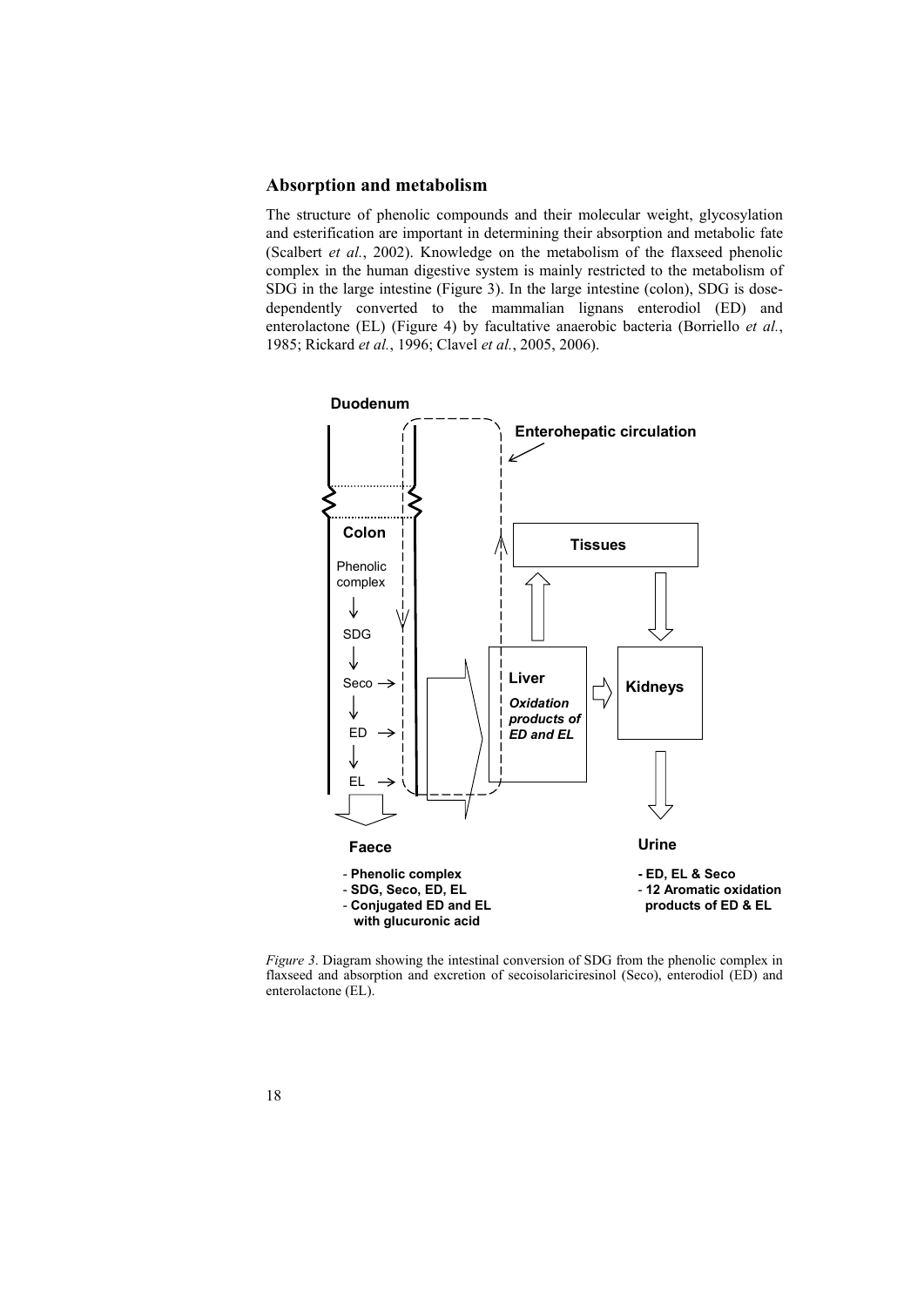To date, absorption of the hydroxycinnamic acid glucosides of flaxseed are unknown. However, it is generally known that bound hydroxycinnamic acid glucosides are metabolised to free phenolic acids by pancreatic and microbiotic esterases in the intestine (Kroon *et al.*, 1997; Andreasen *et al.*, 2001). In the liver and/or the intestinal mucosa, the hydroxycinnamic acids are conjugated with glucuronic acid and sulphuric acid to be excreted in the plasma, and in the bile for enterohepatic circulation (Mateos, Goya & Bravo, 2006), before being finally excreted in urine and faeces (Jacobson *et al.*, 1983).

#### *Absorption and metabolism of SDG in the intestine*

A significant reduction in urinary ED and EL and an increased ED/EL-ratio have been observed in humans treated with antibiotics (Setchell *et al.*, 1981), which highlights the importance of the microbiota in the colon for the bioavailability of the mammalian lignans. The absorption of ED and EL in the large intestine is affected by a whole range of different factors such as interindividual variation in the microbiota, intestinal transit time, structure of the lignans, composition of the diet and food matrix (Axelson *et al.,* 1982; Adlercreutz *et al.*, 1987; Adam *et al.*, 2002; Saarinen *et al.*, 2002; Smeds *et al.*, 2004). The stereochemical structure of SDG and Seco has been shown to determine the chirality and the composition pattern of ED and EL and their oxidation products (Saarinen *et al.*, 2002; Smeds *et al.*, 2004). Hydrolysis of *O*-glycosides into aglycones is one of the rate-limiting steps in the conversion of plant lignans to mammalian lignans (Saarinen *et al.*, 2002). Compartmentalisation and composition of the food and/or the flaxseed might determine the bioavailability of lignans. Crushing or grinding of whole flaxseed has been shown to increase the levels of plasma ED and EL in humans compared with whole flaxseed (Kuijsten *et al.*, 2005a). In *in vitro* fermentation models, the formation of ED and EL is increased by high amounts of carbohydrates (Cassidy, Hanley & Lamuela-Raventos, 2000), dietary fibre (Rowland *et al.*, 1999) and xylanase treated rye bran (Aura *et al.*, 2005). An increase in fat content in the diet decreases the urinary excretion of lignans in both rats and humans (Hallmans *et al.*, 1999).

After absorption of ED and EL, the lignans are conjugated with glucuronic acid and sulphuric acid by hepatic phase II enzymes (*e.g*. UDP glucuronosyltransferases and sulphotransferases) (Morton *et al.*, 1994; Adlercreutz *et al.*, 1995). The fate of the minor amount of Seco absorbed from the intestine is not known. About 50-60% of endogenous estrogen-conjugates in humans enters the enterohepatic circulation by excretion in the duodenum with the bile, followed by deconjugation with intestinal bacterial β-glucuronidase and sulphatase, and are reabsorbed from the intestine similarly to bile acids (Eriksson & Gustafsson, 1971; Adlercreutz & Martin, 1980). Conjugated ED and EL are subjected to the same enterohepatic circulation as estrogen (Axelson & Setchell, 1981; Adlercreutz *et al.*, 1987; Bach Knudsen *et al.*, 2003). Conjugated mammalian lignans are transported from the plasma to different tissues (*e.g*. uterus and kidneys) and are excreted in urine (Axelson & Setchell,1981; Rickard & Thompson, 1998).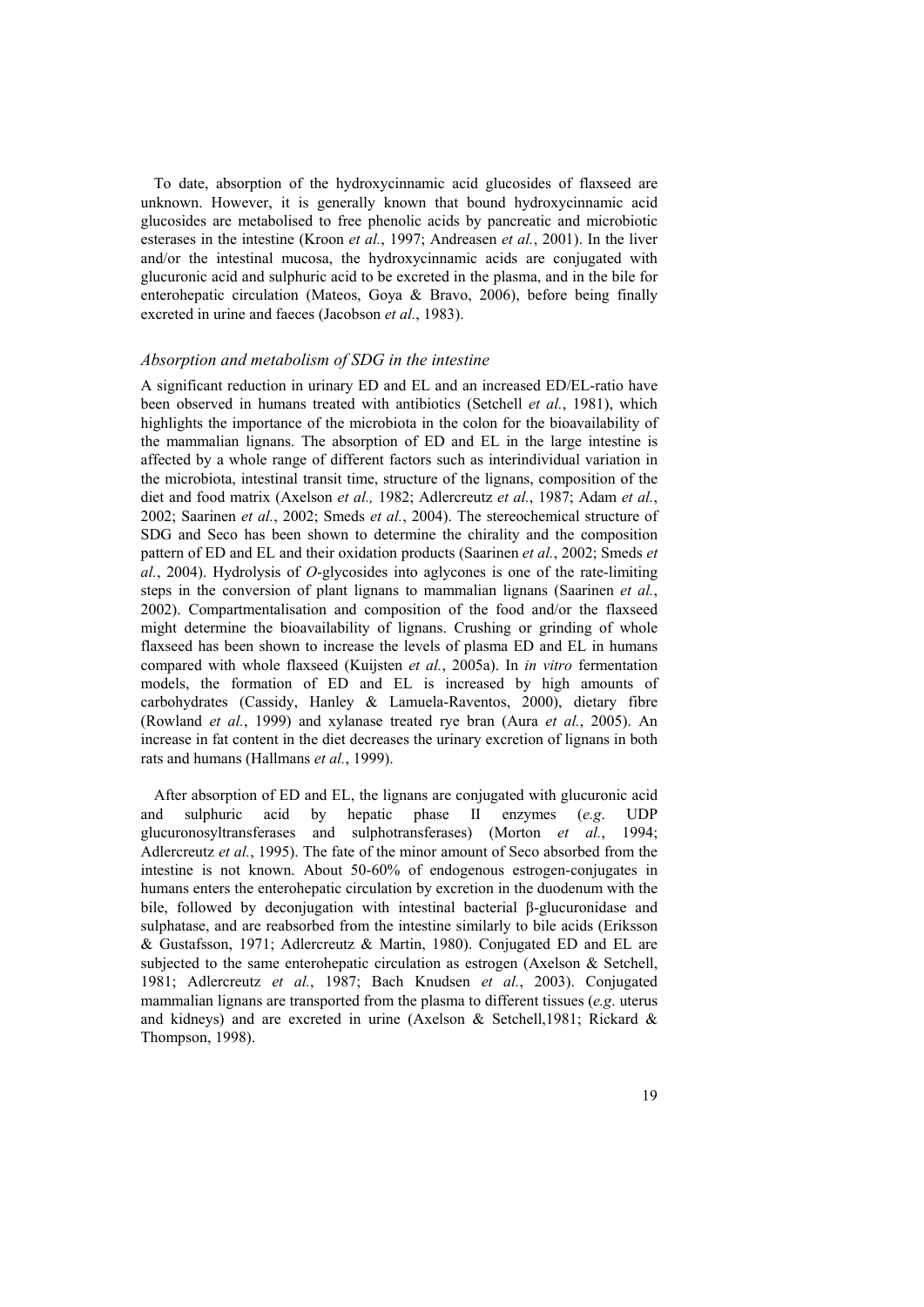#### *Phase I metabolism of SDG in liver*

Oxidation products of the mammalian lignans have been discovered both *in vitro* and *in vivo*, which suggests that they are substrates for cytochrome P450-mediated hydroxylation reactions in the liver (Figure 5). *In vitro*, up to 12 aliphatic and aromatic oxidation products of ED and EL have been found in rat hepatic aroclorinduced microsomes (Jacobs & Metzler, 1999). Most of the metabolites of ED and EL were also found in rat, pig and human uninduced microsomes. *In vivo*, minor amounts of aromatic oxidation products  $(<5\%)$  were detected in human urine after flaxseed intake (Niemeyer & Metzler, 2002). Human pregnane X receptor (PXR), which is involved in the metabolism of CYP3A substrates in liver and intestinal tissues, was moderately activated *in vitro* by EL (Jacobs, Nolan & Hood, 2005). Furthermore, Seco might also be a substrate for phase I metabolism since oxidation products of Seco were discovered *in vitro* in aroclor-induced rat microsomes but these products have not been detected *in vivo* so far (Niemeyer & Metzler, 2002).

#### *Pharmacokinetics of SDG*

Pharmacokinetic studies of ED and EL in humans performed after consumption of a single dose of SDG (1.31 µmol/kg b.w.) showed peak plasma concentrations of ED after 15 h and EL after 20 h and mean elimination half-life of 4.4 h for ED and 12.6 h for EL (Kuijsten *et al.*, 2005b). The urinary excretion was 40% of the ingested dose of SDG, with the majority excreted as EL (58%). A positive correlation was obtained between the plasma ED and EL and the urine ED and EL in a two-month intervention study with premenopausal women  $(n=19)$  consuming 20 g flaxseed (Knust *et al.*, 2006).

Supplying single and multiple (10 days) doses of  ${}^{3}$ H-SDG (1.5 mg/d) to female rats for 48 h gave faecal lignan excretion of >50% of dose, urine lignan levels of 28-32% and plasma lignan excretion of 0.4% (equivalent to 1 $\mu$ mol/L) (Rickard & Thompson, 1998). In that study, the plasma concentrations of ED, EL and Seco were higher than peak rat estrogen levels (300 pM) obtained by Butcher, Collins & Fugo (1974). Active sites of lignan metabolism, such as liver, kidney and uterus, had higher radioactivity compared with other non-gastrointestinal tissues, and multiple treatment enhanced the radioactivity in the liver by 50-80% compared with single treatment. In another study by Rickard & Thompson (2000a), giving single and multiple (10 days) doses of  ${}^{3}$ H-SDG to rats for 48 h resulted in 74-80% of urine excretion as EL, ED and Seco, and the urinary composition of lignans did not differ between treatment groups. The proportion of ED, EL and Seco present in the urine of the rats was 55, 10 and 13%, respectively, 24 h after ingestion. Seco has also been detected in human urine (Bannwart *et al.*, 1989).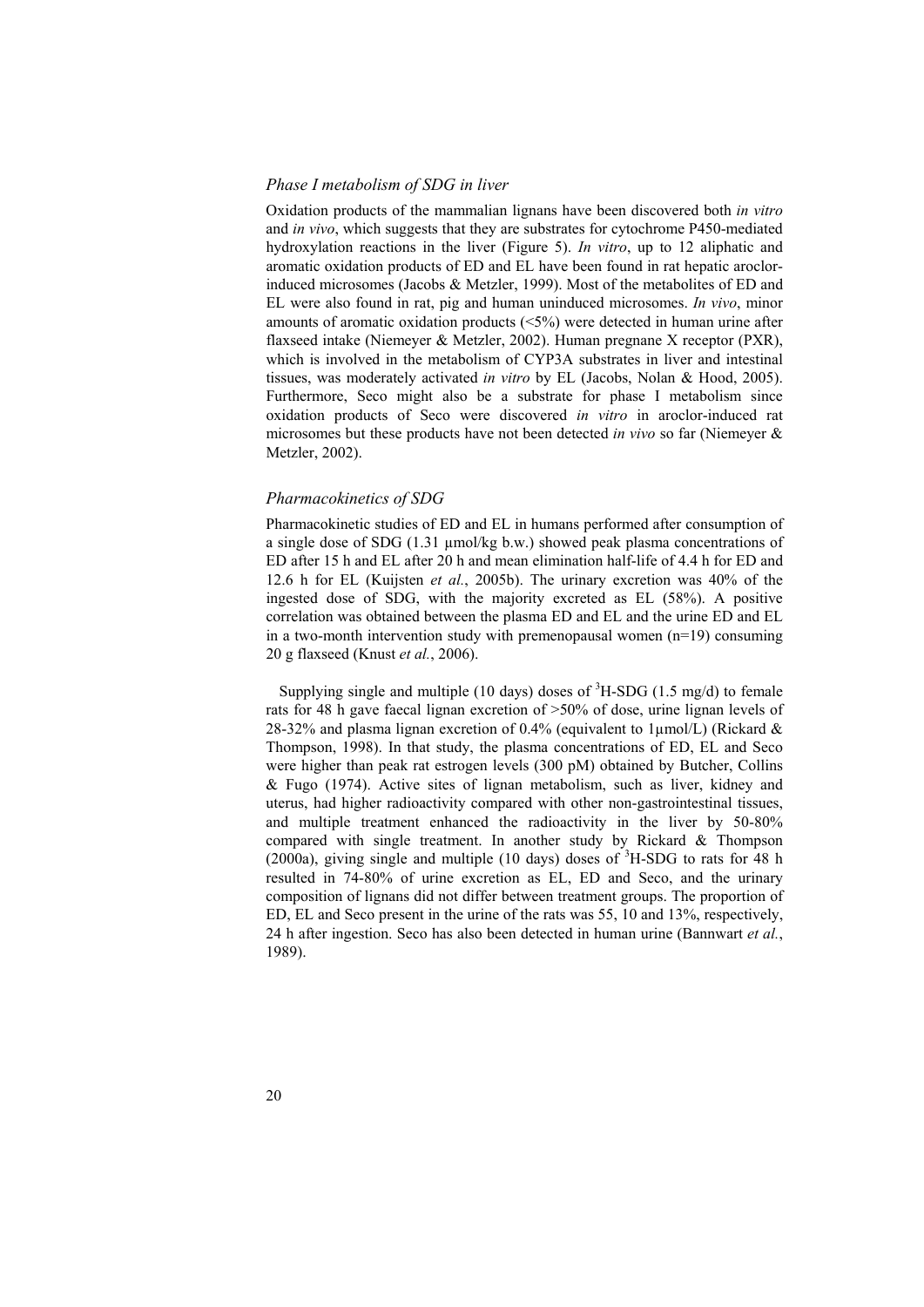

Aliphatic hydroxylation products of ED (4 products)

Aliphatic hydroxylation products of EL (6 products)

OH

*Figure 4*. Aromatic and aliphatic oxidation products of enterodiol (ED) and enterolactone (EL) in rat, pig and human hepatic microsomes (Jacobs & Metzler, 1999).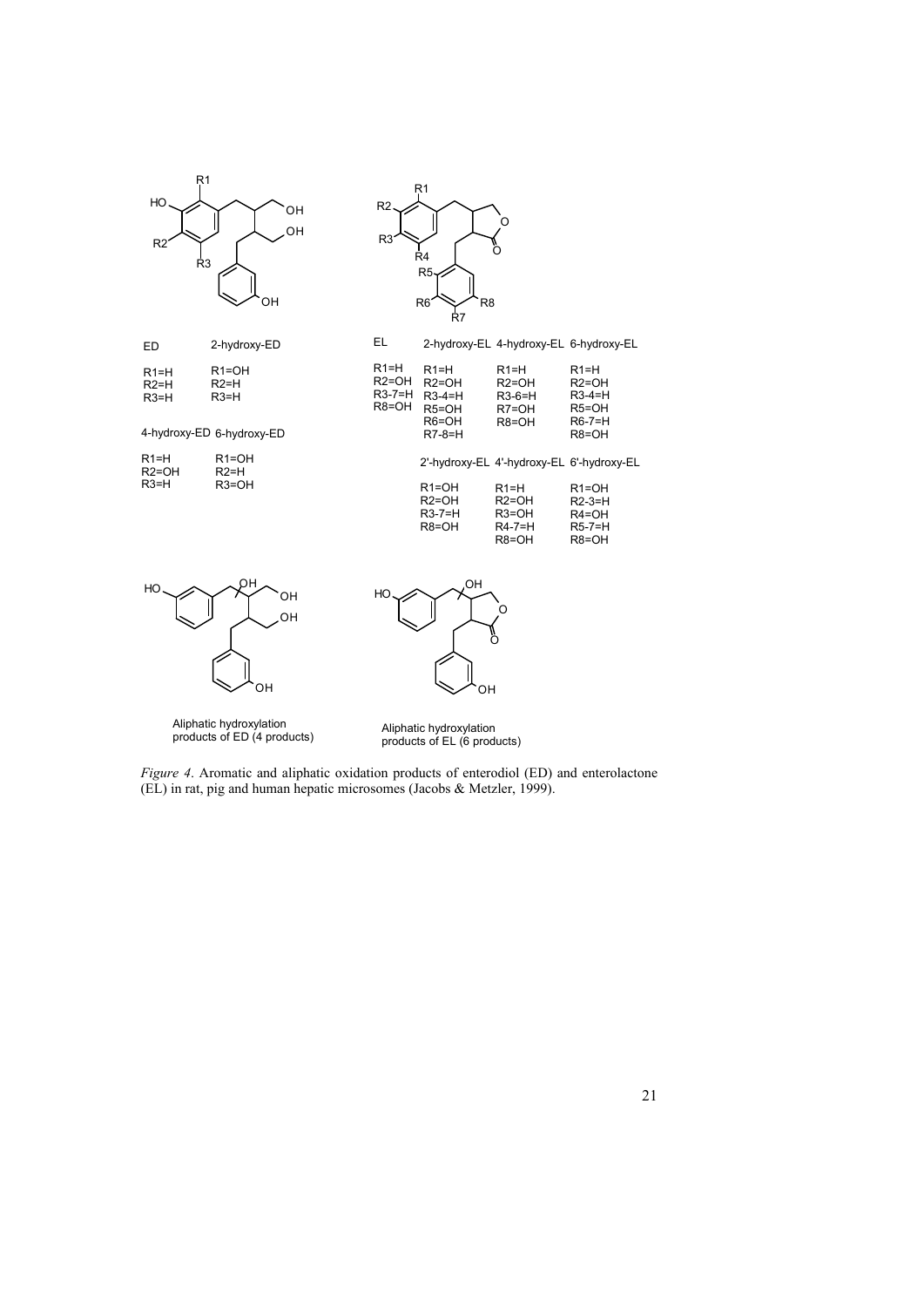## **Health effects of flaxseed lignans**

#### *Hormone-dependent cancer*

#### Breast cancer

Epidemiological studies report different results regarding the protective effect of flaxseed lignans against hormone-dependent cancer forms (reviewed by Lof & Weiderpass, 2006). In an intervention study of newly diagnosed postmenopausal breast cancer patients  $(n=19)$ , a daily intake of flaxseed for a month reduced the expression of tumour cell proliferation markers, the protein Ki-67 and the epidermal growth factor receptor c-erbB2 and increased apoptosis, indicating protective effects of flaxseed lignans (Thompson *et al.*, 2005).

Animal studies with experimental cancer also indicate a protective effect of flaxseed and its components against breast cancer. The limitations and advantages of experimental animal models for human breast cancer were reviewed recently by Saarinen *et al*. (2007). For example, flaxseed given to carcinogen-treated rats or mice reduced tumour occurrence and size at the initiation and promotion stages of carcinogenesis (Serraino & Thompson, 1992b), tumour size at the late progress stage of carcinogenesis (Thompson *et al.*, 1996b), tumour growth and metastasis at the late progress stage of estrogen receptor (ER) negative carcinogenesis (Dabrosin *et al.*, 2002), and distant metastasis after surgical excision of established estrogen receptor negative human breast cancer tumour in nude mice, but did not prevent recurrence of cancer (Chen, Wang & Thompson, 2006).

The beneficial effects of flaxseed on breast cancer have partially been attributed to SDG. For example, carcinogenic-treated rats given SDG showed a reduction in tumour occurrence and size at the early promotion stage (Thompson *et al.*, 1996a), tumour multiplicity at the early promotion stage (Rickard *et al.*, 1999), tumour size and multiplicity at the late progress stage of carcinogenesis (Thompson *et al.*, 1996b), pulmonary metastasis (Li *et al.*, 1999), and distant metastasis after surgical excision of established ER negative human breast cancer tumour in nude mice, but not recurrence (Chen, Wang & Thompson, 2006). Intake of lignans before puberty might reduce the risk of breast cancer. Exposure to flaxseed or SDG during suckling of rat female offspring reduced tumour occurrence, size and number after ER negative carcinogen-treatment later in life (Chen *et al.*, 2003a). *In vitro*, ED and EL dose-dependently reduced ER negative cancer cell adhesion, invasion and migration steps involved in metastasis.

When SDG or flaxseed was combined with tamoxifen, a compound clinically used in the treatment of breast cancer, stronger inhibition of tumour growth was obtained (Chen & Thompson, 2003b; Chen *et al.*, 2007b). Combined treatment with tamoxifen and flaxseed reduced the expression of the progesterone receptor and insulin-like growth factor-I (IGF-1) and increased the expression of ERα. Furthermore, a synergistic protective effect was observed when SDG and flaxseed oil were administered together, indicating that SDG is not the only cancerprotective component in flaxseed (Chen, Wang & Thompson, 2006).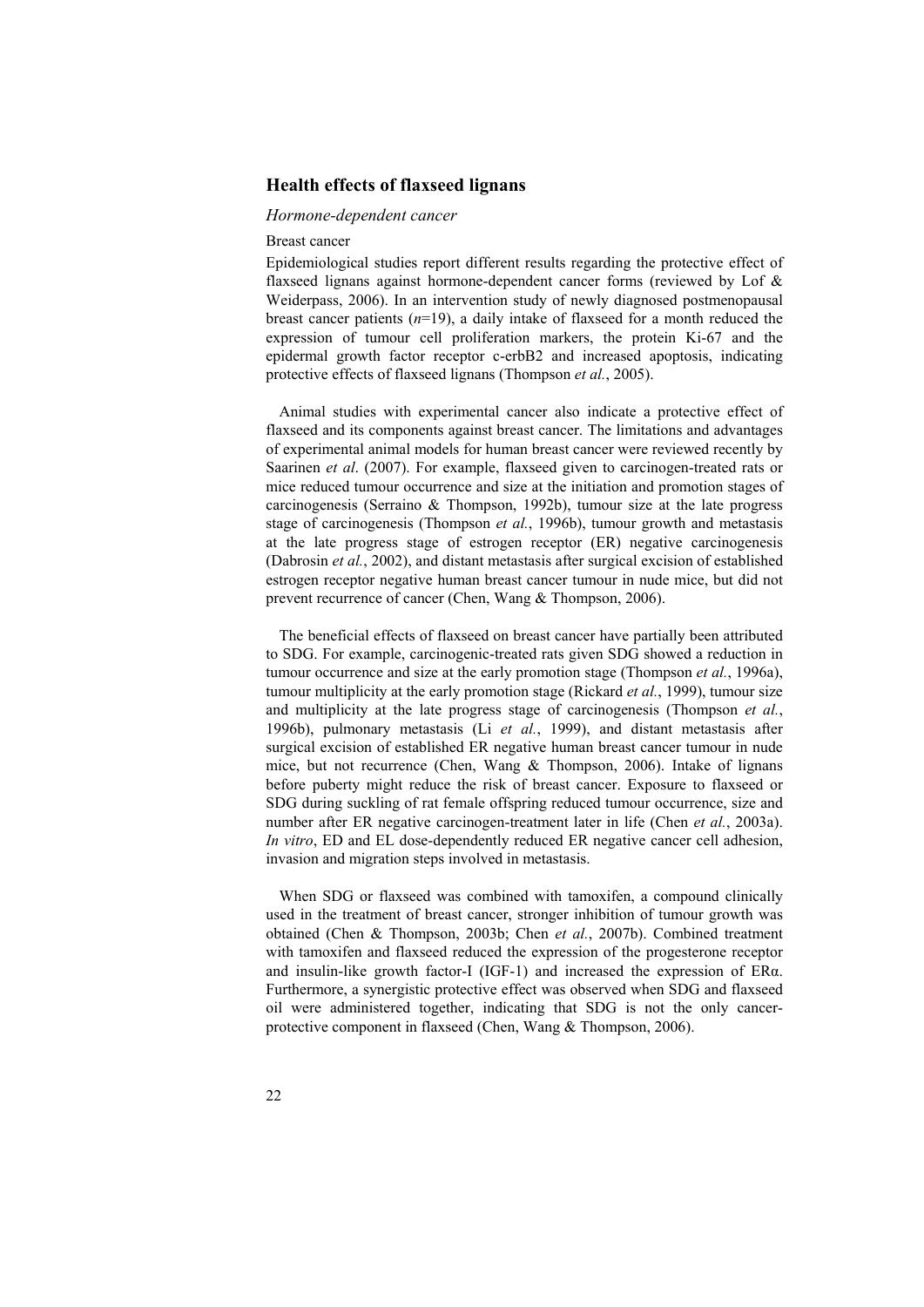#### Prostate cancer

Studies have been carried out regarding the protective effect of flaxseed against prostate cancer, with the suggestion of SDG as the protective component. Prostate tumour proliferation and the prostate-specific antigen were reduced in patients with prostate cancer given flaxseed in a low-fat diet (Demark-Wahnefried *et al.*, 2001; Demark-Wahnefried *et al.*, 2004), together with suppressed total and free testosterone levels (Demark-Wahnefried *et al.*, 2001). In the transgenic adenocarcinoma mouse prostate (TRAMP) model, flaxseed in a low-fat diet reduced prostate tumour size and proliferation marker Ki-67 and increased apoptosis (Lin, Switzer & Demark-Wahnefried, 2002). Flaxseed also inhibited prostate cell proliferation in rats with experimental cancer (Tou, Chen & Thompson, 1999). *In vitro* growth of the prostate cancer cell lines LNCaP, PC-3 and DU-145 was reduced by enterolactone and enterodiol and the androgensensitive cell line LNCaP was most effected, suggesting that these mammalian lignans contribute to the protective effect of flaxseed (Lin, Switzer & Demark-Wahnefried, 2001).

#### Colorectal cancer

To date, no human studies have been performed on the effects of flaxseed or the phenolic complex on colorectal carcinogenesis and the existing animal studies are limited. A reduction in early markers of colon cancer risk (aberrant crypt and aberrant crypt foci) was observed in rats with experimental cancer given flaxseed or SDG in the short term (Serraino  $\&$  Thompson, 1992a) and long term (Jenab  $\&$ Thompson, 1996). In contrast, no effect of flaxseed on intestinal carcinogenesis was obtained in a multiple intestinal neoplasia (Min) mice model (van Kranen *et al.*, 2003; Oikarinen *et al.*, 2005), or when (-)-Seco was ingested by these mice (Pajari *et al.*, 2006).

#### Possible mechanisms

The mechanism(s) involved in the protective effect of flaxseed and its lignans on hormone-dependent cancer forms are still very unclear. The main mechanism have been suggested to be related to lignans ability to compete with estrogen for the estrogen receptor (ER) but other factors may also play a role (Saarinen *et al.*, 2007; Adlercreutz 2007). Diet-gene interaction between mammalian lignans and hormone-dependent cancer may modify the risk of cancer, *e.g*. premenopausal women expressing at least one allele for the gene cytochrome P450c17α have a reduced risk of breast cancer (McCann *et al.*, 2002).

The estrogen receptor  $\alpha$  (ER $\alpha$ ) is highly expressed in uterus, testis, pituary, ovary, epididymis and adrenal, whereas ERβ is expressed particularly in brain, kidney, prostate, ovary, lung, bladder, intestine and epididymis (Kuiper *et al.*, 1996; Enmark & Gustafsson 1999). Estrogenic activity of flaxseed has been discovered in rats by a dose-dependent lengthening of the estrous cycle (Orcheson *et al.*, 1998). A positive correlation between urinary lignan excretion and changes in the ratio of the estrogen bioactive metabolite 2-hydroxyestrone to 16αhydroxyestrone was observed in postmenopausal women, indicating that flaxseed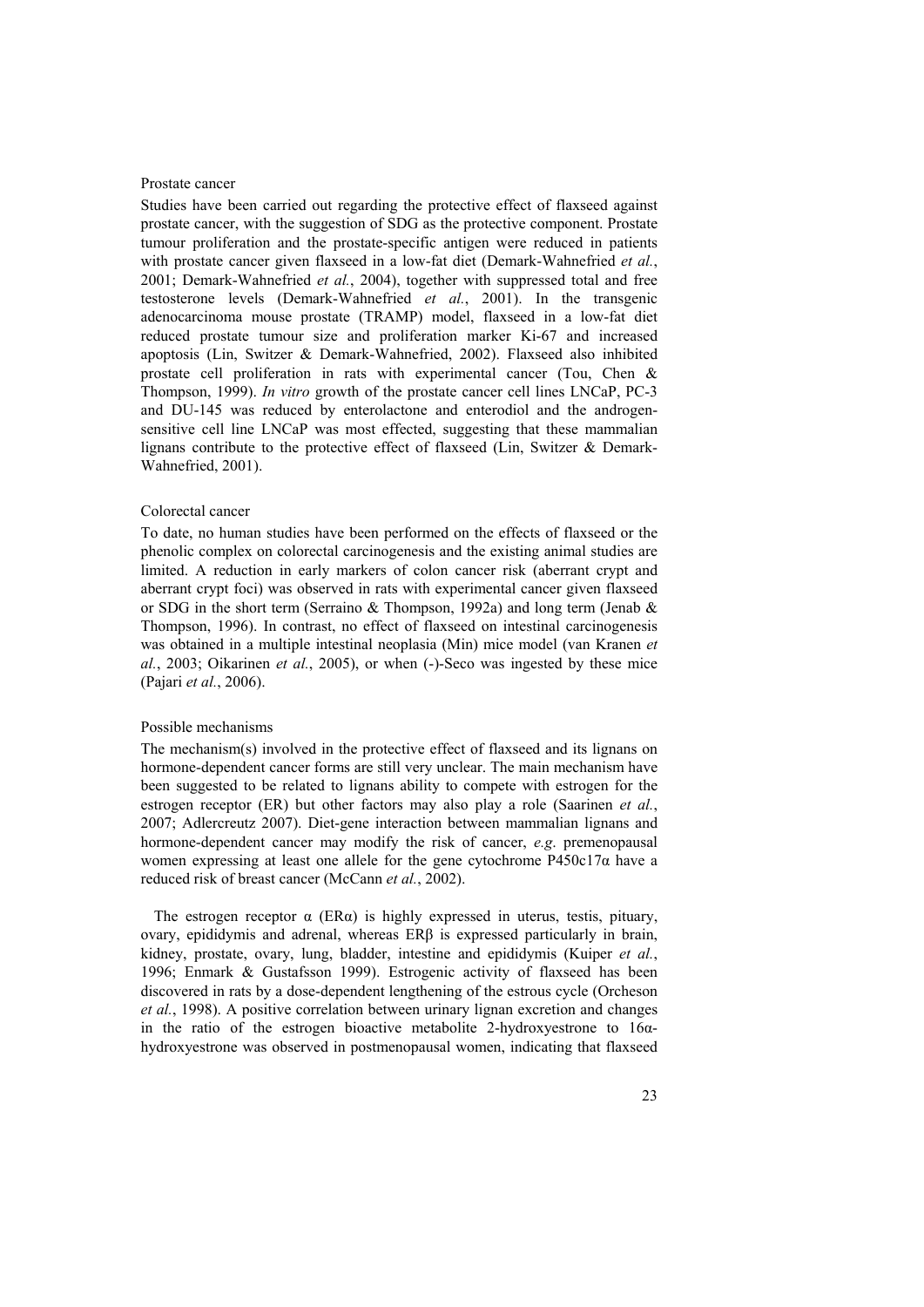lignans have an influence on the metabolism of estrogens (Brooks *et al.*, 2004). Mammalian lignans bind weakly to rat uterine cytosol (Adlercreutz *et al.*, 1987), and *in vitro* they show low affinity for ERα and ERβ to act as partial agonists/antagonists of estrogens, also called estrogenic and antiestrogenic activity (Mueller *et al.*, 2004). EL has been shown to have estrogenic activity both *in vivo* in transgenic mice and at physiological concentrations *in vitro* by activating ERnegative mediated transcription with preference for ERα (Penttinen *et al.*, 2007).

The preventive effect on hormone-dependent cancer might differ with the ER status of the tumour. A tendency towards a lower risk of ERα-negative breast cancer was found with higher EL levels in postmenopausal women (Olsen *et al.,* 2004). In that prospective study, the levels of EL was not related to  $ER\alpha$ -positive breast cancers. Both ED and EL interfere with testosterone at the binding sites of sex hormone binding globulin *in vitro* (Schöttner, Spiteller & Gansser, 1998) and EL is positively correlated with sex hormone binding globulin in human plasma (Zeleniuch-Jacquotte *et al.*, 2004). *In vitro*, EL moderately inhibits the human placental estrogen synthetase (aromatase) (Adlercreutz *et al.*, 1993) and aromatase in human preadipocytes (Wang *et al.*, 1994) but it is questionable whether the same effect is possible *in vivo* (Saarinen *et al.*, 2007). Other signalling pathways of ER may be effected by ED and EL (Saarinen *et al.*, 2007). For example in rats with experimental cancer, administration of flaxseed reduced the plasma IGF-I at pre-initiation and early promotion stages of carcinogenesis and a negative correlation was found between urinary excretion of ED, EL and Seco and plasma IGF-I (Rickard, Yuan & Thompson, 2000b). Flaxseed given to nude mice reduced vascular endothelial growth factor (VEGF), a key factor in promotion of tumour angiogenesis (Dabrosin *et al.*, 2002). Suppression of tumour growth in human colon cancer both *in vivo* in mice and *in vitro* by EL is suggested to be the result of apoptosis (Danbara *et al.*, 2005). In another *in vítro* study, EL suppressed growth by inducing apoptosis in human prostate cancer cells (Chen *et al.*, 2007a).

#### *Cardiovascular disease*

Cardiovascular disease (CVD), the most common health problem in the world, is related to the major risk factors diabetes, hypertension, tobacco smoking, overweight, hypercholesterolaemia, physical inactivity and genetic factors (Kannel *&* McGee, 1979; WHO, 2002; Talmud, 2007). In a 12 year-prospective cohort study of Finnish men, those men with the highest serum EL levels had lower risk to die from coronary heart disease or CVD than those men with the lowest levels of EL (Vanharanta *et al.*, 2003). SDG is suggested to protect against CVD by its antioxidant activity and lowering effect on cholesterol (Prasad, 1999; Lucas *et al.*, 2004). In experimental rabbit studies with elevated cholesterol levels, the phenolic complex or SDG reduced the incidence of atherosclerotic lesions and plaques in the rabbit aorta (Prasad, 1999, 2005). However, no effect on the endothelial functions related to CVD risk factor was obtained in a human intervention study with normocholesterolaemic postmenopausal women administered the phenolic complex for six weeks (Hallund *et al.*, 2006b). Hypocholesterolaemic activity of SDG does not play a major role in slowing the progression of atherosclerosis (Prasad, 2007). A reduced progression of atherosclerosis by SDG in rabbits on a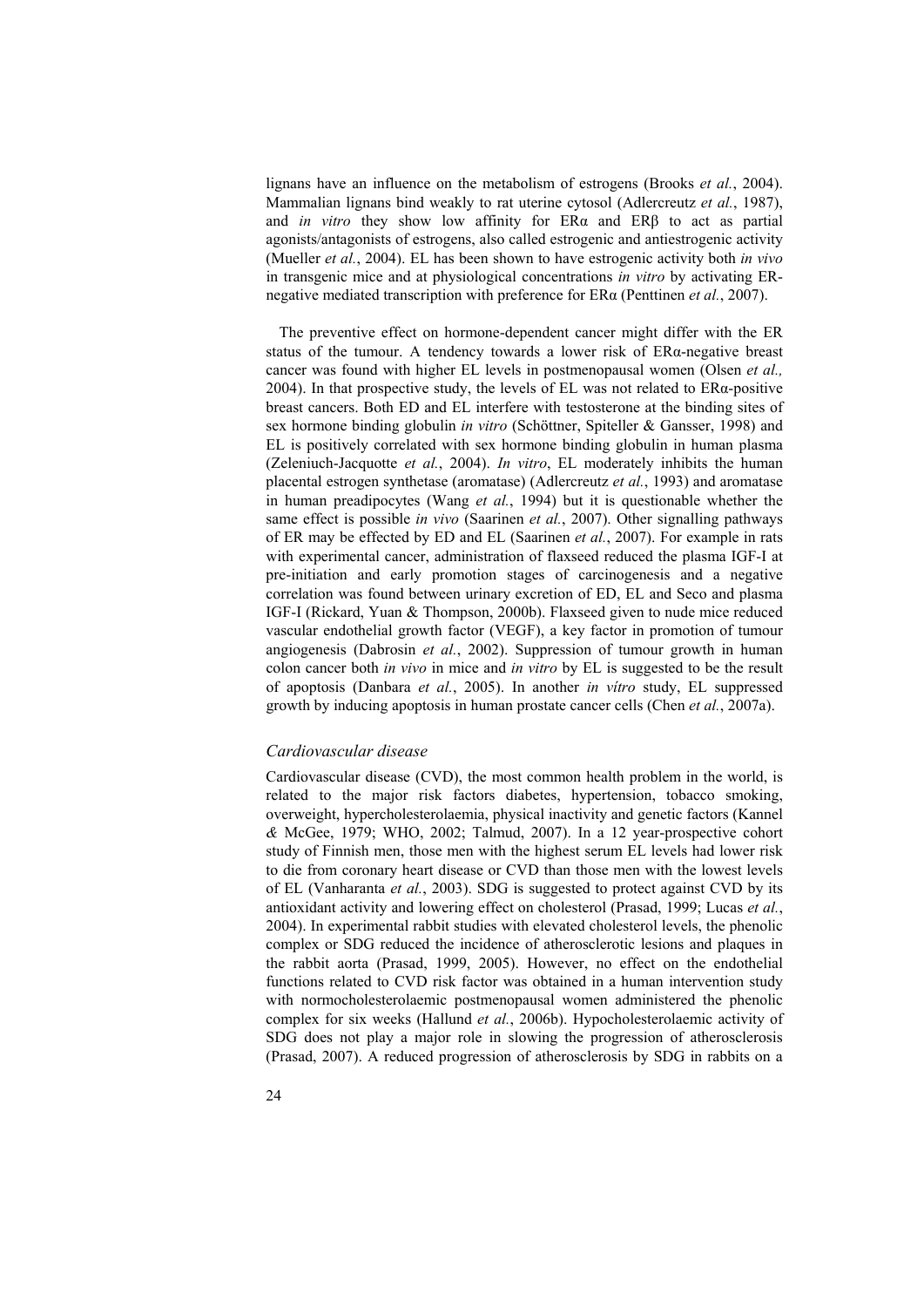regular diet following a high cholesterol diet may not have been due to lowering of serum lipids but possibly to a reduction in oxidative stress (Prasad, 2007).

The effects of flaxseed or the phenolic complex on plasma cholesterol, lowdensity lipoproteins (LDL) and triglycerides in human intervention studies and animal studies is presented in Table 3. In humans with hypercholesterolaemia, a daily intake of the phenolic complex reduced plasma cholesterol levels and LDL by 22 and 22%, respectively (Zhang *et al.*, 2007). However, in healthy postmenopausal women given almost the same dose of the phenolic complex from flaxseed there were no effects on plasma cholesterol, LDL, high-density lipoprotein (HDL) or triglycerides (Hallund *et al.*, 2006a). In long-term studies, plasma cholesterol and LDL were not reduced by flaxseed in men and women with the autoimmune disease *lupus nephritis* (Clark *et al.*, 2001) and in another study with postmenopausal women, a minor effect on plasma cholesterol was shown (Dodin *et al.*, 2008). In all experimental animal studies, flaxseed or SDG reduced the levels of plasma cholesterol except in an earlier study by Prasad (1997), in which plasma cholesterol levels increased in rabbit after consumption of flaxseed. Apo B-1 transgenic male and female mice with lipid profiles resembling humans were given ground flaxseed (20%) in a high cholesterol (0.1%) diet for 2 months with no effect on the expression of the following genes: low-density lipoprotein receptor (LDLr), 3-hydroxy-3-methylglutaryl (HMG) CoA reductase, phospholipid transfer protein, cholesterol  $7\alpha$  hydroxylase, fatty acid synthase and acyl CoA oxidase (Pellizzon *et al.*, 2007).

One hypothesis is that flaxseed may protect against CVD through its estrogenic activity. Estrogen has been suggested to be protective towards cardiovascular disease through its beneficial effects on plasma lipoproteins, antiproliferation and vasodilation on the vasculature (reviewed by Farhat, Lavigne & Ramwell, 1996). Loss of estrogens associated with menopause in women has been suggested to increase the risk of cardiovascular disease (Mendelsohn, 2002). However, treatment with estrogen has not reduced the incidence of cardiovascular disease in postmenopausal women (Hulley *et al.*, 1998).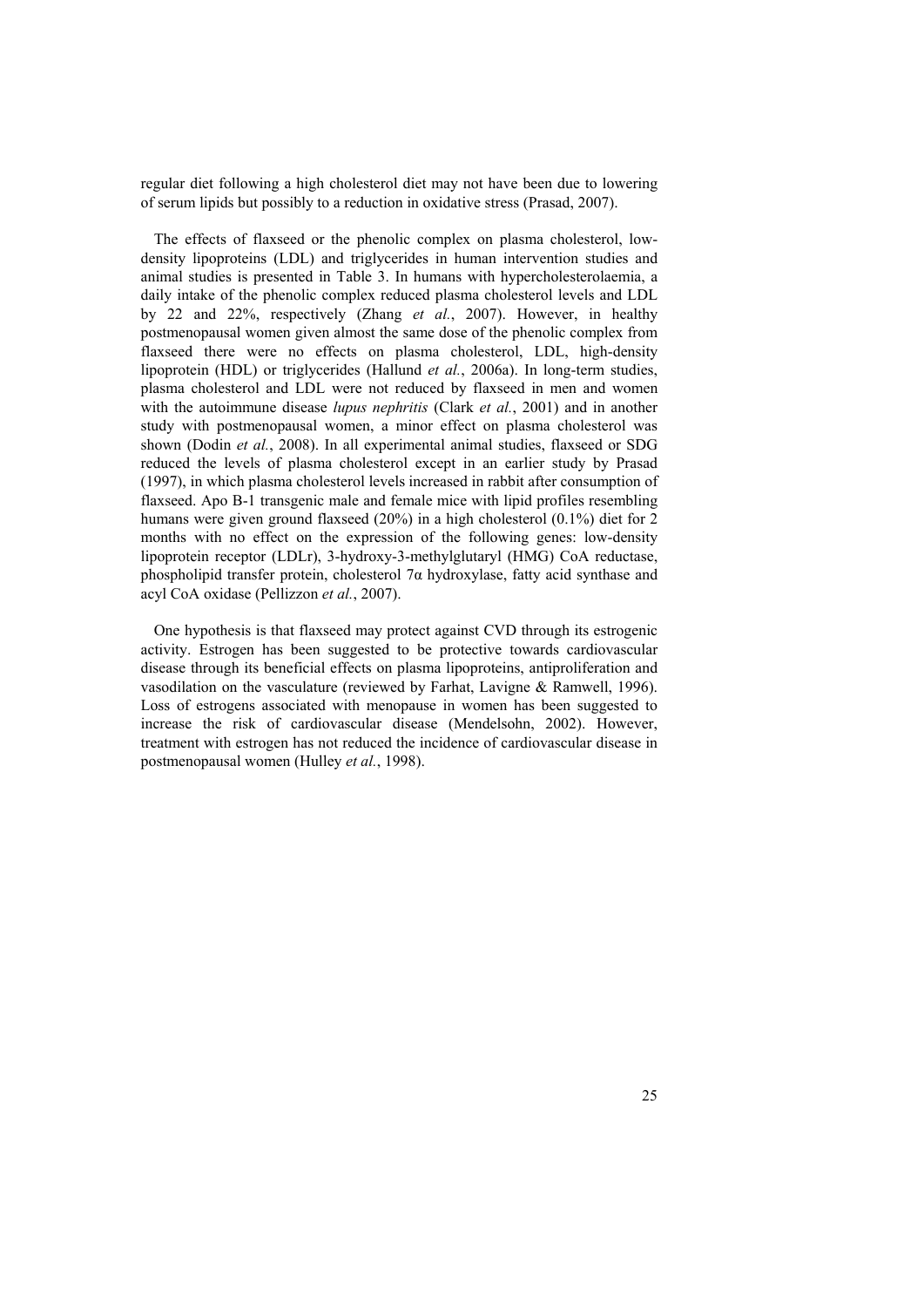| Model                             | Diet and duration                                                            | <b>Effects</b>                            | Reference              |
|-----------------------------------|------------------------------------------------------------------------------|-------------------------------------------|------------------------|
| <b>Humans</b>                     |                                                                              |                                           |                        |
| Men & women <sup>a</sup> $(n=29)$ | Partially defatted flaxseed $(50 \text{ g/d})$ in muffins, 3 weeks           | $\blacktriangledown$ TC (5%), LDL (8%)    | Jenkins et al., 1999   |
| Women $(n=20)^b$                  | Ground flaxseed $(40 \text{ g/d})$ , 3 months                                | $\blacktriangledown$ TC (6%)              | Lucas et al., 2002     |
| Women $(n=85)^{b}$                | Ground flaxseed (40g/d) in bread for 1 year                                  | $\blacktriangledown$ TC (2%), HDL (1%)    | Dodin et al., 2008     |
| Women $(n=25)^{b}$                | Ground flaxseed (40g/d) in bread, 3 months                                   | n.e. <sup>c</sup>                         | Lemay et al., 2002     |
| Men & women <sup>d</sup> $(n=8)$  | Ground flaxseed $(30 \text{ g/d})$ in sachets, 1 month                       | $\blacktriangledown$ TC (11%), LDL (12%)  | Clark et al., 1995     |
| Men & women <sup>d</sup> $(n=9)$  | Ground flaxseed $(30 \text{ g/d})$ in sachets, 1 year                        | n.e.                                      | Clark et al., 2001     |
| Women $(n=10)$                    | Milled flaxseed $(25 \text{ g/d})$ in muffins, 1 month                       | n.e.                                      | Cunnane et al., 1995   |
| Women $(n=16)^b$                  | Whole flaxseed $(25 \text{ g/d})$ in bars, 1 month                           | n.e.                                      | Coulman et al., 2002   |
| Men & women $(n=38)^a$            | Phenolic complex $(0.6 \text{ g} SDG/d)$ in tablets                          | $\blacktriangledown$ TC (24%), LDL (22%)  | Zhang et al., 2007     |
| Women $(n=22)^{b}$                | Phenolic complex $(0.5 \text{ g} SDG/d)$ in muffins, 1.5 months              | n.e.                                      | Hallund et al., 2006a  |
| <b>Animals</b>                    |                                                                              |                                           |                        |
| Rabbits <sup>e</sup> $(n=5)$      | Flaxseed (7.5 g/kg b.w. & d), cholesterol (1%), 2 months                     | $\blacktriangledown$ TC (31%), LDL (32%)  | Prasad et al., 1998    |
|                                   |                                                                              | $\triangle$ TG $(125\%)^g$                |                        |
| Rabbits $(n=8)$                   | Flaxseed (7.5 g/kg b.w. & d), cholesterol (1%), 2 months                     | $\triangle$ TC $(33\%)^g$ , TG $(40\%)^g$ | Prasad, 1997           |
| Apo B-1 transgenic                | Ground flaxseed (20%), cholesterol (0.1%), 2 months                          | $\blacktriangledown$ TC (32-47%)          | Pellizzon et al., 2007 |
| male and female mice              |                                                                              | $\blacktriangledown$ hepatic TC (32%)     |                        |
| Hamsters $(n=12)$                 | Flaxseed $(7.5, 15, 22.5\%)$ , vitamin E acetate $(0.34\%)$ , 4 months       | $\blacktriangledown$ TC (17%, 19%, 23%)   | Lucas et al., 2004     |
|                                   |                                                                              | $\triangle$ TG (54%, 64%, 45%)            |                        |
| Rabbits $(n=16)$                  | Phenolic complex (14.4 mg SDG/kg b.w. & d), cholesterol $(0.5\%)$ , 2 months | $\blacktriangledown$ TC (20%), LDL (14%)  | Prasad, 2005           |
|                                   |                                                                              | $\triangle$ HDL (30%)                     |                        |
| Rabbits $(n=5)$                   | SDG (15 mg/kg b.w. & d), cholesterol $(1\%)$ , 2 months                      | $\blacktriangledown$ TC (33%), LDL (35%)  | Prasad, 1999           |
|                                   |                                                                              | A HDL                                     |                        |

Table 3. *Effects on plasma total cholesterol (TC), low-density lipoproteins (LDL), high-density lipoprotein (HDL) and triglycerides (TG) in animal studies and interventional studies with humans given whole, ground, milled and defatted flaxseed or the phenolic complex* 

white rabbits  $f$  Ovariectomised Golden Syrian female hamsters  $g$  Calculated from the article.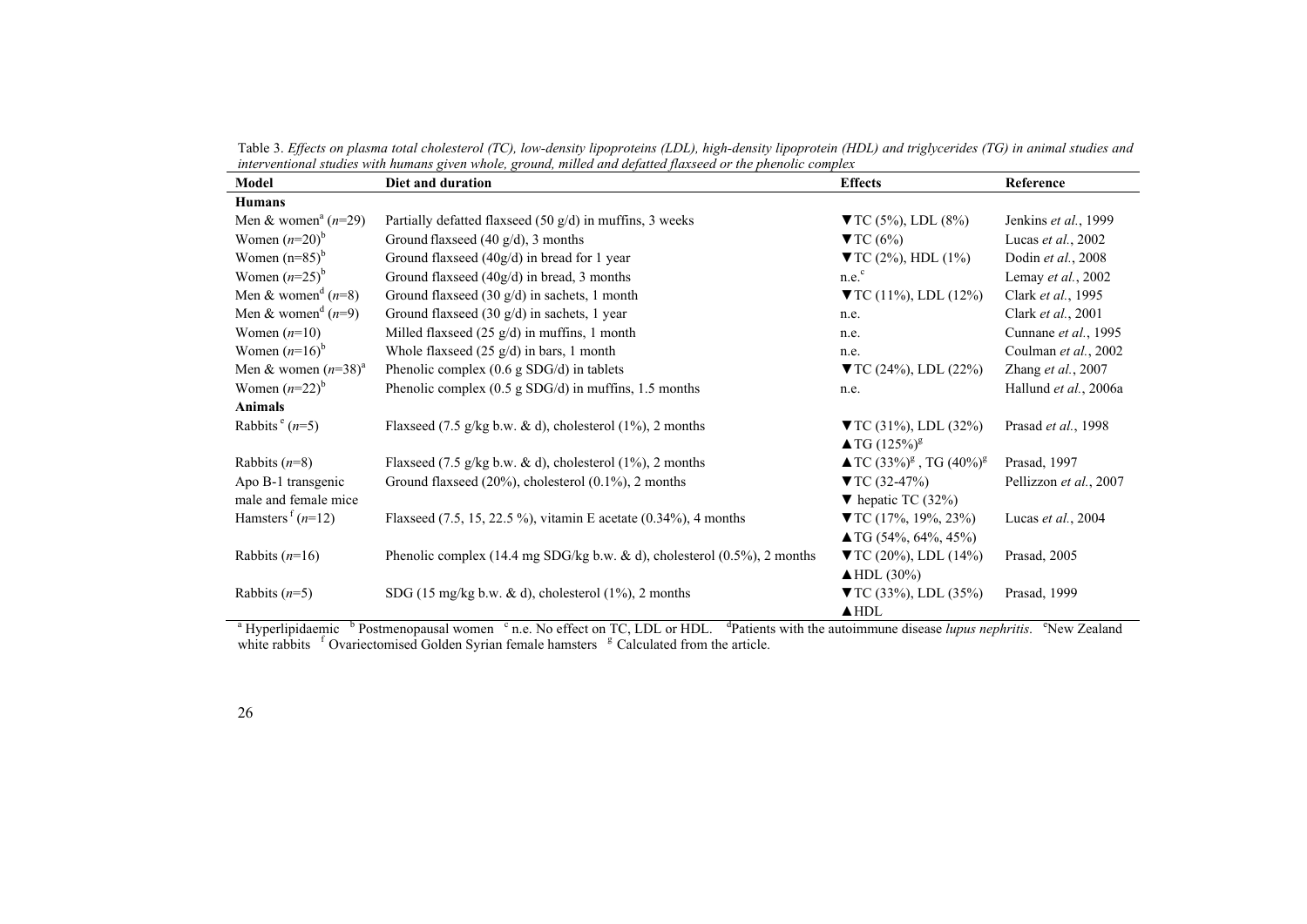### *Other diseases*

Diabetes mellitus, a disorder caused by defects in insulin secretion, insulin sensitivity, or both, is characterised by hyperglycaemia and it is followed by different complications in the vascular system and in some tissues and organs (Bouché *et al.*, 2004). In experimental animal models of diabetes, a preventive or delaying effect of SDG on the development of diabetes mellitus has been obtained (Prasad, 2000, 2001). A few studies on glucose metabolism have been performed with flaxseed or the phenolic complex. Postmenopausal women (*n*=25) with hypercholesterolaemia given flaxseed showed reduced glucose and insulin levels (Lemay *et al.*, 2002). In humans with hypercholesterolaemia, the phenolic complex had a reducing effect on fasting plasma glucose levels (Zhang *et al.*, 2007). In another human intervention study using type 2 diabetic hypercholesterolaemic postmenopausal women (*n*=30), the subjects showed modest improvements in long-term glycaemic control, measured as reduction in glycosylated haemoglobin, after eating lower amounts of the phenolic complex for eight weeks, but there was no effect on fasting glucose and insulin sensitivity (Pan *et al.*, 2007). Another flaxseed component, the mucilage given to young healthy humans, has previously been shown to reduce postprandial glucose levels in blood plasma (Cunnane *et al.*, 1993). These studies indicate that SDG and/or other component/s in flaxseed might have lowering effects on glucose levels.

Flaxseed and SDG are suggested to protect against renal diseases (reviewed by Ranich, Bhathena & [Velasquez,](http://apps.isiknowledge.com/WoS/CIW.cgi?SID=N2doNEDH49GalDDJ34a&Func=OneClickSearch&field=AU&val=Velasquez+MT&ut=000173725400003&auloc=3&curr_doc=7/4&Form=FullRecordPage&doc=7/4) 2001). Renal function in animal models or in humans has been shown to improve with flaxseed treatment (Hall *et al.*, 1993; Clark *et al.*, 2001; Velasquez *et al.*, 2003) or SDG (Clark *et al.*, 2000).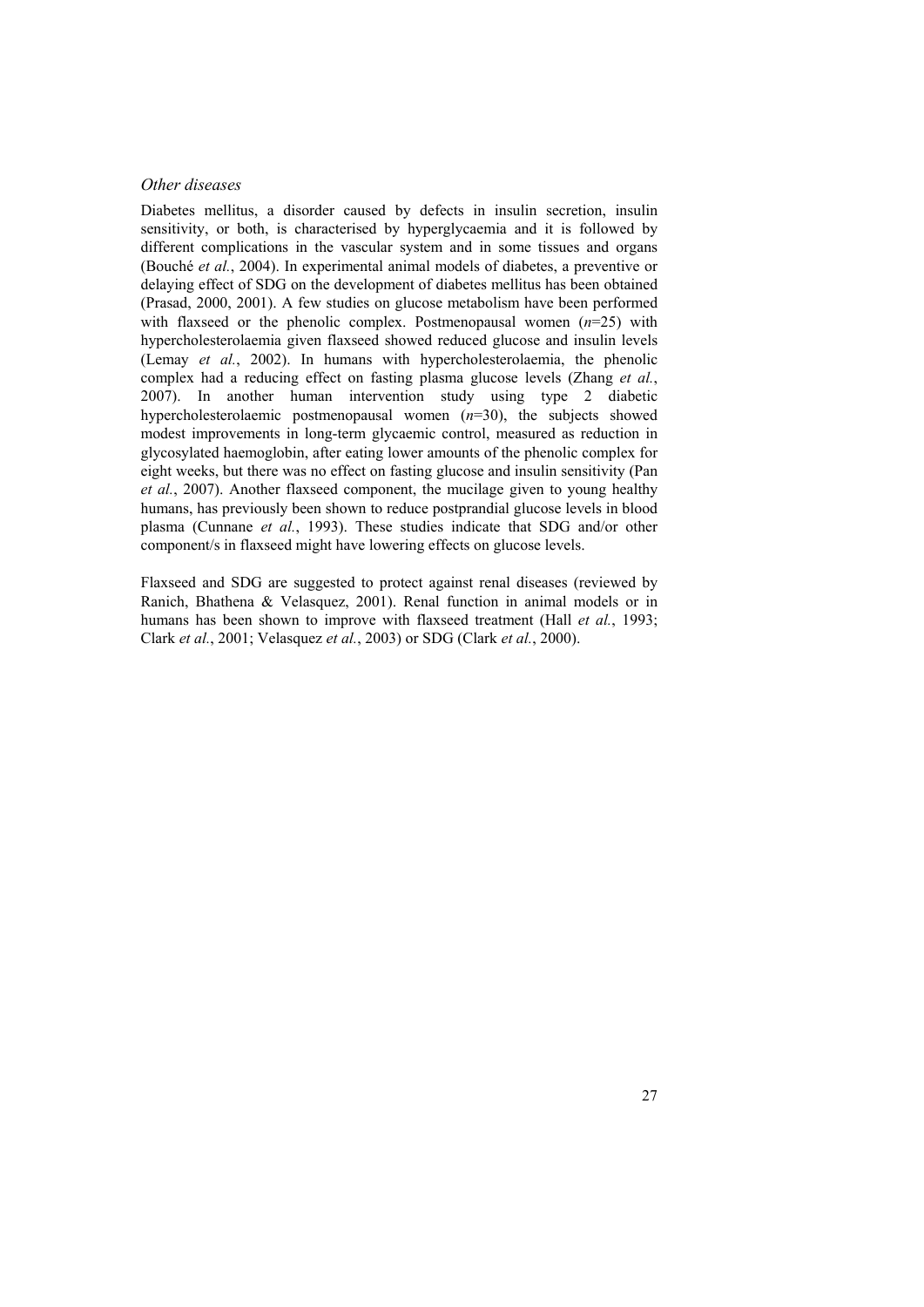# **Objectives**

- To develop a new HPLC method for the analysis of the phenolic glucosides (SDG, *p*-coumaric acid glucoside and ferulic acid glucoside) in flaxseed. **Paper I**
- To use the optimised direct alkaline hydrolysis method in the analysis of different flaxseed samples in Sweden. **Paper I**
- To analyse different types of bread containing flaxseed for their content of the phenolic glucosides. **Paper II**
- To investigate the composition and properties of the dioxane/ethanolextracted phenolic complex from flaxseed. **Paper III**
- To measure the hydrogen-donating abilities of the flaxseed phenolic complex and SDG using the DPPH inhibition method. **Paper III**
- To test the effect of isolated SDG and the major SDG-HMGA-oligomers from flaxseed on tocopherols and cholesterol levels in a Sprague-Dawley rat model. **Papers IV, V**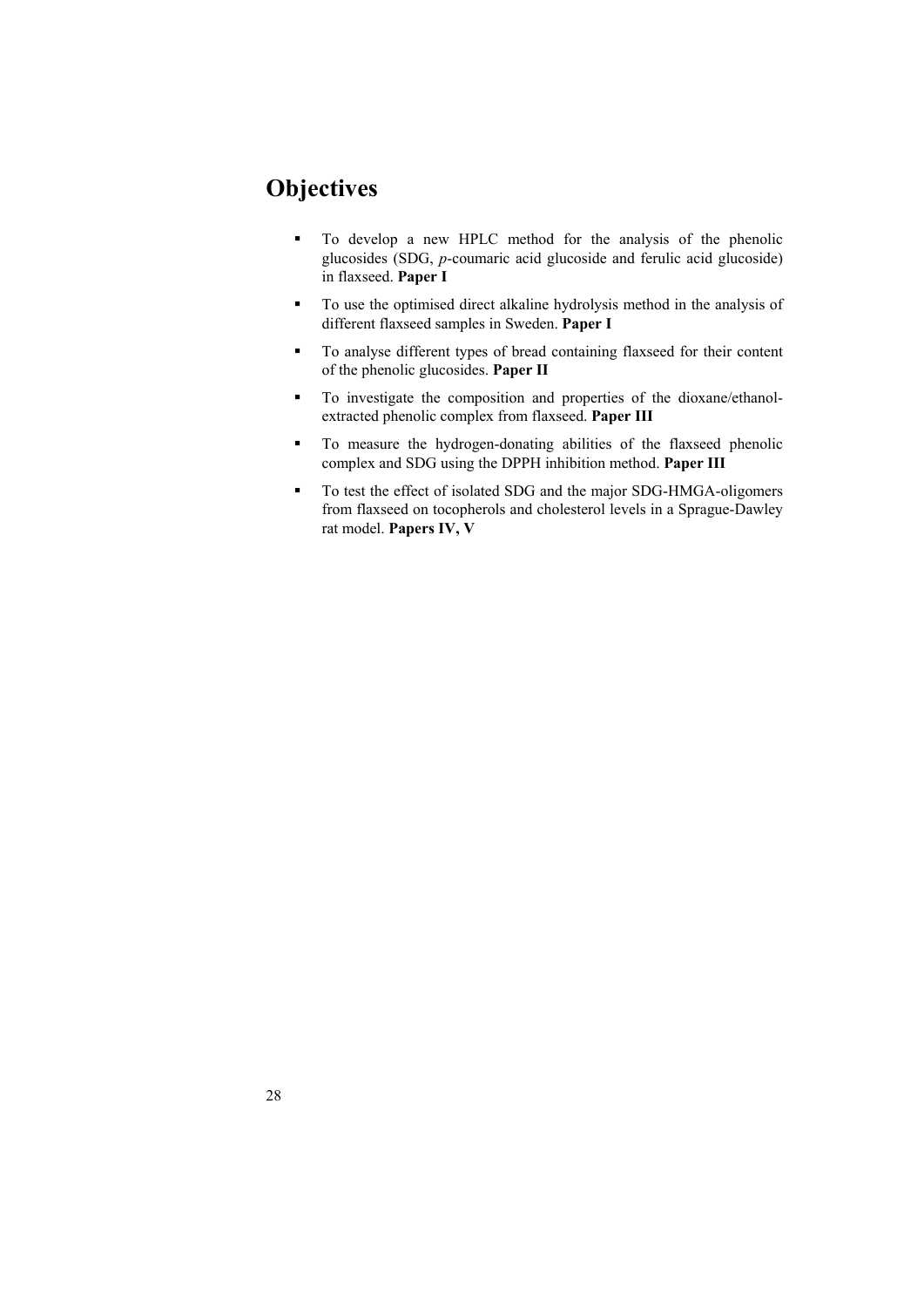## **Materials and methods**

### **Samples**

A pressed flaxseed cake (Alternativ Förädling, Glanshammar, Sweden) was milled (Retsch type ZM 1, Haan, Germany, 0.5 mm screen), and defatted twice with *n*hexane (1:4, w/v) to obtain defatted flaxseed flour (DFF), which was used in **Papers I, III** and **IV**. SDG was isolated essentially as described by Johnsson *et al*. (2000) and full descriptions of the isolation are available in **Papers III-V**. Flaxseed samples, obtained from Hushållningssällskapet (harvest 2001, Örebro, Sweden) and Svalöf Weibull (harvest 2000, Svalöv, Sweden), were disintegrated and defatted in steel tubes using a method by Appelqvist (1967) which is further described in **Paper I**. Different soft and crisp breads containing flaxseed were obtained from major food outlets. Representative parts of breads were cut into smaller pieces, freeze-dried and milled (0.5 mm sieve, Retsch type ZM 1) as described in **Paper III**.

### **Direct alkaline hydrolysis of flaxseed**

A new method to analyse the phenolic glucosides (SDG, *p*-coumaric acid glucoside and ferulic acid glucoside) in flaxseed was developed using direct alkaline hydrolysis (Figure 5). Optimal conditions for direct alkaline hydrolysis were established using full factorial experimental designs; firstly by studying the effect of temperature and concentration of alkali, and secondly by studying the matrix effects of the internal standard and amount of DFF. Time of hydrolysis was optimised and the internal standard *o*-coumaric acid was used. The repeatability of the method was evaluated. More information is available in **Paper I**.



*Figure 5*. Diagram of the direct alkaline hydrolysis method used for analysis of phenolic glucosides in flaxseed.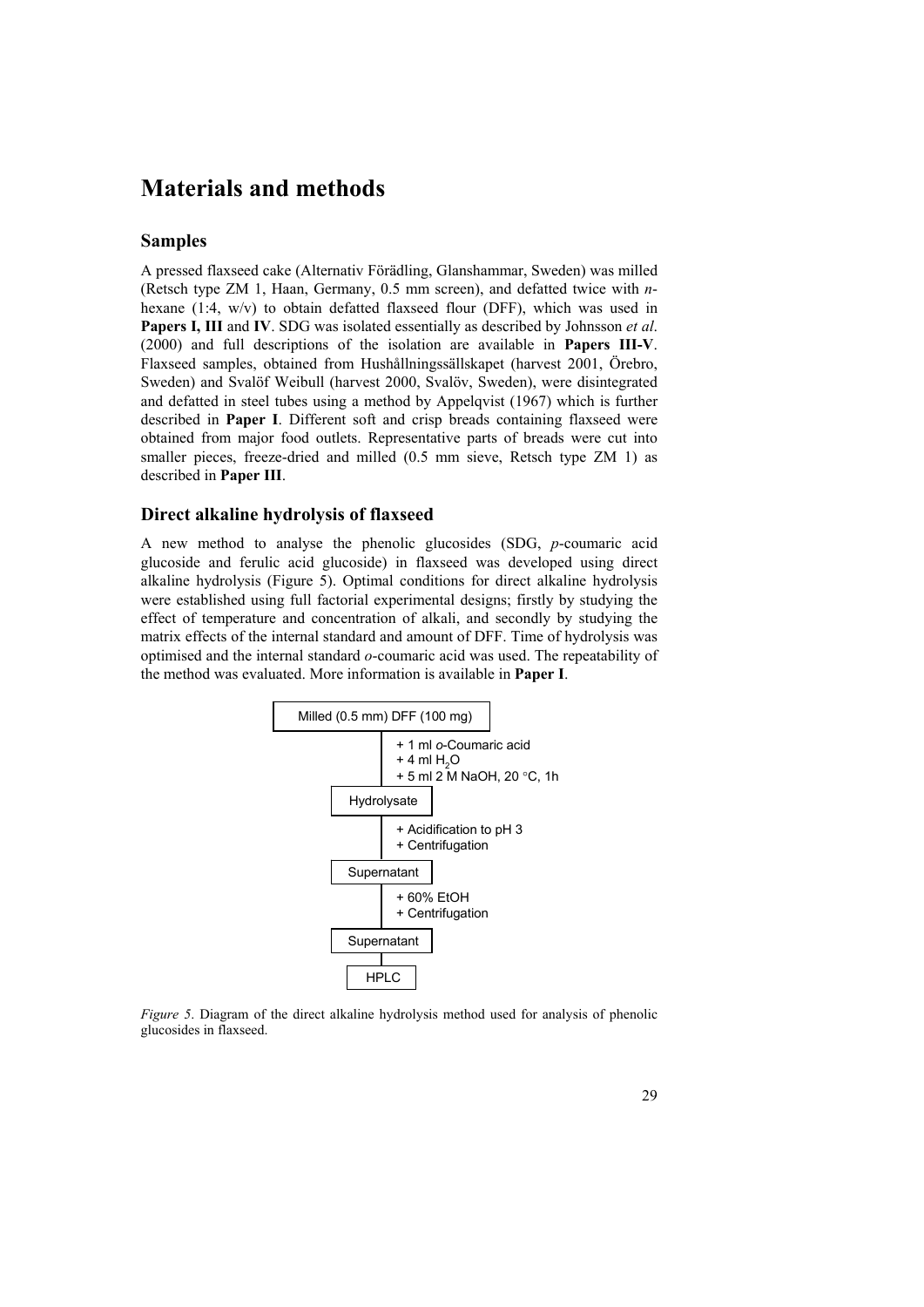#### **Phenolic glucosides in bread containing flaxseed**

The content and relative ratios of the phenolic glucosides were analysed in freezedried milled bread samples by mixing with the internal standard *o*-coumaric acid and extraction with dioxane/ethanol for 48 h essentially as described by Johnsson *et al*. (2000). The analysis is fully described in **Paper III**.

## **Chromatographic fractionation of oligomeric extract from flaxseed**

Dioxane/ethanol extract of DFF was fractionated with C18 solid-phase extraction in a Büchner funnel using different concentrations of aqueous methanol (50, 60, 70%) to obtain the fractions F50, F60 and F70 in **Paper III** and **IV**. F50, F60 and F70 were further fractionated on Sepharose CL-6B using isocratic 80% EtOH and divided into fractions that were analysed for the content and relative ratios of the phenolic glucosides after alkaline hydrolysis by RP-HPLC as described below (Figure 6).

F50 was fractionated on Sephadex LH-20 according to hydrophobicity using isocratic 20% EtOH followed by 95% EtOH and fractions were collected and divided into four fractions (H1, H2, H3, H4) to be further fractionated on Sephadex LH-20 according to size by gel filtration using isocratic 80% EtOH **Paper III**. Each H-fraction was divided into 4 subfractions (G1, G2, G3, G4). All 16 fractions were analysed for the content and relative ratios of the phenolic glucosides after alkaline hydrolysis by RP-HPLC. This fractionation is presented schematically in Figure 6.



for each H fraction

*Figure 6*. Diagram showing fractionation of a dioxane/ethanol extract from flaxseed.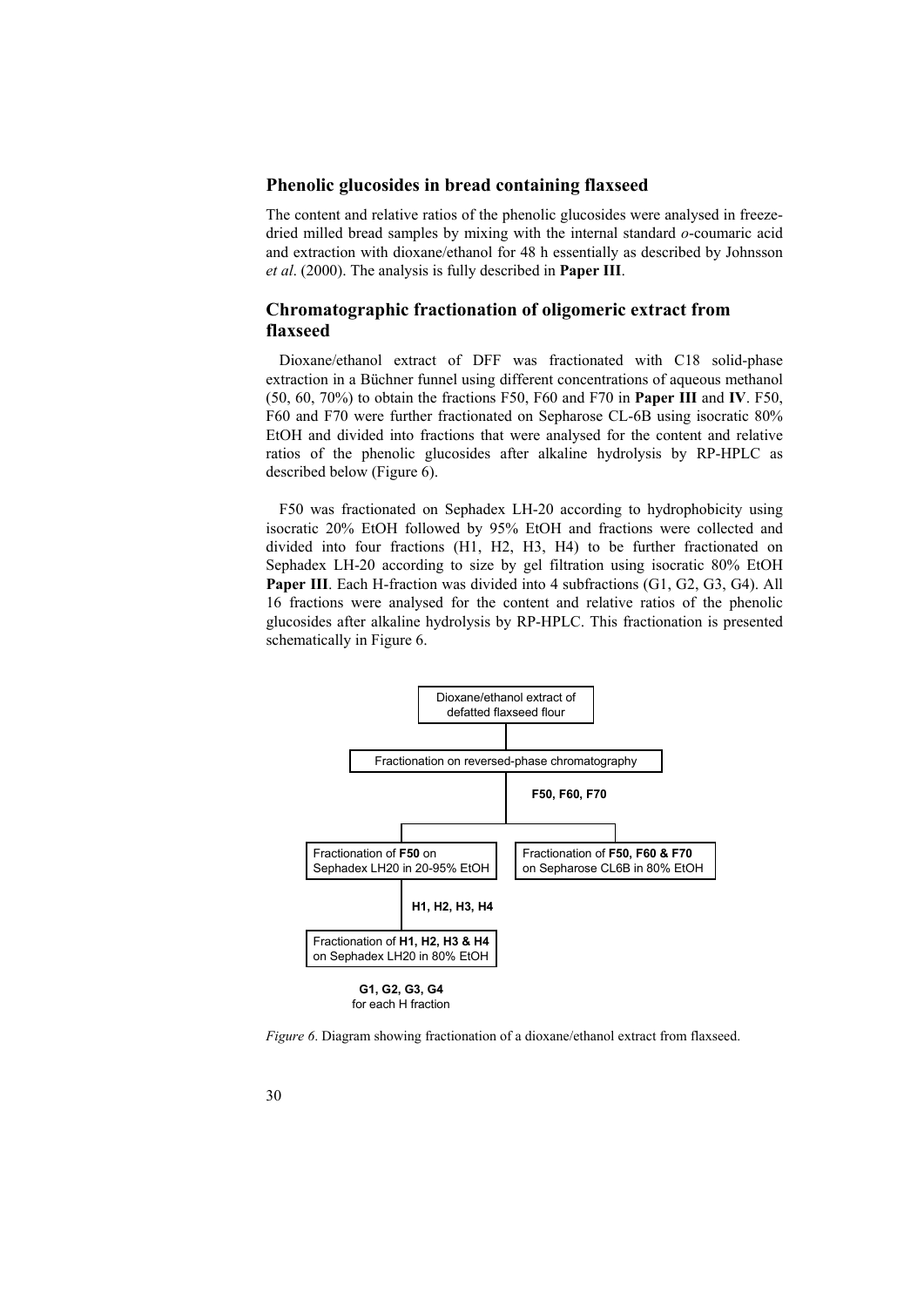## **High-performance liquid chromatography**

The contents of the phenolic glucosides and the phenolic complex were determined by HPLC on a Dionex PDA-100 (Dionex, Sunnyvale, CD, USA) system with a UV-Vis diode array detector and Chromelion software as described in **Papers I-V**. All bread samples, except three, were analysed according to **Paper I**. Due to interfering peaks, the three bread remaining samples were analysed using different gradients of mobile phase described in **Paper II**. The separation of the phenolic complex in fractions F50, F60 and F70 was performed using different gradients in the mobile phases described in **Paper III**. Calibration curves were created for *p*-coumaric acid, ferulic acid, SDG and the internal standard *o*coumaric acid to be used in **Papers I-V**.

#### **Hydrogen donation ability**

The ability of F50, F60, F70, SDG, ferulic acid and  $\alpha$ -tocopherol to transfer hydrogen atoms to 1,1-diphenyl-2-picrylhydrazyl (DPPH) was studied using a modified method of Brand-Williams, Cuvelier & Berset (1995). The ability of the antioxidants to transfer phenolic hydrogen atoms to DPPH was expressed as the percentage inhibition of DPPH after 30 minutes against the molar amount of SDG in the oligomeric fractions and SDG in **Paper III**.

#### **Animal studies**

Sprague-Dawley rats arrived at 21 days of age (B&K Universal AB, Sollentuna, Sweden) and were housed individually in Macrolon IV cages in conditions described in **Papers IV** and **V**. The experiments were carried out in accordance with the guidelines and approval of the Ethical Committee for Animal Experiments in the Uppsala region. Animals were divided into groups with similar mean body weight and given an accommodation period of 4 days in **Paper IV** and 7 days in **Paper V**. After the accommodation period, the rats were given their respective diet for 27 days. The composition of the control diet and mixing of isolated SDG into the control diet is fully described in **Papers IV** and **V**. Food consumption was monitored daily, and body weights were measured weekly and at time of putting to death. Procedures during put to death of animals, and collection of samples are described in **Papers IV** and **V**. In **Paper IV**, liver samples used in the cholesterol and tocopherol analyses were immediately put in isopropanol on ice and stored at -70 ºC until further analysis. In **Paper V**, liver samples used in the cholesterol and tocopherol analyses were snap-frozen in liquid nitrogen and stored in -70 ºC until further analysis.

### **Analysis of cholesterol and tocopherols in rat tissues**

Triacylglycerols and cholesterol were quantified in plasma (Seigler & Wu, 1981) and tocopherols in plasma were quantified as described by Frank *et al.* (2003). Liver cholesterol and tocopherol samples were quantified according to Frank *et al.* (2003) in **Paper IV,** and according to a modified method by Podda *et al.* (1996) in **Paper V**, which is described in **Paper V**.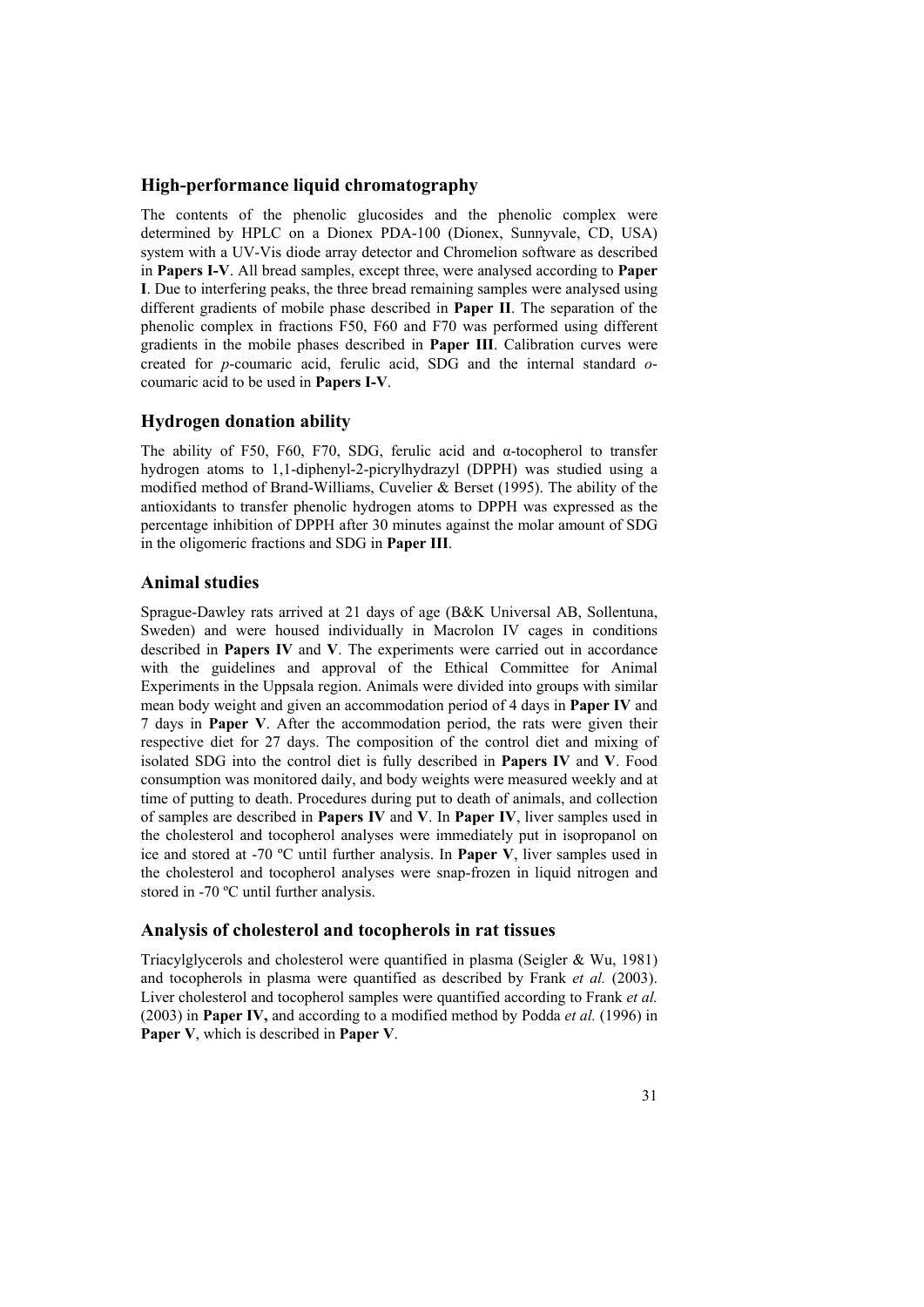## **Results and comments**

### **Method development (Paper I)**

An easy to use HPLC method based on direct alkaline hydrolysis was developed to analyse the phenolic glucosides (SDG, *p*-coumaric acid glucoside and ferulic acid glucoside) in flaxseed (Figure 5). Extraction of the phenolic complex with polar solvents was excluded and the internal standard *o*-coumaric acid was used. Minor effects of temperature and concentration of alkali were observed on the yield of the phenolic glucosides. Optimal conditions for direct alkaline hydrolysis were established as 1 *M* of NaOH at 20 °C for one hour of hydrolysis and polysaccharides and protein were precipitated using 60% aqueous ethanol. The recovery of the internal standard was studied with different levels of DFF. Pinoresinol and matairesinol did not agree with any of the chromatographic peaks obtained using this method. Degradation of matairesinol under alkaline conditions has been observed previously (Milder *et al.*, 2004) and might explain why matairesinol was not detected with this method. Direct alkaline hydrolysis resulted in a higher yield of (+)-SDG in DFF than obtained with alkaline hydrolysis after dioxane–ethanol extraction of DFF. Good repeatability of the method was obtained by two analysts.

## **Content of phenolic glucosides in flaxseed (Paper I)**

Flaxseed samples (*n*=27) from two locations in Sweden were analysed using direct alkaline hydrolysis. A high variation in the content of phenolic glucosides was obtained (Figure 7). The content of (+)-SDG obtained in this study ranged from 1.2-2.6% in flaxseed and was found to be higher than levels reported by other authors, as summarised in Table 1. The variety Jupiter contained most phenolic glucosides and Niagara S least. Weak correlations were found between SDG and hydroxycinnamic acid glucosides.



*Figure 7.* Content of phenolic glucosides (SDG, *p*-coumaric acid glucoside and ferulic acid glucoside) in Swedish flaxseed samples analysed by direct alkaline hydrolysis.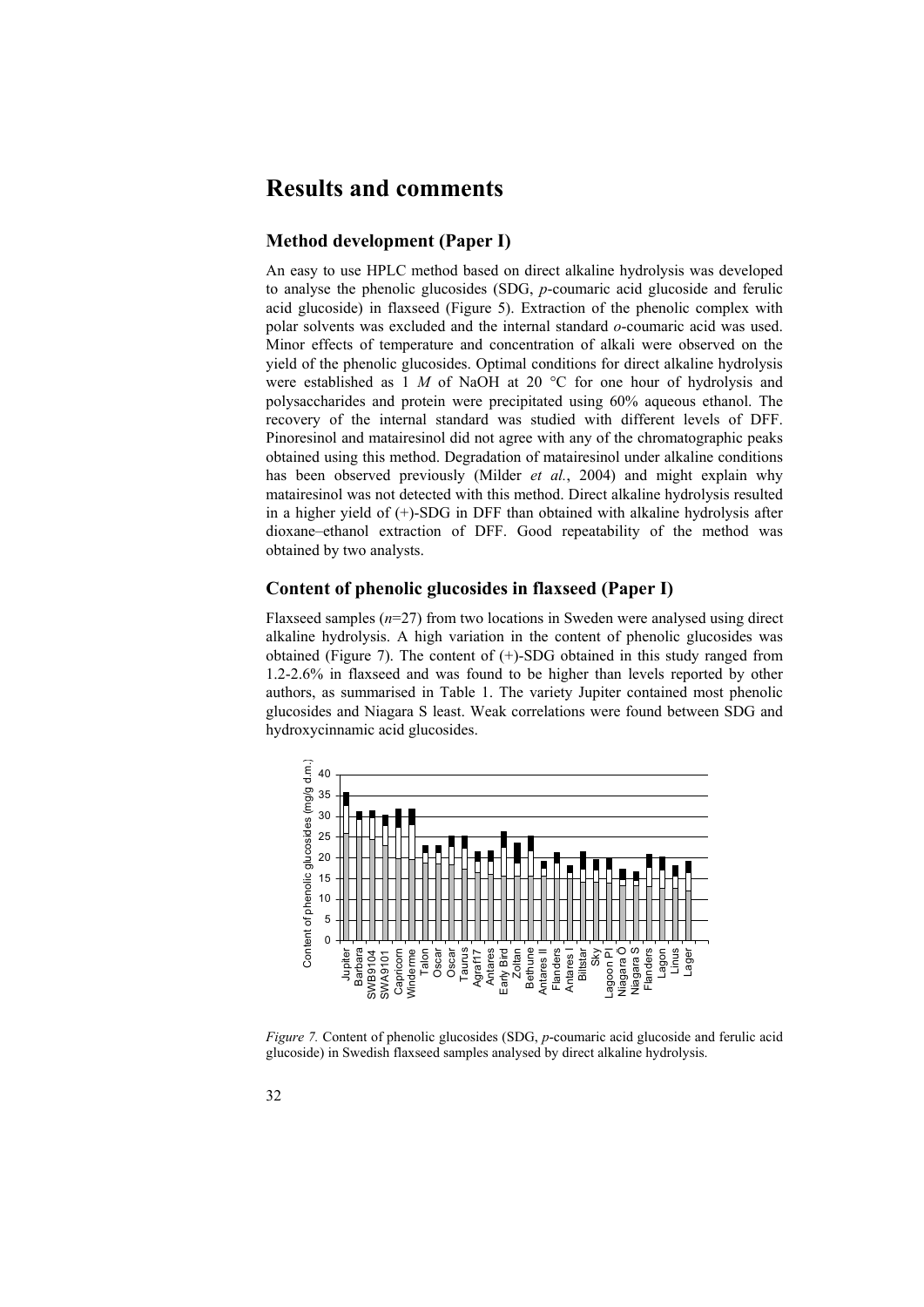## **Content of phenolic glucosides in bread containing flaxseed (Paper II)**

The flaxseed content in seventeen breads ranged from 1.5 to 9 g/100 g fresh bread. This flaxseed content is within the advised intake of flaxseed by the National Food Administration in Sweden. Alkali mixed directly with bread samples containing high amounts of starch resulted in gelatinisation of starch and increased viscosity of the samples, which complicated further sample treatment. Therefore, the bread samples first had to be extracted with dioxane/ethanol and secondly hydrolysed with alkali. An interfering peak with the internal standard *o*-coumaric acid was observed that might derive from other ingredients mixed into these breads. However, altering the gradient of the mobile phase separated the peaks.

Variation in the content of the phenolic glucosides in the soft and crisp bread was observed (Figure 8). The major phenolic glucoside was SDG, ranging from 7.6 to 105 mg/100 g dry bread. The content of SDG in flaxseed bread products in this study was within the range obtained by other authors, as summarised in Table 2. Less abundant phenolic glucosides in the breads were *p*-coumaric acid glucoside (3.3-33 mg/100 g dry bread) and ferulic acid glucoside (3.3-18 mg/100 g dry bread).

Strong positive correlations were obtained between SDG and the hydroxycinnamic acid derivatives, as well as between *p*-coumaric acid glucoside and ferulic acid glucoside. These correlations indicate that the bread ingredients and the bread-making conditions only have a small impact on the proportion of the phenolic glucosides in the breads.



*Figure 8*. Content (mg/100g dry bread) of the phenolic glucosides (SDG ■, *p*-coumaric acid glucoside  $\Box$  and ferulic acid glucoside  $\Box$ ) in 12 soft breads and 5 crisp breads.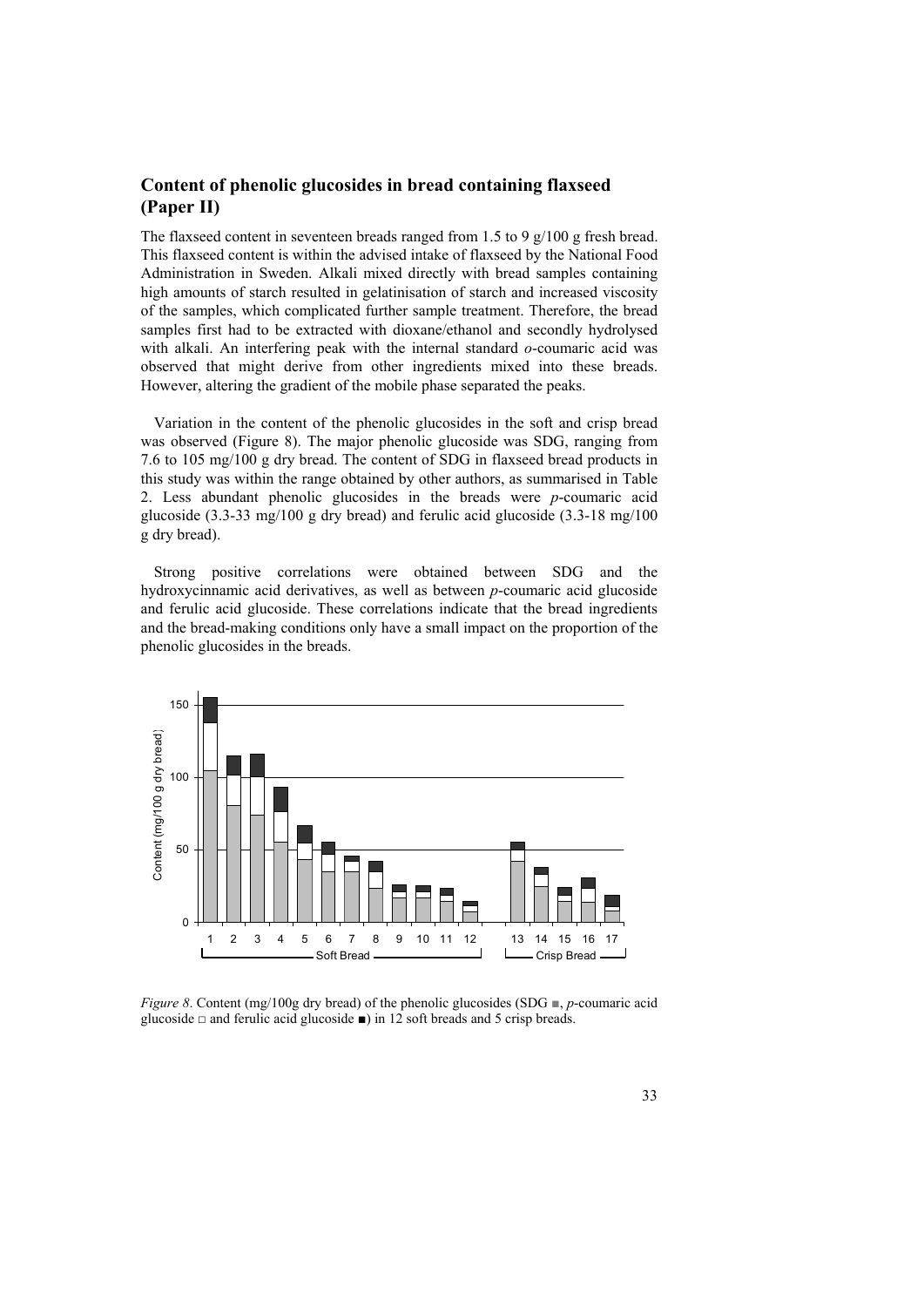## **Structural Features (Paper III)**

A dioxane/ethanol extract from flaxseed containing the phenolic complex was fractionated into three oligomeric fractions (F50, F60 and F70) by reversed-phase chromatography and further subfractionated by Sepharose CL-6B (Figure 6). The F50 fraction, which had the highest proportion of hydroxycinnamic acid glucosides, was further fractionated on Sephadex LH-20 according to hydrophobicity (H1-H4) and size (G1-G4).

#### *Fractionation by reversed-phase chromatography*

Flaxseed oligomers were fractionated into fractions with distinctively different hydrophobic properties and composition of the main phenolic glucosides. The major fraction, F60, had a relative composition of the phenolic glucosides similar to that of DFF (Figure 9). The minor fraction, F50, had the highest relative composition of hydroxycinnamic acid derivatives. Reversed-phase chromatography separated the oligomers according to polarity, which related to the composition of the phenolic glucosides. The most polar fraction F50 contained proportionally less SDG and the least polar fraction F70 contained proportionally more SDG.



*Figure 9*. A. Relative proportions of F50, F60 and F70 in DFF, calculated from the total content of the phenolic glucosides (SDG, *p*-coumaric acid glucoside and ferulic acid glucoside). B. Relative composition of SDG  $\blacksquare$ , *p*-coumaric acid glucoside  $\Box$ , and ferulic acid glucoside ■ in F50, F60 and F70 from flaxseed obtained by reversed-phase chromatography, and the relative composition of the phenolic glucosides in defatted flaxseed flour (DFF) analysed with direct alkaline hydrolysis (Paper III).

#### *Fractionation by Sepharose CL-6B*

Fractionation of F50, F60 and F70 on Sepharose CL-6B resulted in a wide range of molecular sizes for F60 and F70. The relative composition of phenolic glucosides in the collected fractions of F50, F60 and F70 was stable and was not effected by the gel filtration fractionation. The fractions were partly separated by size-exclusion and partly by an unknown chromatography, which was observed by a large proportion of UV-absorbing material eluting after the total volume of the column. Hydrogen bonding between the stationary phase, unknown compounds of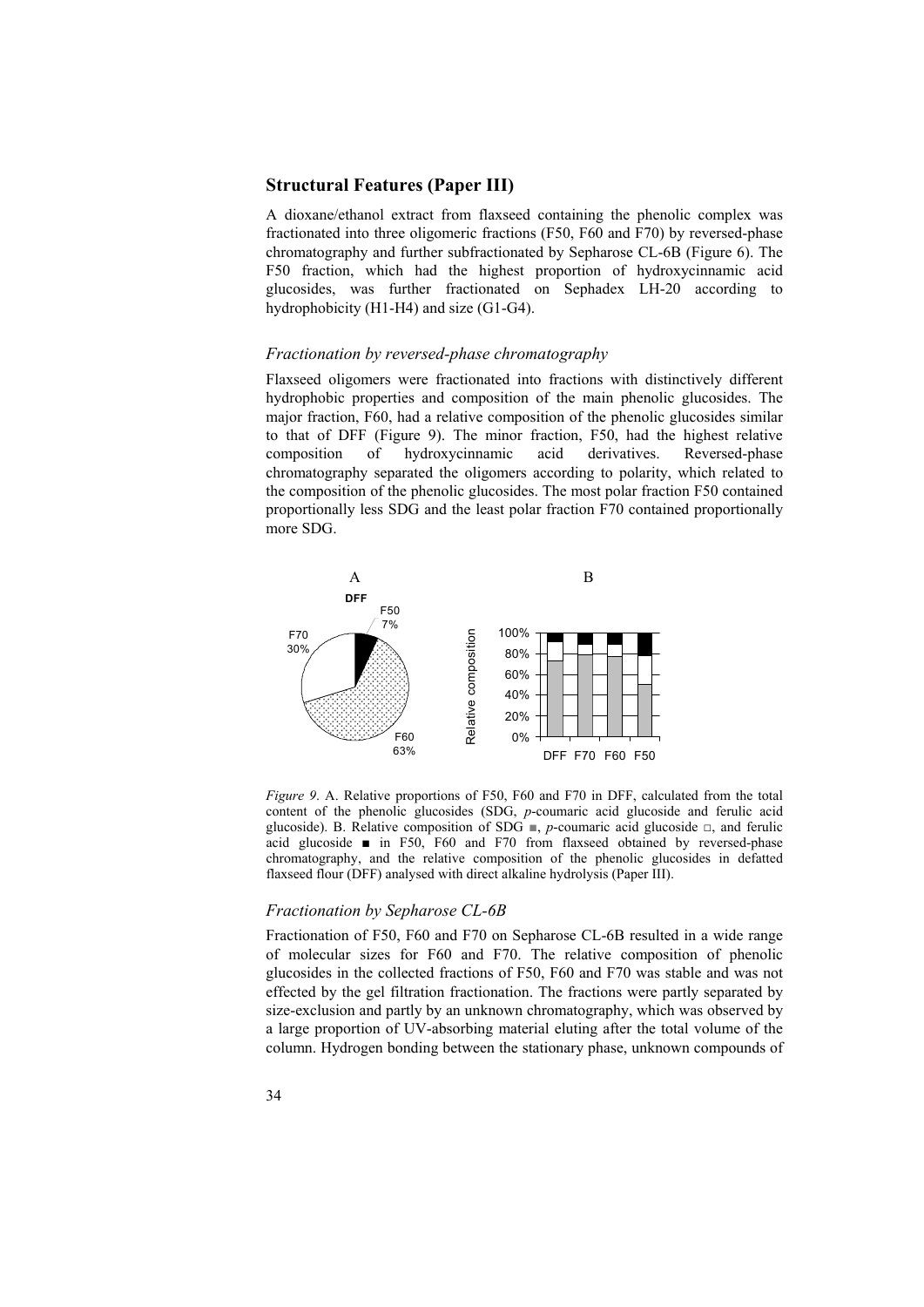hydrophobic nature in the oligomers and/or other structural features of the oligomers might result in this unknown chromatography.

#### *Fractionation of F50 on Sephadex LH-20*

F50 with the highest proportion of hydroxycinnamic acid glucosides was fractionated on Sephadex LH-20 with the intention of separating on the basis of hydrophobicity and of further separating the subfractions on the basis of size using different mobile phases of ethanol concentrations, but both mobile phases fractionated according to both size and hydrophobicity. The results indicate that F50 contains low molecular size oligomers with less hydrophobic properties and different proportions of the phenolic glucosides than F60 and F70.

The relative composition of the phenolic glucosides in the 16 fractions is compared in Figure 10. In contrast to the results from reversed-phase chromatography, the proportion of SDG decreased with increasing hydrophobicity. The small size oligomers (G4) had larger variation in the relative composition than large size oligomers (G1). In the least hydrophobic oligomers (H1), the proportion of SDG increased somewhat with decreasing size of oligomer. In the more hydrophobic oligomers (H2-H4), the relative ratio of SDG decreased with decreasing size of oligomer.

Fractions H1G1 and H1G2 were of high molecular size with least hydrophobic properties. Furthermore, these fractions were the largest fractions of F50, with the most similar relative phenolic glucoside compositions to F50 (Figures 10  $&$  11). Among the most hydrophobic oligomers, G4H4 was among the smallest fractions of F50 with the smallest oligomers, and the highest relative content of hydroxycinnamic acid glucosides compared with SDG.



*Figure 10*. Fractionation of F50 on Sephadex LH-20 according to hydrophobicity (H1, H2, H3, H4) and gel filtration (G1, G2, G3, G4). The phenolic compounds in each fraction were SDG  $\blacksquare$ , *p*-coumaric acid glucoside  $\blacksquare$ , and ferulic acid glucoside  $\blacksquare$ .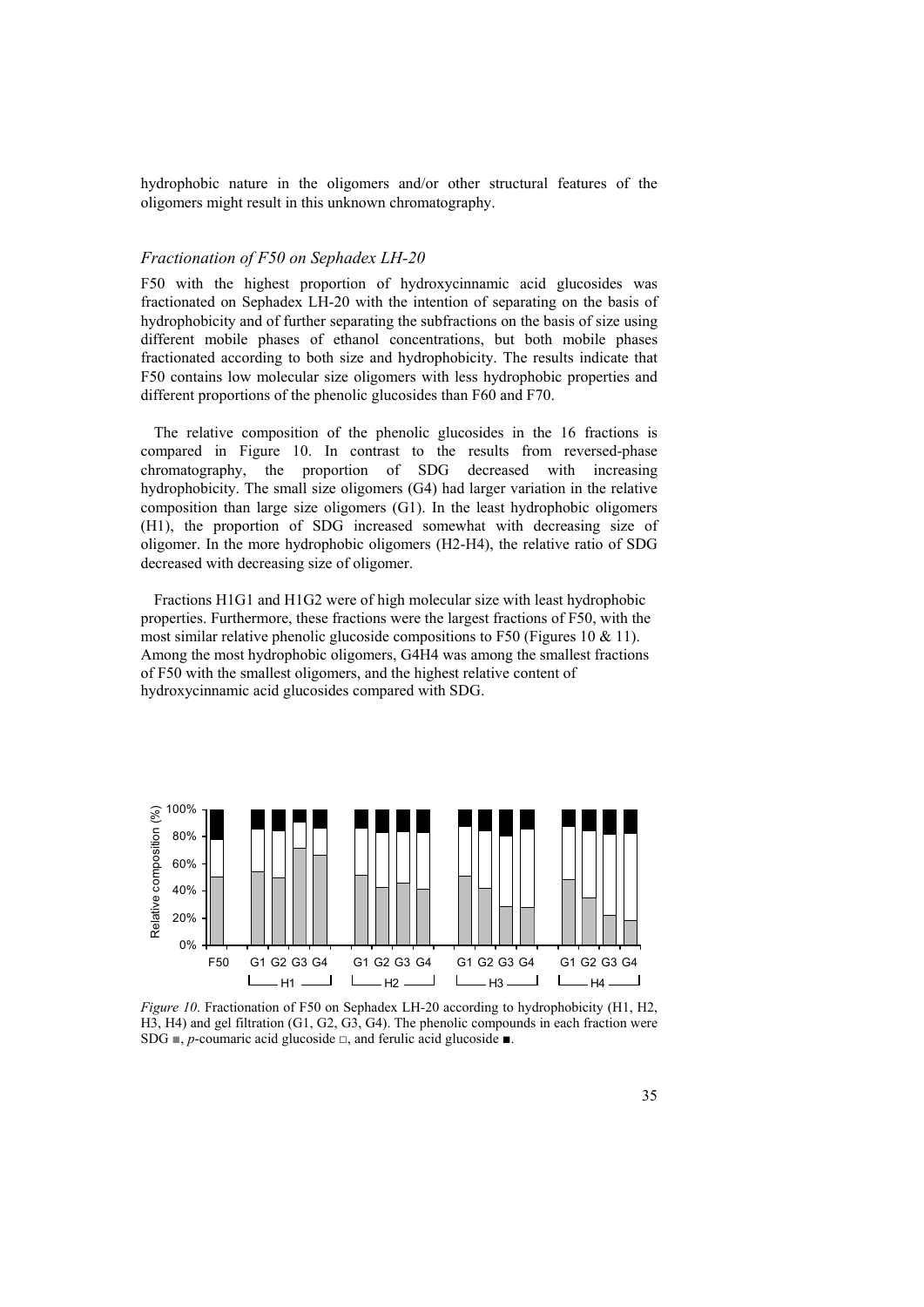

*Figure 11*. Fractionation of F50 on Sephadex LH-20 according to hydrophobicity (H1, H2, H3, H4) and gel filtration (G1, G2, G3, G4). The relative proportions (%) of the 16 fractions obtained from F50.

The inability to separate SDG and the hydroxycinnamic acid glucosides during the chromatography of F50, F60 and F70 in **Paper III** suggests connections or overlap between the SDG-HMGA oligomers and the hydroxycinnamic glucosides in their oligomeric structures. The hydroxycinnamic acid glucosides and ferulic acid residues have been shown to be connected directly to SDG but no linkage between HMGA and the hydroxycinnamic acid glucosides was detectable by NMR or MS analysis (Struijs *et al.*, 2008). Those authors suggested that the hydroxycinnamic acid glucosides are not connected to HMGA and that they are terminal units of the SDG complex. However, it is not known whether some hydroxycinnamic acid glucosides unconnected to SDG might exist in the phenolic complex. Results obtained by Struijs *et al.* (2008) and in **Paper III** provide new knowledge on the structures and properties of the phenolic complex in flaxseed.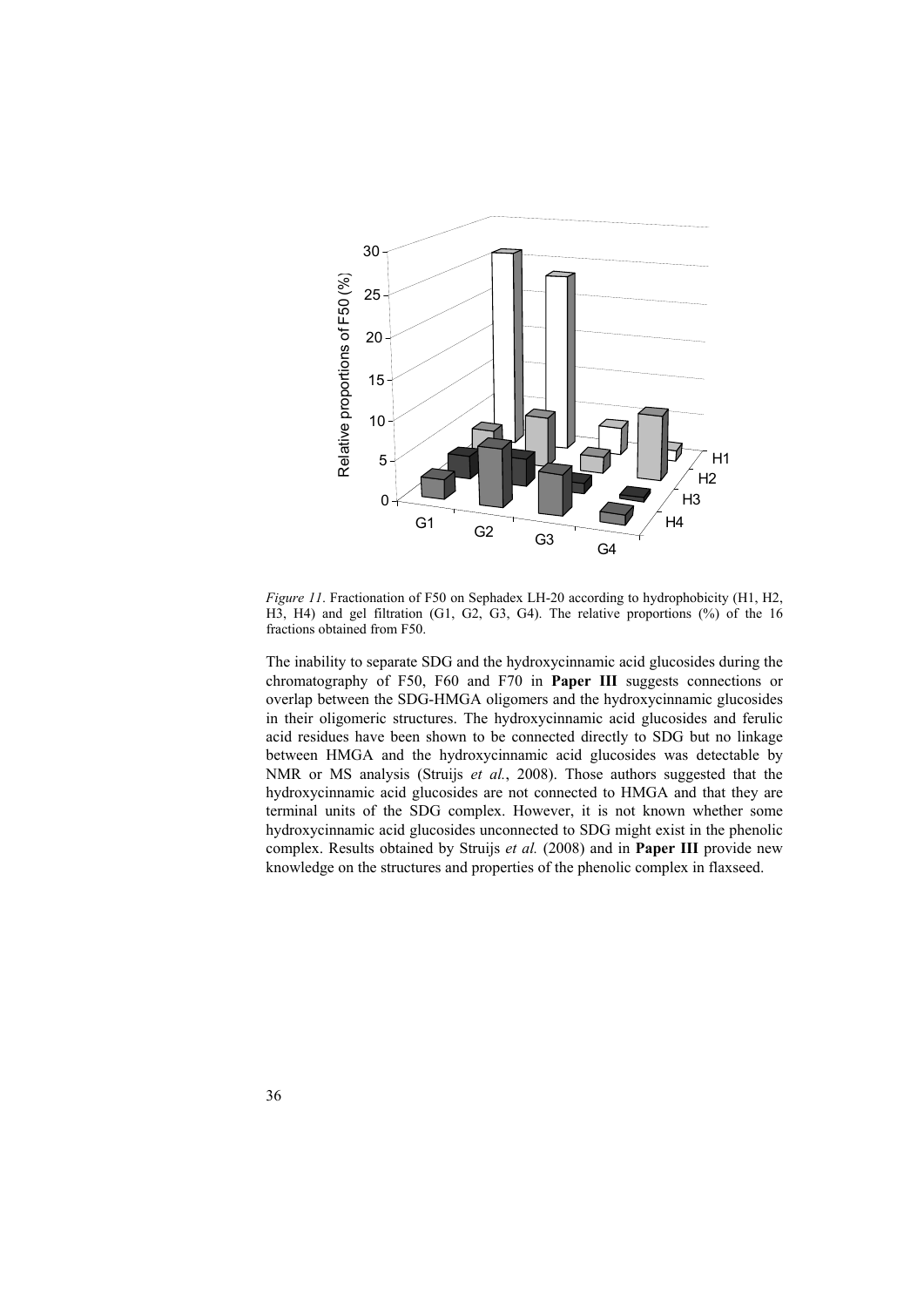## **Hydrogen-donating ability using DPPH (Paper III)**

The hydrogen-donating abilities of SDG, F50, F60, and F70 were studied using DPPH in comparison with ferulic acid and  $\alpha$ -tocopherol (Figure 12). The reduction of DPPH (%) by SDG, F50, F60 and F70 was similar and consistent with their molar levels of SDG, confirming that the hydroxycinnamic acid derivatives, in which the phenolic groups are blocked by glucosylation, were not active as antioxidants. Oligomeric fractions had slightly lower hydrogen donating ability than SDG, which might be caused by steric hindrance in the oligomers. A lower ability of phenolic oligomers compared with monomers to donate hydrogens to DPPH has been reported previously (Goupy *et al*., 2003). At lower concentrations, F50 had stronger H-donating ability than F60 and F70, which might be due to less steric hindrance or to differences in solubility. Ferulic acid had comparable and α-tocopherol had lower H-donating ability than SDG.



*Figure 12*. Inhibition of DPPH (%) after 30 minutes of incubation with SDG, F50, F60, and F70 in 80% methanol, and α-tocopherol and ferulic acid in 100% methanol. The total amount of SDG in F50, F60 and F70 was calculated on a molar basis. (Kind permission of Food Chemistry)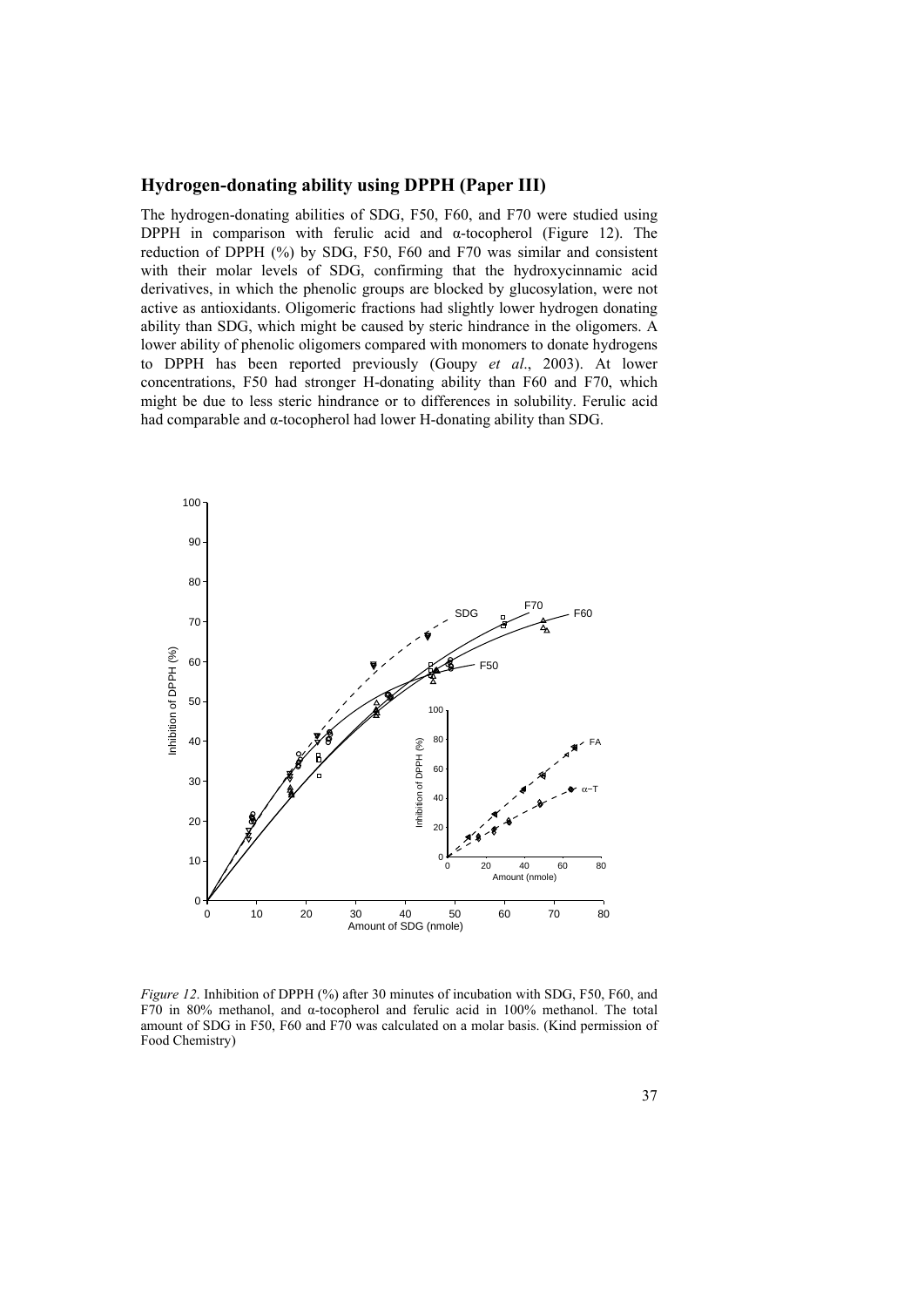## **Bioactivities of SDG and the phenolic complex**

## *SDG and its oligomers decreased vitamin E levels and increased liver cholesterol in rats (Paper IV)*

Comprehensive results from human epidemiological studies and animal tumour models suggest that  $\alpha$ -tocopherol possess chemopreventive and chemotherapeutic effect against prostate cancer (Ni & Yeh, 2007). The effect of SDG and the phenolic complex on levels of vitamin E was studied using a Sprague–Dawley rat model. Rats (3 groups) were fed a control diet and a diet containing 0.1% SDG or the phenolic complex containing 0.1% SDG for 27 days. Groups showed no differences in feed intake, animal body weight or liver weight at the end of the experiment. SDG and the phenolic complex significantly reduced  $\alpha$ - and γtocopherols in rat plasma and liver (Figure 13A&B). The contribution of *p*coumaric glucoside and ferulic acid glucosides to this effect was negligible due to the equal effect of SDG and the phenolic complex. SDG and the phenolic complex had no significant effect on plasma triacylglycerols and cholesterol but caused a slight but significant elevation of liver cholesterol and percentage of cholesterol in the liver lipids (Figure 13C&D).



*Figure 13.* Effects of secoisolariciresinol diglucoside (SDG) and the phenolic complex on α- and γ-tocopherol levels in rat plasma (A) and liver (B), and on cholesterol levels in rat plasma (C) and liver (D). Different letters indicate significant differences between the groups (*P*<0.05).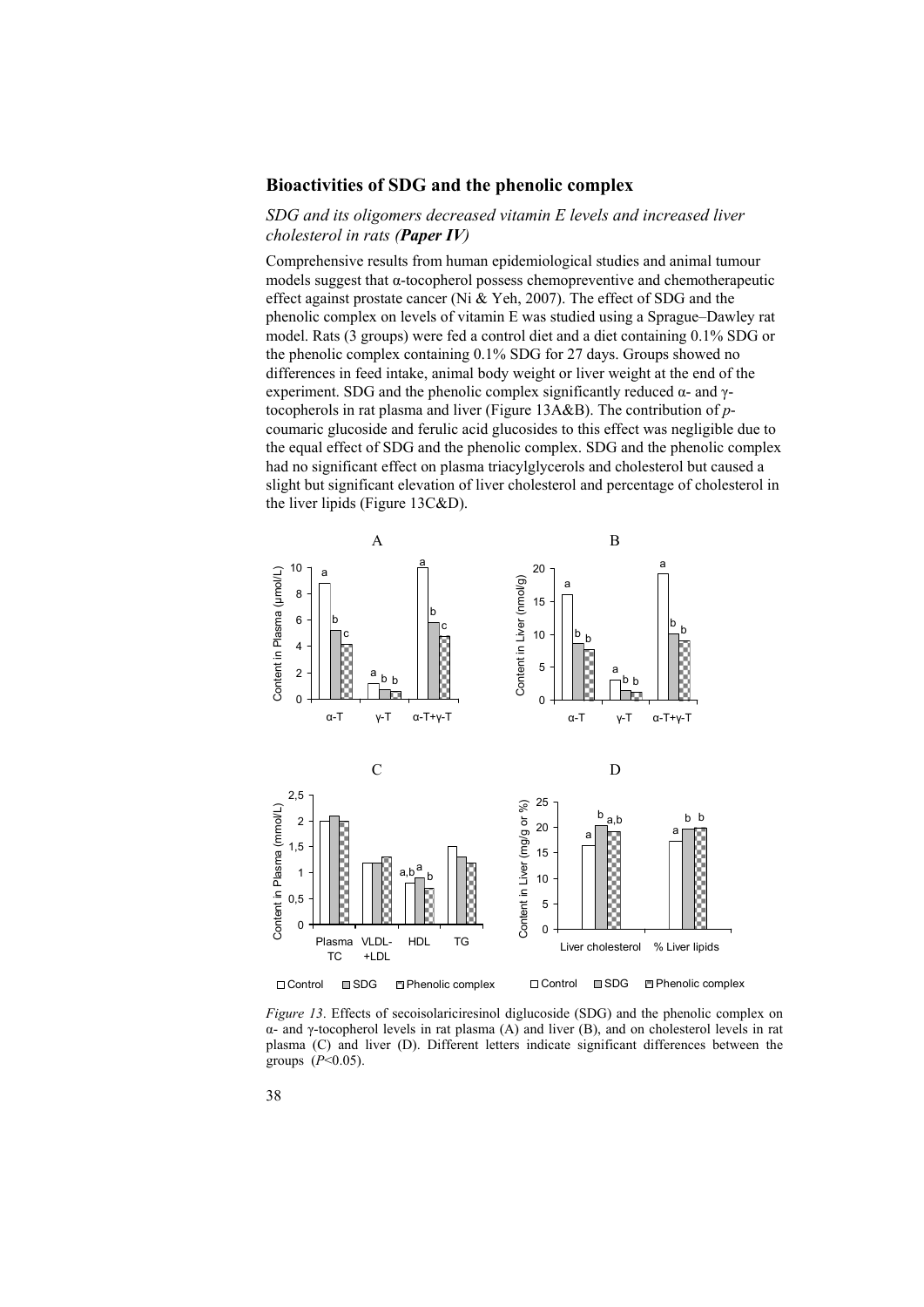Similarly to **Paper IV**, two other animal studies have shown a reduction in tocopherol levels in rat liver. Ratnayake *et al.* (1992) obtained a reduction in αand γ-tocopherol levels in the liver, heart and spleen of rats given flaxseed. When hydroxymatairesinol (HMR) is metabolised in the colon of humans and rats, it is converted to ED, EL and matairesinol. Given to rats, it was shown to reduce γtocopherol levels in rat liver (Yamashita *et al.*, 2007). Tocopherols are metabolised in the liver by cytochrome P450s, similarly to xenobiotics, and excreted in the urine as carboxyethyl hydroxychromans (CEHCs) (Sontag & Parker, 2002). A non-significant increase in  $\gamma$ -CEHC in the urine of rats consuming HMR might indicate increased cytochrome P450 (CYP450) metabolism of γ-tocopherol in the liver (Yamashita *et al.*, 2007). Aromatic oxidative metabolites of ED and EL obtained in urine suggest an oxidative metabolism by CYP450 (Jacobs & Metzler, 1999; Niemeyer & Metzler, 2002). Human pregnane X receptor (PXR) involved in the metabolism of CYP3A substrates in liver and intestinal tissues is moderately activated by EL *in vitro* (Jacobs, Nolan & Hood, 2005), which might lead to a reduction in vitamin E levels.

## *SDG had no effect on vitamin E and cholesterol in rats (Paper V)*

Dose-dependent effects of SDG on the levels of vitamin E and cholesterol in plasma and liver were studied using a Sprague–Dawley rat model. Rats (5 groups) were given a daily control diet containing 0 (control), 0.1, 0.05, 0.025 and 0.0125% SDG isolated from flaxseed, respectively, for 27 days. Groups showed no differences in feed intake, animal body weight or liver weight at the end of the experiment. In this study, no effect was observed for dose-dependent intake of SDG on tocopherol and cholesterol levels in rat plasma or liver. Similarly to **Paper V**, DFF (11%) given to Wistar rats on a high cholesterol (1%) diet for 4 weeks had no effect on α- or γ-tocopherol levels in plasma and liver (Yamashita, Ikeda & Obayashi, 2003).

**Papers IV** and **V** contradict each other and previous studies on the hypocholesterolaemic effects of SDG and the phenolic complex shown in humans and rats, as summarised in Table 3. Morover, results in **Paper V** on levels of tocopherol in rats contradict the results in **Paper IV**. The reasons for these differences in tocopherol and cholesterol levels in rats are still unexplained and further research is needed.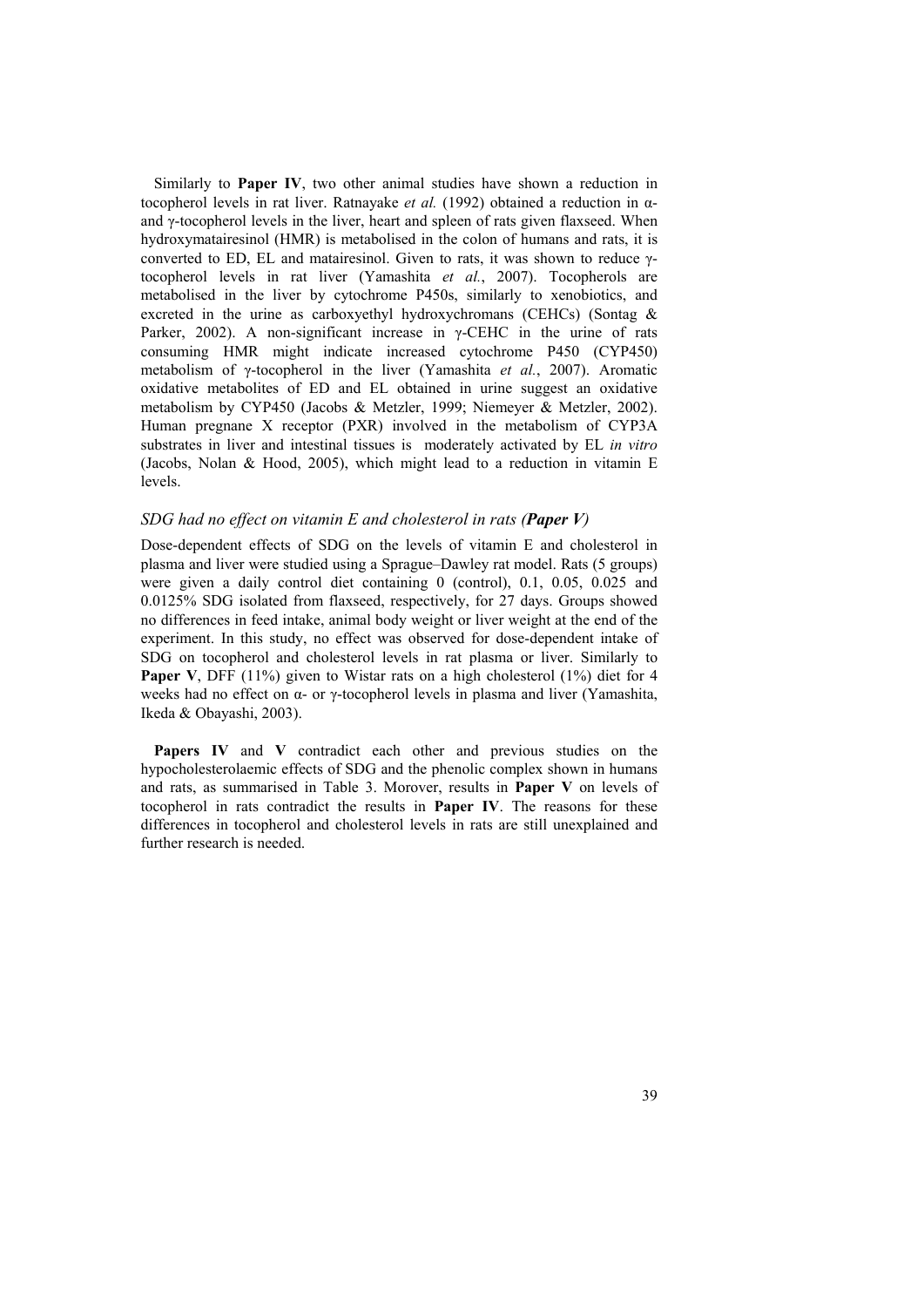# **Summary and conclusions**

The findings of this thesis can be summarised as follow:

- A new, fast and simple HPLC method was developed based on direct hydrolysis of the defatted flaxseed flour (DFF) using alkali. This method gave higher yield than previous methods.
- **Flaxseed samples grown in two locations in Sweden varied considerably** in their content of (+)-SDG (11.9–25.9 mg/g), (-)-SDG (2.2–5.0 mg/g), *p*coumaric acid glucoside (1.2–8.5 mg/g), and ferulic acid glucoside (1.6– 5.0 mg/g). Analysis of different flaxseed samples confirmed that flaxseed is a rich source of SDG as previously reported.
- Bread products containing flaxseed were analysed for their content of (+)-SDG (7.6-105 mg/100 g d.w.), *p*-coumaric acid glucoside (3.3-33 mg/100 g d.w.) and ferulic acid glucoside (3.3-18 mg/100 g d.w.). Strong positive correlations between the phenolic glucosides were found, indicating no major effect of raw material or bread-making process on relative content of the phenolic glucosides in flaxseed.
- The structural features of the flaxseed oligomers revealed a considerable complexity of the components in the phenolic complex. Chromatographic fractionation suggested that oligomers have broad molecular weight distribution and variable composition of phenolic glucosides. A complicated linkage pattern and/or possible interactions with other components also seem to contribute to the observed complexity.
- SDG and oligomeric fractions showed similar hydrogen-donating abilities to ferulic acid but higher than α-tocopherol in the DPPH inhibition method. SDG was suggested to be the only active antioxidant in the oligomeric fractions.
- Contradicting results were obtained in two studies on the effect of SDG from flaxseed on levels of Vitamin E and cholesterol in a Sprague-Dawley rat model.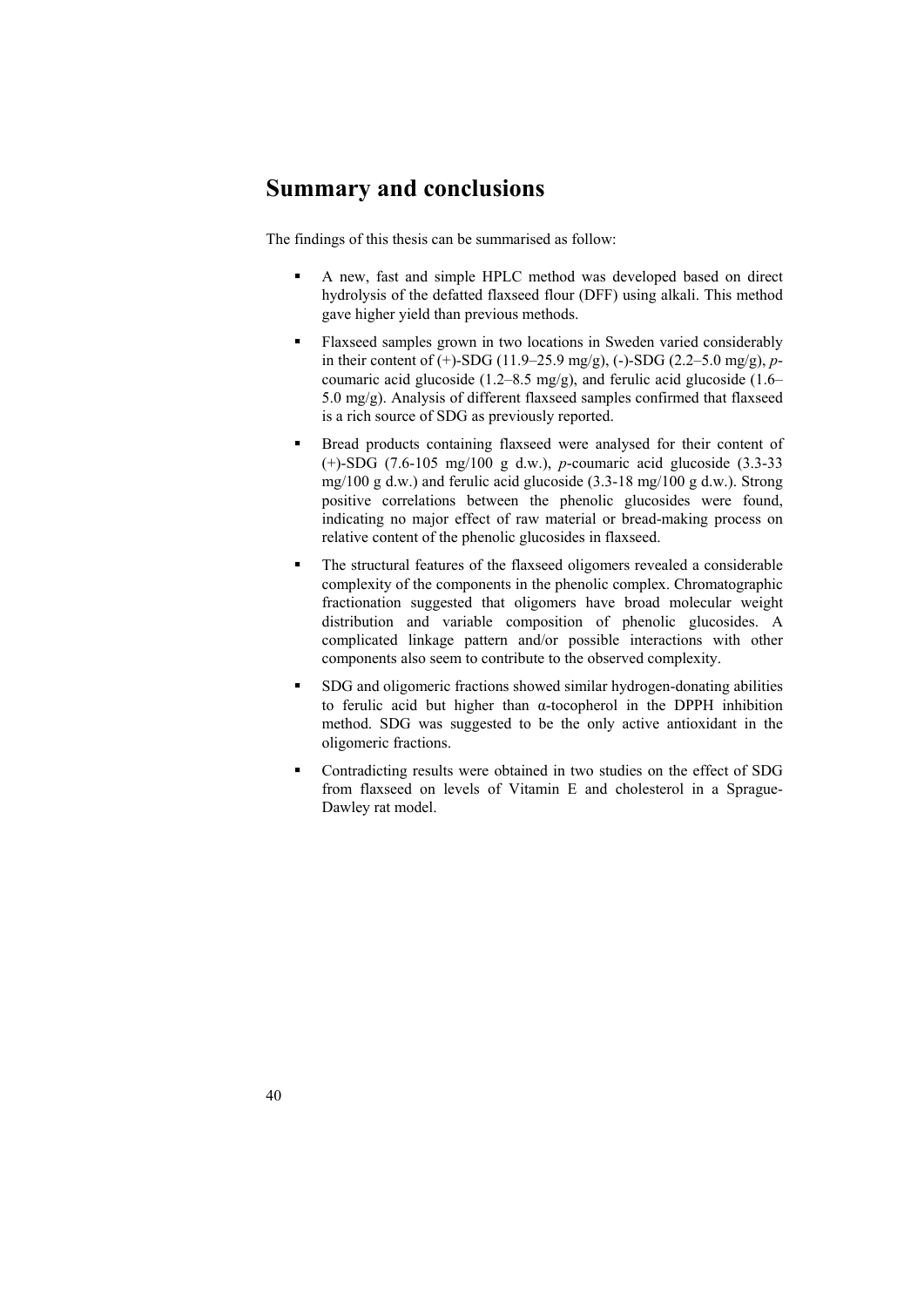## **Future research**

It is important to study the structure of the phenolic complex in order to further understand the absorption, metabolism and bioactivity of flaxseed lignans in humans and animals, and to further understand the biosynthesis of the phenolic complex in flaxseed. However, the structure of the phenolic complex and connections between different phenolic components are still to a large extent unknown. Molecular weight distribution, linkage patterns and interactions with other components need to be further evaluated.

Epidemiological and animal studies indicate a protective effect of flaxseed and SDG against breast cancer, prostate cancer, cardiovascular disease and possibly other diseases. This had led to a rapid growth of new flaxseed containing food products with different types of health claims. To support these health claims, more studies in humans are needed. Also the effect of SDG on bioavailability of vitamin E in humans and possible toxicological effects of SDG must be studied before its complete potential as a functional food can be fully evaluated. Many questions remain and need to be answered on the effects of SDG on the human metabolism.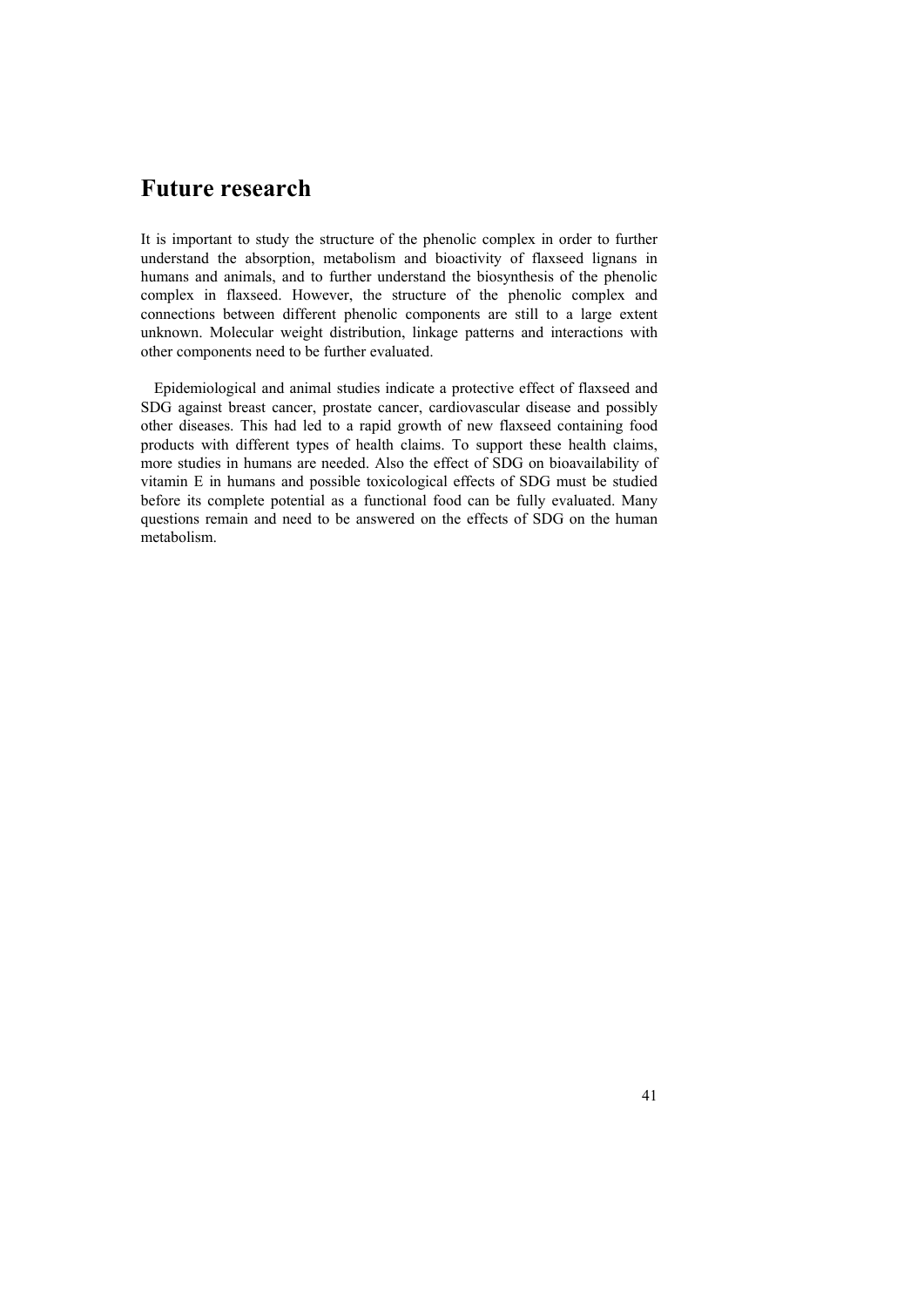#### **References**

- Adam, A., Crespy, V., Levrat-Verny, M-A., Leenhardt, F., Leuillet, M., Demigné, C. & Rémésy, C. 2002. The bioavailability of ferulic acid is governed primarily by the food matrix rather than its metabolism in intestine and liver in rats. *Journal of Nutrition* 132, 1962-1968.
- Adlercreutz, H. 2007. Lignans and human health. *Critical Reviews in Clinical Laboratory Sciences* 44(5-6), 483-525.
- Adlercreutz H., Bannwart C., Wähälä K., Mäkelä T., Brunow G., Hase T., Arosemena P. J., Kellis J.T. & Vickery L.E. 1993. Inhibition of human aromatase by mammalian lignans and isoflavonoid phytoestrogens. *Journal of Steroid Biochemical & Molecular Biology* 44(2), 147-153.
- Adlercreutz, H., Höckerstedt, K., Bannwart, C., Bloigu, S., Hämäläinen, E., Fotsis, T. & Ollus, A. 1987. Effect of components, including lignans and phytoestrogens, on the enterohepatic circulation and liver metabolism of estrogen and on sex hormone binding globulin (SHBG). *Journal of Steroid Biochemistry* 27, 1135-1144.
- Adlercreutz H & Martin F. 1980. Biliary excretion and intestinal metabolism of progesterone and estrogens in man. *Journal of Steroid Biochemistry* 13, 231-244.
- Adlercreutz, H., van der Wildt, J., Kinzel, J., Attalla, H., Wähälä, K., Mäkälä, T., Hase, T. & Fotsis, T. 1995. Lignan and isoflavonoid conjugates in human urine. *Journal of Steroid Biochemistry and Molecular Biology* 52, 97-103.
- Andreasen, M.F., Kroon, P.A., Williamson, G., Garcia-Conesa, M-T. 2001. Esterase activity able to hydrolyze dietary antioxidant hydroxycinnamates is distributed along the intestine of mammals. *Journal of Agricultural and Food Chemistry* 49, 5679-5684.
- Appelqvist, L.Å. 1967. [Further studies on a multisequential method for determination of oil](http://springerlink.metapress.com/content/6022834w7458105u/?p=203c608b751c42a18118f6aa84564e02&pi=34)  [content in oilseeds](http://springerlink.metapress.com/content/6022834w7458105u/?p=203c608b751c42a18118f6aa84564e02&pi=34). *Journal of the American Oil Chemists' Society* 44(3), 209-214.
- Aura, A-M., Karppinen, S., Virtanen, H., Forssell, P., Heinonen, S-M., Nurmi, T., Adlercreutz, H. & Poutanen, K. 2005. Processing of rye bran influences both the fermentation of dietary fibre and the bioconversion of lignans by human faecal flora *in vitro*. *Journal of the Science of Food and Agriculture* 85, 2085-2093.
- Axelson, M. & Setchell, K.D.R. 1981. The excretion of lignans in rats evidence for an intestinal bacterial source for this new group of compounds. *FEBS Letters* 123, 2, 337- 342.
- Axelson M., Sjövall J., Gustafsson B.E. & Setchell K.D.R. 1982. Origin of lignans in mammals and identification of a precursor from plants. *Nature* 298(12), 659-660.
- Bach Knudsen, K.E., Serena, A., Bjørnbak Kjær, A.K., Tetens, I., Heinonen, S-M., Nurmi, T. & Adlercreutz, H. 2003. Rye bread in the diet of pigs enhances the formation of enterolactone and increases its levels in plasma and feces. *Journal of Nutrition* 133(5), 1368-1375.
- Bannwart, C., Adlercreutz, H., Wähälä, K., Brunow, G. & Hase, T. 1989. Detection and identification of the plant lignans lariciresinol, isolariciresinol and secoisolariciresinol in human urine. *Clinica Chimica Acta* 180(3): 293-301.
- Beejmohun, V., Fliniaux, O. Grand, E., Lamblin, F., Bensaddek, L., Christen, P., Kovensky, J., Fliniaux, M-A. & Mesnard, F. 2007. Microwave-assisted extraction of the main phenolic compounds in flaxseed. *Phytochemical Analysis* 18, 275-282.
- Borriello S.P., Setchell K.D.R., Axelson M. & Lawson A.M. 1985. Production and metabolism of lignans by the human fecal flora. *Journal of Applied Bacteriology* 58(1), 37-43.
- Bouché, C., Serdy, S., Kahn, C.R. & Goldfine A.B. 2004. The cellular fate of glucose and its relevance in type 2 diabetes. *Endocrine Reviews* 25, 807-830.
- Brand-Williams, W., Cuvelier, M.E. & Berset, C. 1995. Use of a free radical method to evaluate antioxidant activity. *Lebensmittel-Wissenschaft und Technologie* 28, 25-30.
- Brooks, J.D., Ward, W.E., Lewis, J.E., Hilditch, J., Nickell, L., Wong, E. & Thompson, L.U. 2004. Supplementation with flaxseed alters estrogen metabolism in postmenopausal women to a greater extent than does supplementation with an equal amount of soy. *American Journal of Clinical Nutrition* 79, 318-325.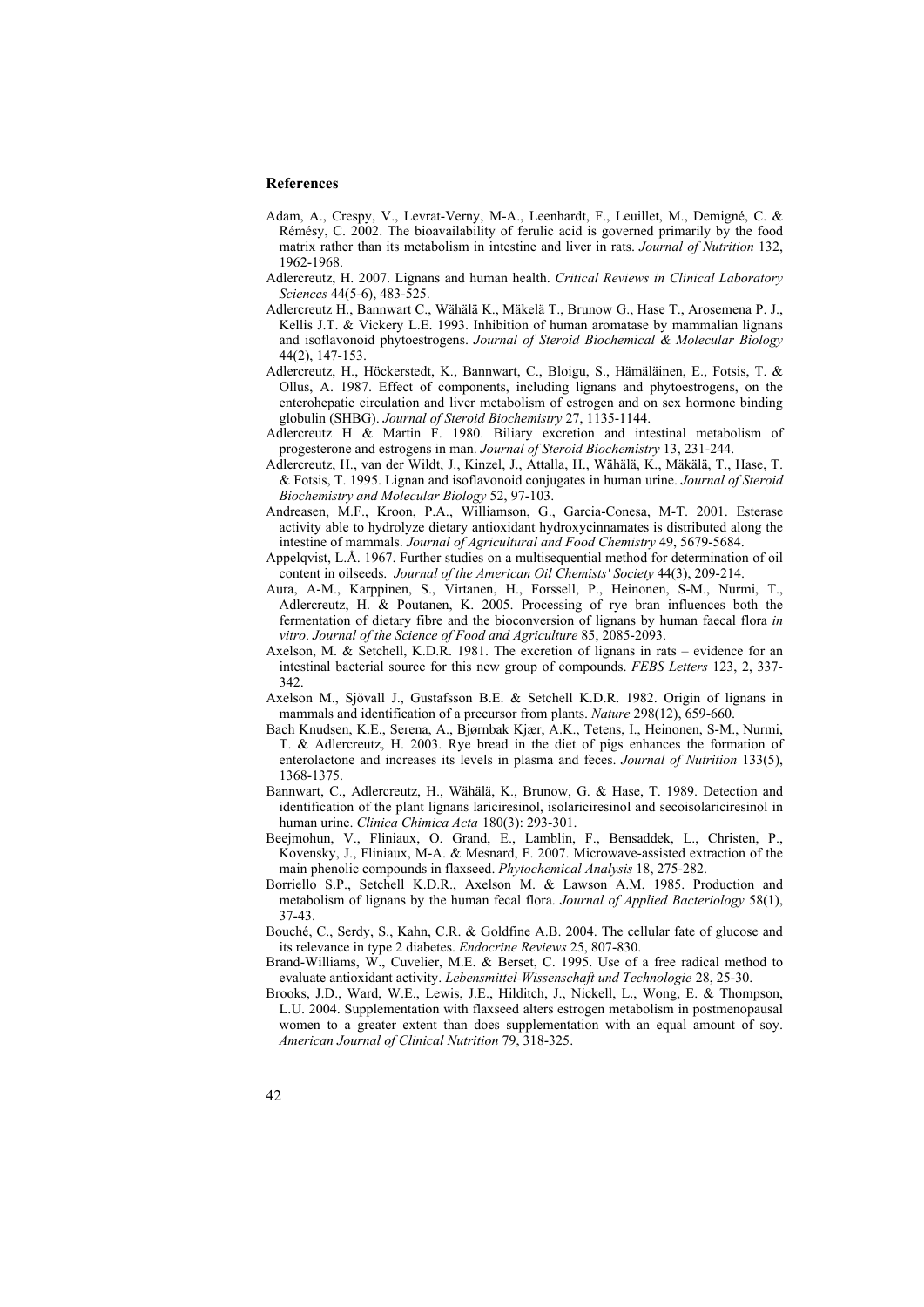- Butcher, R.L., Collins, W.E. & Fugo, N.W. 1974. Plasma concentrations of LH, FSH, prolactin, progesterone and estradiol-17β throughout the 4-day estrous cycle of rat. *Endocrinology* 94, 1704-1708.
- Cacace, J.E & Mazza, G. 2006. Pressurized low polarity water extraction of lignans from whole flaxseed. *Journal of Food Engineering* 77, 1087-1095.
- Cassidy, A., Hanley, B. & Lamuela-Raventos, R. 2000. Isoflavonens, lignans and stilbenesorigins, metabolism and potential importance to human health. *Journal of the Science of Food and Agriculture* 80, 1044-1062.
- Charlet, S., Bensaddek, L., Raynaud, S., Gillet, F., Mesnard, F. & Fliniaux, M-A. 2002. An HPLC procedure for the quantification of anhydrosecoisolariciresinol. Application to the evaluation of flax lignan content. *Plant Physiology and Biochemistry* 40, 225-229.
- Chen, L-H., Fang, J., Li, H., Demark-Wahnefried, W. & Lin, X. 2007a. Enterolactone induces apoptosis in human prostate carcinoma LNCaP cells via a mitochondrialmediated, caspase-dependent pathway. *Molecular Cancer Therapeutics* 6(9), 2581-2590.
- Chen J., Power, K.A., Mann, J., Cheng A. & Thompson, L.U. 2007b. Flaxseed alone or in combination with tamoxifen inhibits MCF-7 breast tumor growth in ovariectomized athymic mice with high circulating levels of estrogen. *Experimental Biology and Medicine* 232, 1071-1080.
- Chen J.M., Tan K.P., Ward W.E. & Thompson L.U. 2003a. Exposure to flaxseed or its purified lignan during suckling inhibits chemically induced rat mammary tumorigenesis. *Experimental Biology and Medicine* 228 (8), 951-958.
- Chen, J. & Thompson, L.U. 2003b. Lignans and tamoxifen, alone or in combination, reduce human breast cancer adhesion, invasion and migration *in vitr*o. *Breast Cancer Research and Treatment* 80, 163-170.
- Chen, J., Wang, L. & Thompson, L.U. 2006. Flaxseed and its components reduce metastasis after surgical excision of solid human breast tumor in nude mice. *Cancer Letters* 234(2), 168-175.
- Clark, W.F., Kortas, C., Heidenheim, P., Garland, J., Spanner, E. % Parbtani, A. 2001. Flaxseed in Lupus Nephritis: A two-year nonplacebo-controlled crossover study. *Journal of the American College of Nutrition* 20(2), 143-148.
- Clark, W.F., Muir, A.D., Westcott, N.D. & Parbtani, A. 2000. A novel treatment for lupus nephritis: lignan precursor derived from flax. *Lupus* 9, 429-436.
- Clark, W.F., Parbtani, A., Huff, M.W., Spanner, E.S., de Salis, H., Chin-Yee, I., Philbrick, D.J. & Holub, B.J. 1995. Flaxseed: A potential treatment of lupus nephritis. *Kidney International* 48, 475-480.
- Clavel T., Henderson G., Alpert C–A., Philippe C., Rigottier-Gois L., Dore´ J. & Blaut M. 2005. Intestinal bacterial communities that produce active estrogen-like compounds enterodiol and enterolactone in humans. APPLIED AND ENVIRONMENTAL MICROBIOLOGY 71(10), 6077–6085.
- Clavel T., Henderson G., Engst W., Doré J. & Blaut M. 2006. Phylogeny of human intestinal bacteria that activate the dietary lignan secoisolariciresinol diglucoside. *FEMS Microbiology Ecol*ogy 55, 471-478.
- Coran, S.A., Giannellini, V. & Bambagiotti-Alberti, M. 2004. High-performance thin-layer chromatographic-densitometric determination of secoisolariciresinol diglucoside in flaxseed. *Journal of Chromatography A* 1045, 217-222.
- Coulman, K.D., Michaelides, J., Hum, W.Q., Liu, Z. & Thompson, L.U. 2002. Antioxidant and lipid lowering effects of flaxseed and sesame seed in postmenopausal women. *FASEB-Journal* 16(5), A1004-1005.
- Cunnane, S.C., Ganguli, S., Menard, C., Liede, A.C., Hamadeh, M.J., Chen, Z.Y., Wolever, T.M. & Jenkins, D.J. 1993. High α-linolenic acid flaxseed (*Linum usitatissimum*): Some nutritional properties in humans. *British Journal of Nutrition* 69, 443-453.
- Cunnane S.C., Hamadeh M.J., Liede A.C., Thompson, L.U., Wolever, T.M.S. & Jenkins, D.J.A. 1995. Nutritional attributes of traditional flaxseed in healthy young adults. *American Journal of Clinical Nutrition* 61, 62-68.
- Dabrowski, K.J. & Sosulski, F.W. 1984. Composition of free and hydrolyzable phenolic acids in defatted flours of ten oilseeds. *Journal of Agricultural and Food Chemistry* 32, 128–130.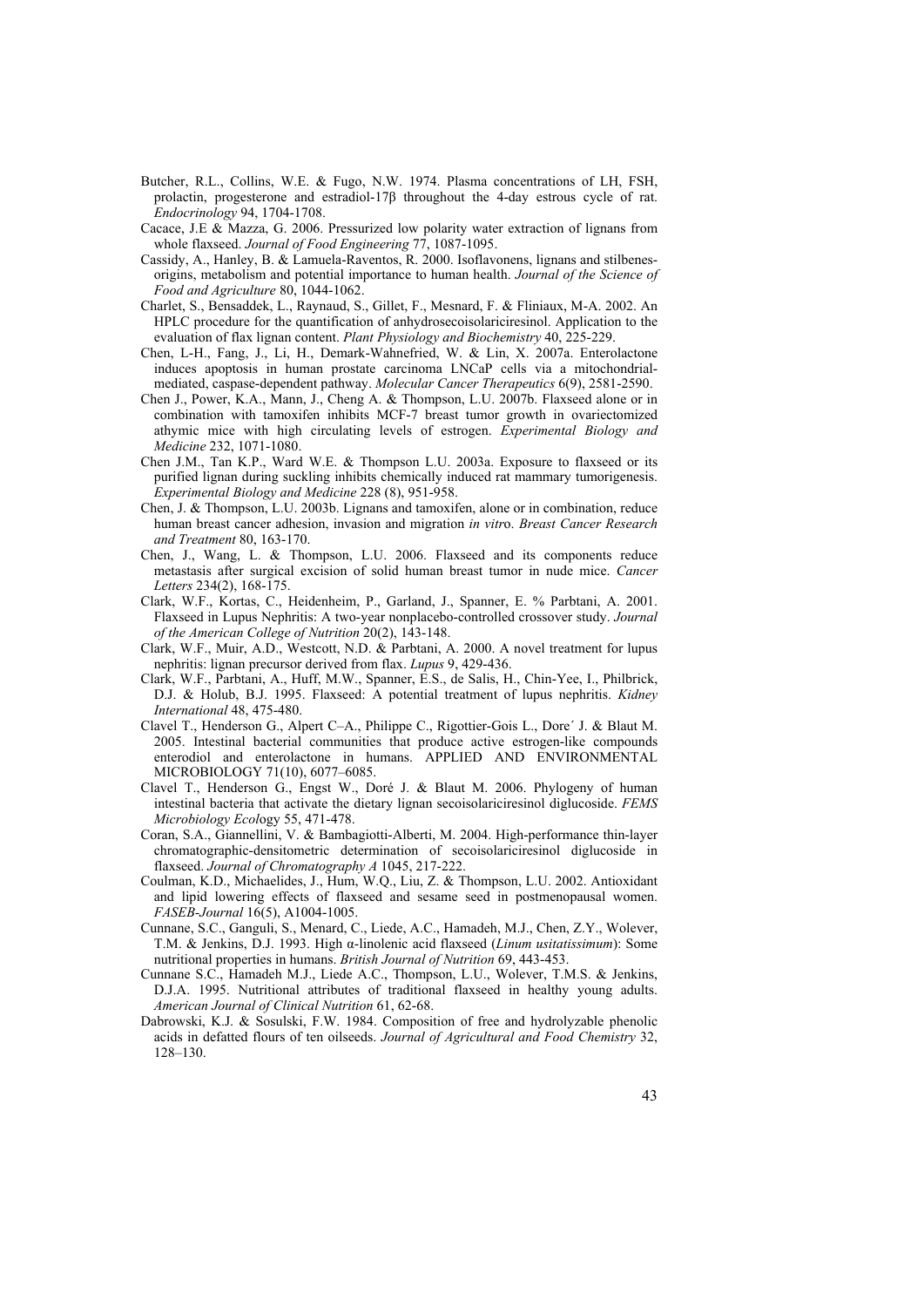- Dabrosin, C., Chen, J. Wang, L. & Thompson, L.U. 2002. Flaxseed inhibits metastasis and decreases extracellular vascular endothelial growth factor in human breast cancer xenografts. *Cancer Letters* 185, 31-37.
- Danbara, N., Yuri, T., Tsujita-Kyutoku, M., Tsukamoto, R., Uehara, N. & Tsubura, A. 2005. Enterolactone induces apoptosis and inhibits growth of Colo 201 human colon cancer cells both in vitro and in vivo. *Anticancer Research 25(3B), 2269-2276.*
- Davin, L.B. & Lewis, N.G. 2003. An historical perspective on lignan biosynthesis: Monolignol, allyphenol and hydroxycinnamic acid coupling and downstream metabolism. *Phytochemistry Review* 2, 257-288.
- Davin, L.B., Wang, H.-B., Crowell, A.L., Bedgar, D.L., Martin, D.M., Sarkanen, S. & Lewis, N.G. 1997. Stereoselective bimolecular phenoxy radical coupling by an auxiliary (dirigent) protein without an active center. *Science* 275, 362-366.
- Demark-Wahnefried, W., Price, D.T., Polascik, T.J., Robertson, C.N., Anderson, E.E., Paulson, D.F., Walther, P.J., Gannon, M. & Vollmer, R.T. 2001. Pilot study of dietary fat restriction and flaxseed supplementation in men with prostate cancer before surgery: exploring the effects on hormonal levels, prostate specific antigen, and histopathologic features. *Urology* 58, 47-52.
- Demark-Wahnefried, W., Robertson, C.N., Walther, P.J., Polascik, T.J., Paulson D.F. & Vollmer, R.T. 2004. Pilot study to explore effects of low-fat, flaxseed-supplemented diet on proliferation of benign prostatic epithelium and prostate-specific antigen. *Urology* 63(5), 900-904.
- Dodin, S., Cunnane, S.C., Masse, B., Lemay, A., Jacques, H., Asselin, G., Tremblay-Mercier, J., Marc, I., Lamarche, B., Legare, F. & Forest, J.C. 2008. Flaxseed on cardiovascular disease markers in healthy menopausal women: a randomized, doubleblind, placebo-controlled trial. *Nutrition* 24(1), 23-30.
- Encyclopedia Britannica. 15th edition, Chicago. Vol. 7, p 381.
- Enmark, E. & Gustafsson, J. Å. 1999. Oestrogen receptors: an overview. Journal of Internal Medicine, 246, 133-138.
- Eriksson, H. & Gustafsson, J.Å. 1971. Excretion of steroid hormones in adults: Steroids in feces from adults. *European Journal of Biochemistry* 18, 146-150.
- Farhat, M.Y., Lavigne, M.C. & Ramwell, P.W. 1996. The vascular protective effects of estrogen. *FASEB Journal* 10, 615–624.
- FAOSTAT (2006). Food and Agricultural Organization of the United Nations, FAO Statistical Databases, URL: http://faostat.fao.org/
- Ford J.D., Huang K.-S., Wang H.-B., Davin L.B., & Lewis N.G. 2001. Biosynthetic pathway to cancer chemopreventive secoisolariciresinol diglucoside-hydroxymethyl glutaryl ester-linked lignan oligomers in flax (*Linum usitatissimum*) seed. *Journal of Natural Products* 64 (11), 1388-1397.
- Frank, J., Kamal-Eldin, A., Razdan, A., Lundh, T. & Vessby, B. 2003. The dietary hydroxycinnamate caffeic acid and its conjugate chlorogenic acid increase vitamin E and cholesterol concentrations in Sprague-Dawley rats. *Journal of Agricultural and Food Chemistry* 51, 2526-2531.
- Freeman, T.P. 1995. Structure of Flaxseed. In: *Flaxseed in Human Nutrition* (Cunnane, S.C., Thompson, L.U. eds). AOCS Press: Champaign, IL, pp. 11-21.
- Goupy, P., Dufour, C., Loonis, M. & Dangles, O. 2003. Quantitative kinetic analysis of hydrogen transfer reactions from dietary polyphenols to the DPPH radical. *Journal of Agricultural and Food Chemistry* 51, 615-622.
- Hall, C.A., Manthey, F.A., Lee, R.E. & Niehaus, M. 2005. Stability of α-linolenic acid and secoisolariciresinol diglucoside in flaxseed-fortified macaroni. *Journal of Food Science* 70(8), C483-C489.
- Hall, A.V., Parbtani, A., Clark, W.F., Spanner, E., Keeney, M., Chin-Yee, I., Philbrick, D.J. & Holub, B.J. 1993. Abrogation of MRL/lpr lupus nephritis by dietary flaxseed. *American Journal of Kidney Diseases* 22(2), 326-332.
- [Hallund J](http://apps.isiknowledge.com/WoS/CIW.cgi?SID=X2Lp1n@jHfKf8EAIOJL&Func=OneClickSearch&field=AU&val=Hallund+J&curr_doc=3/1&Form=FullRecordPage&doc=3/1)., [Ravn-Haren G](http://apps.isiknowledge.com/WoS/CIW.cgi?SID=X2Lp1n@jHfKf8EAIOJL&Func=OneClickSearch&field=AU&val=Ravn-Haren+G&curr_doc=3/1&Form=FullRecordPage&doc=3/1)., [Bugel S.](http://apps.isiknowledge.com/WoS/CIW.cgi?SID=X2Lp1n@jHfKf8EAIOJL&Func=OneClickSearch&field=AU&val=Bugel+S&curr_doc=3/1&Form=FullRecordPage&doc=3/1), [Tholstrup T.](http://apps.isiknowledge.com/WoS/CIW.cgi?SID=X2Lp1n@jHfKf8EAIOJL&Func=OneClickSearch&field=AU&val=Tholstrup+T&curr_doc=3/1&Form=FullRecordPage&doc=3/1) & [Tetens I.](http://apps.isiknowledge.com/WoS/CIW.cgi?SID=X2Lp1n@jHfKf8EAIOJL&Func=OneClickSearch&field=AU&val=Tetens+I&curr_doc=3/1&Form=FullRecordPage&doc=3/1) 2006a. A lignan complex isolated from flaxseed does not affect plasma lipid concentrations or antioxidant capacity in healthy postmenopausal women *Journal of Nutrition* 136 (1), 112-116.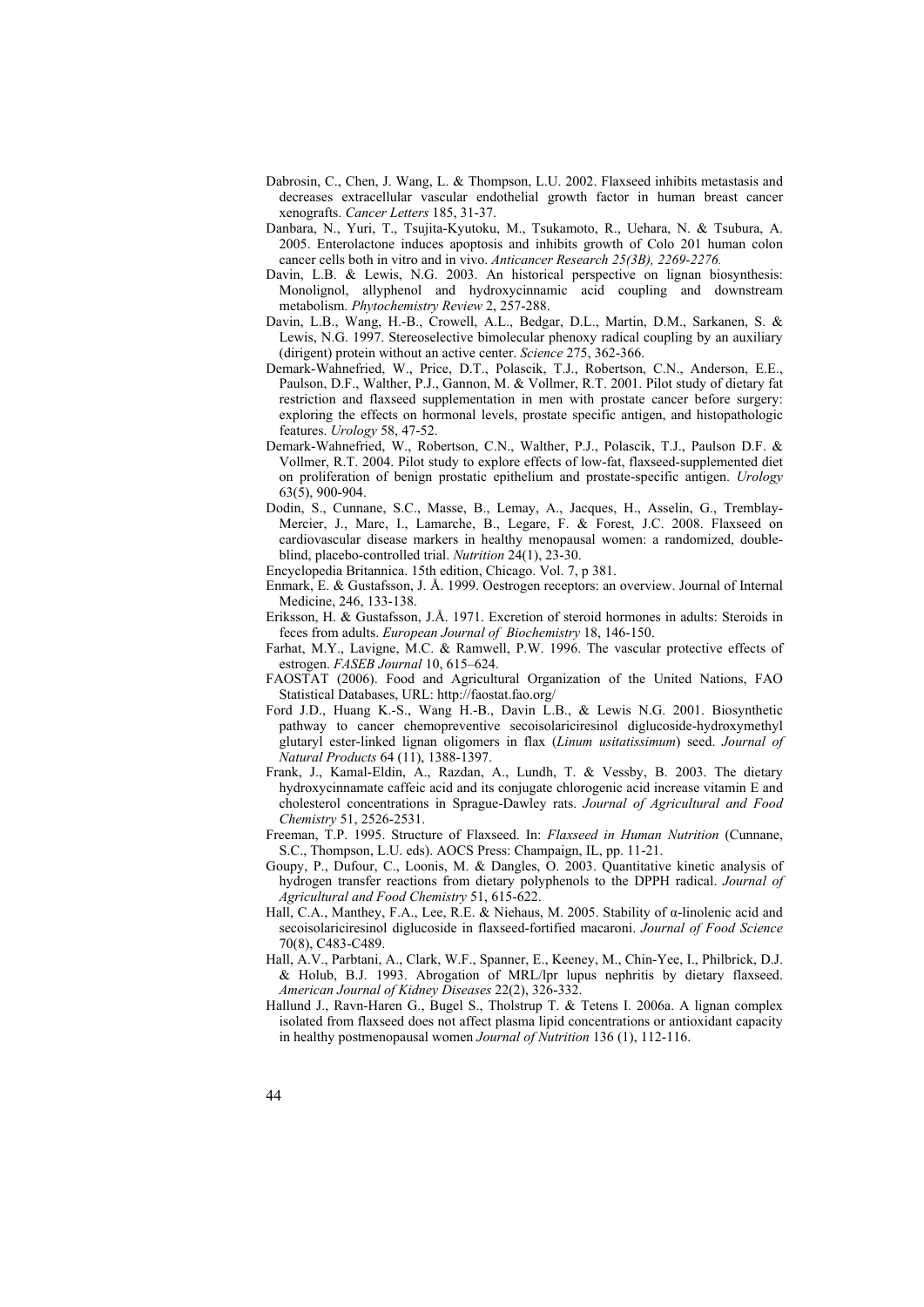- Hallund, J., Tetens, I., Bugel, S., Tholstrup, T., Ferrari, M., Teerlink, T., Kjaer, A. & Wiinberg, N. 2006b. Daily consumption for six weeks of a lignan complex isolated from flaxseed does not affect endothelial function in health postmenopausal women. *Journal of Nutrition* 136, 2314-2318.
- Hallmans, G., Zhang, J-X., Lundin, E., Bergh, A., Landström, M., Sylvan, A., Bylund, A., Widmark, A., Damber, J-E., Åman, P., Johansson, A. & Adlercreutz, H. 1999. Metabolism of lignans and their relation to experimental prostate cancer. In: *Phytoestrogens: Exposure, Bioavailability, Health Benefits and Safety Concerns*. Proceedings of International Symposium, COST 916, pp. 65–72 (S Bausch-Goldbohm, A Kardinaal and F Serra, editors). Doorweth, The Netherlands: Commission of European **Communities**
- Hulley, S., Grady, D., Bush, T., Furberg, C., Herrington, D., Riggs, B. & Vittinghoff, E. 1998. Randomized trial of estrogen plus progestin for secondary prevention of coronary heart disease in postmenopausal women. Heart and Estrogen/progestin Replacement Study (HERS) Research Group. *The Journal of the American Medical Association* 280, 605–613.
- Hyvärinen, H., Pihlava, J.M., Hiidenhovi, J., Hietaniemi, V., Korhonen, H.J.T. & Ryhänen, E-L. 2006. Effect of processing and storage on the stability of flaxseed lignan added to bakery products. *Journal of Agricultural and Food Chemistry* 54, 48-53.
- Jacobs, E. & Metzler, M. 1999. Oxidative metabolism of the mammalian lignans enterolactone and enterodiol by rat, pig, and human liver microsomes. *Journal of Agricultural and Food Chemistry* 47, 1071-1077.
- Jacobs, M. N., Nolan, G.T. & Hood, S.R. 2005. Lignans, bacteriocides and organochlorine compounds activate the human pregnane X receptor (PXR). *Toxicology and Applied Pharmacology* 209(2), 123-133.
- Jacobson, E.A., Newmark, H., Baptista, J. & Bruce, W.R. 1983. A preliminary investigation of the metabolism of dietary phenolics in humans. *Nutrition Reports International* 28, 1409-1417.
- JECFA. 1993. Evaluation of certain food additives and contaminants: *Forty-first Report of the Joint FAO/WHO Expert Committee on Food Additives.* Geneva, World Health Organization (WHO Technical Report Series No. 837).
- Jenab, M. & Thompson, L.U. 1996. The influence of flaxseed and lignans on colon cancerogenesis and β-glucuronidase activity. *Carcinogenesis* 17, 1343-1348.
- Jenkins, D.J.A., Kendall, C.W.C., Vidgen, E., Agarwal, S., Rao, A.V., Rosenbeg, R.S., Diamandis, E.P., Novokmet, R., Mehling, C., Perera, T., Griffin, L.C. & Cunnane, S.C. 1999. Health aspects of partially defatted flaxseed, including effects on serum lipids, oxidative measures, and ex vivo androgen and progestin activity: a controlled crossover trial. *American Journal of Clinical Nutrition* 69, 395-402.
- Johnsson, P., Peerlkamp, N., Kamal-Eldin, A., Andersson, R.E., Andersson, R., Lundgren, L.N. & Åman, P. 2002. Polymeric fractions containing phenol glucosides in flaxseed. *Food Chemistry* 76 (2), 207-212.
- Johnsson, P., Kamal-Eldin, A., Lundgren, L.N., & Åman, P. 2000. HPLC method for analysis of secoisolariciresinol diglucoside in flaxseeds. *Journal of Agricultural and Food Chemistry* 48(11), 5216-5219.
- Kamal-Eldin, A., Peerlkamp, N. Johnsson, P., Andersson, R., Andersson, R.E., Lundgren, L.N. & Åman, P. 2001. An oligomer from flaxseed composed of secoisolariciresinol diglucoside and 3-hydroxy-3-methyl glutaric acid residues. *Phytochemistry* 58 (4), 587- 590.
- Kannel, W.B. & McGee, D.L.1979. Diabetes and cardiovascular disease. The Framingham Study. *The Journal of the American Medical Association* 241, 2035-2038
- Klosterman, H.J. & Smith, F. 1954. The isolation of β-hydroxy-β-methylglutaric acid from the seed of flax (*Linum usitatissimum*). *Journal of the American Chemical Society* 76, 1229-1230.
- Kozlowska, H., Zadernowski, R., Sosulski, F.W., 1983. Phenolic acids in oilseed flour. *Nahrung* 27, 449–453.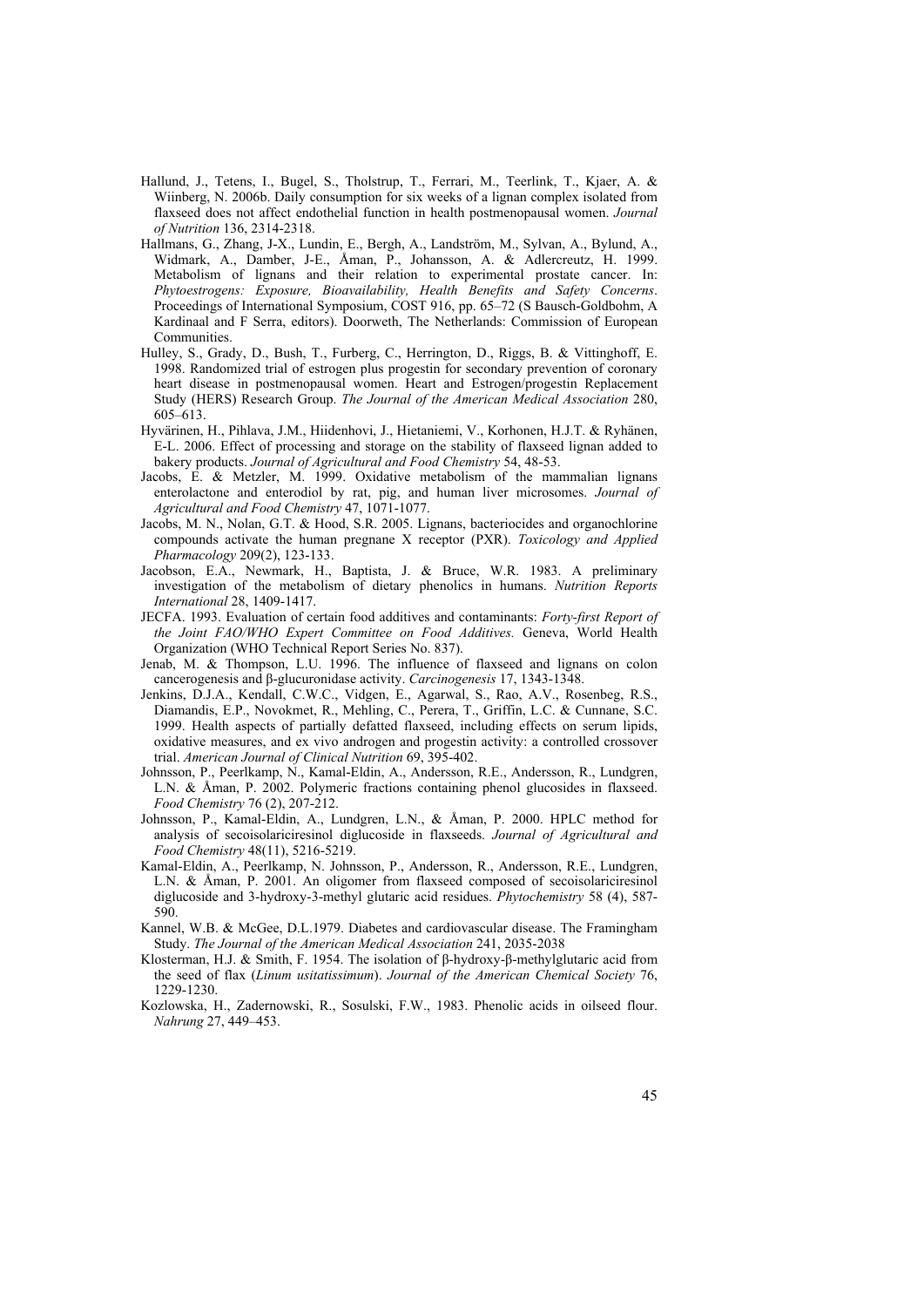- Knust, U., Spiegelhalder, B., Strowitzki, T. & Owen, R.W. 2006. Contribution of linseed intake to urine and serum enterolignan levels in German females: A randomised controlled intervention trial. *Food and Chemical Toxicology* 44, 1057-1064.
- Kroon, P.A., Faulds, C.B., Ryden, P., Robertson, J.A. & Williamson, G. 1997. Release of covalently bound ferulic acid from fiber in the human colon. *Journal of Agricultural and Food Chemistry* 45, 661-667.
- Kuijsten, A., Arts, I.C.W., van´t Veer, P. & Hollman, P.C.H. 2005a. The relative bioavailability of enterolignans in humans is enhanced by milling and crushing of flaxseed. *Journal of Nutrition* 135, 2812-2816.
- Kuijsten, A., Arts, I.C.W., Vree, T.B. & Hollman, P.C.H. 2005b. Pharmacokinetics of enterolignans in healthy men and women consuming a single dose of secoisolariciresinol diglucoside. *Journal of Nutrition* 135, 795-801.
- Kuiper, G.G., Enmark, E., Pelto-Hukko, M., Nilsson, S. & Gustafsson, J-Å. 1996. Cloning of a novel estrogen receptor expressed in rat prostate and ovary. *Proceedings of the National Academy of Sciences USA*, 93, 5925-5930.
- Lemay, A., Dodin, S., Kadri, N., Jacques, H. & Forest, J-C. 2002. Flaxseed dietary supplement versus hormone replacement therapy in hypercholesterolemic menopausal women*. The American College of Obstetricans and Gynecologists* 100(3), 495-504.
- Li, D., Yee, J.A., Thompson, L.U. & Yan L. 1999. Dietary supplementation with secoisolariciresinol diglycoside (SDG) reduces experimental metastasis of melanoma cells in mice. *Cancer Letters* 142(1), 91-96.
- Liggins, J., Grimwood, R. & Bingham, S.A. 2000. Extraction and quantification of lignan phytoestrogens in food and human samples. *Analytical Biochemistry* 287, 102-109.
- Lin, X., Gingrich, J.R., Bao, W., Hanoon, Z.A. & Demark-Wahnefried, W. 2002. Effect of flaxseed supplementation on prostate carcinoma in transgenic mice. *Urology* 60, 919- 924.
- Lin, X., Switzer, B.R. & Demark-Wahnefried, W. 2001. Effect of mammalian lignans on the growth of prostate cancer cell lines. *Anticancer Research* 21, 3995-3999.
- Liukkonen, K-H., Katina, K., Wilhelmsson, A., Myllymäki, O., Lampi, A-M., Kariluoto, S., Piironen, V., Heinonen, S-M., Nurmi, T., Adlercreutz, H., Peltoketo, A., Pihlava, J-M., Hietaniemi, V. & Poutanen K. 2003. Process-induced changes on bioactive compounds in wholegrain rye. *Proceedings of the Nutrition Society* 62(1), 117-122.
- Lof, M. & Weiderpass, E. 2006. Epidemiological evidence suggests that dietary phytoestrogen intake is associated with reduced risk of breast, endometrial, and prostate cancers. *Nutrition Research* 26, 609-619.
- Lucas, E.A., Wild, R.D., Hammond, L.J., Khalil D.A., Juma S., Daggy, B.P., Stoecker, B.J., Arjmandi, B.H., 2002. Flaxseed improves lipid profile without altering biomarkers of bone metabolism in postmenopausal women. *Journal of Clinical Endocrinology & Metabolism* 87, 1527-1532.
- Lucas, E.A., Lightfoot, S.A., Hammond, L.J., Devareddy, L., Khalil, D.A., Daggy, B.P., Smith B.J., Westcott, N., Mocanu, V., Soung, D.Y. & Arjmandi, B.H. 2004. Flaxseed reduces plasma cholesterol and atherosclerotic lesion formation in ovariectomized Golden Syrian hamsters. *Atherosclerosis* 173, 223-229.
- Madhusudhan, B., Wiesenborn, D., Schwarz, J., Tostenson, K. & Gillespie, J. 2000. A dry mechanical method for concentrating the lignan secoisolariciresinol diglucoside in flaxseed. *Lebensmittel-Wissenschaft und Technologie* 33, 268-275.
- Mateos, R., Goya, L. & Bravo, L. 2006. Uptake and metabolism of hydroxycinnamic acids (chlorogenic, caffeic, and ferulic acid) by HepG2 cells as a model of the human liver. *Journal of Agricultural and Food Chemistry* 54, 8724-8732.
- Mazur, W. & Adlercreutz, H. 1998. Naturally occurring oestrogens in food. *Pure & Applied Chemistry* 70(9), 1759-1776.
- Mazur, W.M., Fotsis, T., Wähälä, K., Ojala, S., Salakka, A. & Adlercreutz, H. 1996. Isotope dilution gas chromatographic-mass spectrometric method for the determination of isoflavonoids, coumestrol, and lignans in food samples. *Analytical Biochemistry* 233, 169-180.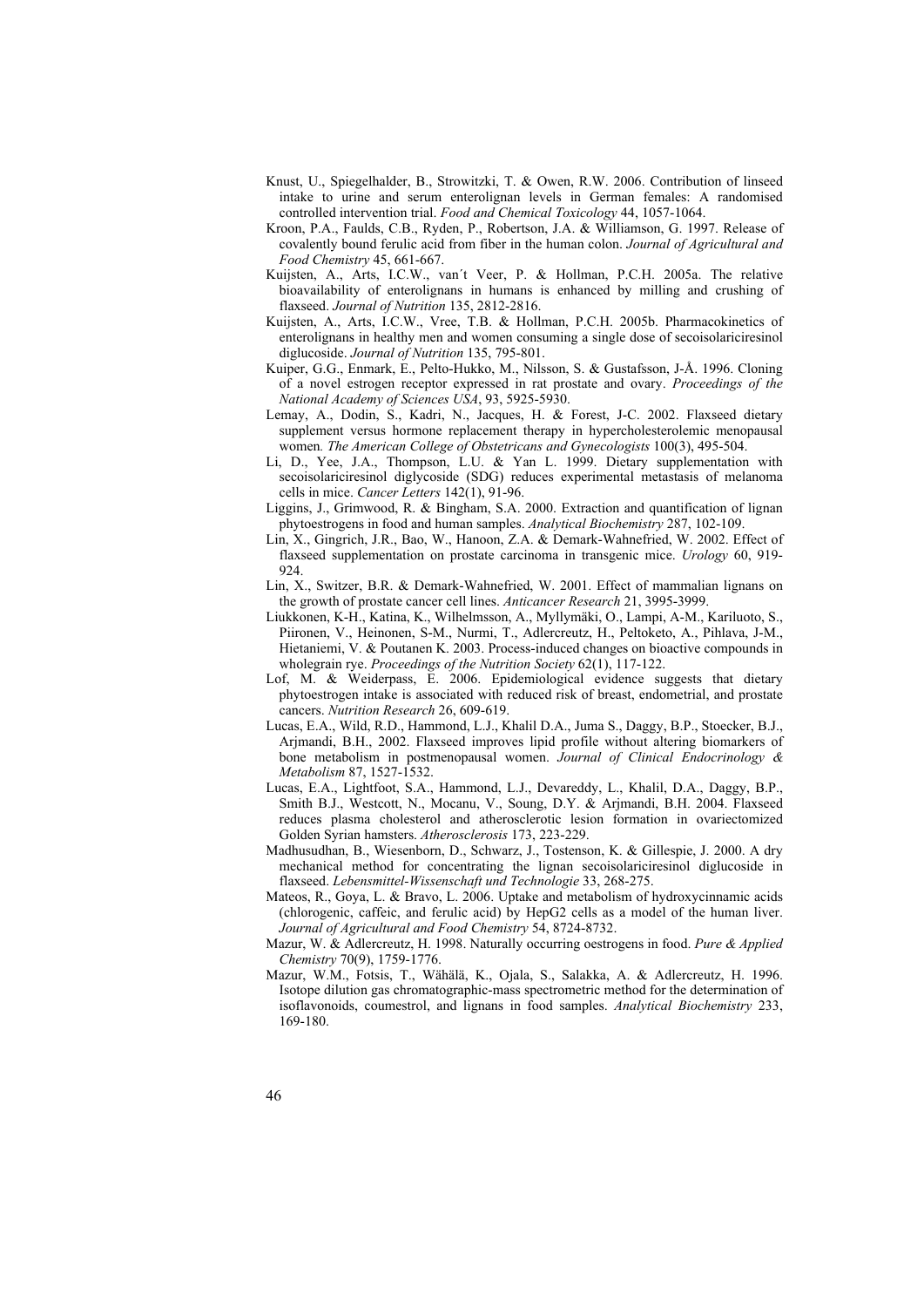- McCann, S.E., Moysich, K.B., Freudenheim, J.L., Ambrosone, C.B. & Shields, P.G. 2002. The risk of breast cancer associated with dietary lignans differs by CYP17 genotype in women. *Journal of Nutrition* 132(10), 3036-3041.
- Meager, L.P., Beecher, G.R., Flanagan, V.P. & Li, B.W. 1999. Isolation and characterization of the lignans isolariciresinol and pinoresinol in flaxseed meal. *Journal of Agricultural and Food Chemistry* 47, 3173-3180.
- Mendelsohn, M.E. 2002. Protective effects of estrogen on the cardiovascular system. *The American Journal of Cardiology* 89, 12-17.
- Milder, I.E., Arts, I.C.W., Venema, D.P., Lasaroms, J.J.P., Wähälä, K. & Hollman, P.C. 2004. Optimization of a liquid chromatography-tandem mass spectrometry method for quantification of the plant lignans secoisolariciresinol, matairesinol, lariciresinol, and pinoresinol in foods. *Journal of Agricultural and Food Chemistry* 52, 4643-4651.
- Milder, I.E., Arts, I.C., van de Putte, B., Venema, D.P. & Hollman, P.C. 2005. Lignan contents of Dutch plant foods: A database including lariciresinol, pinoresinol, secoisolariciresinol and matairesinol. *British Journal of Nutrition* 93(3), 393-402.
- Morton, M.S., Wilcox, G., Wahlqvist, M.L. & Griffiths, K. 1994. Determination of lignans and isoflavonoids in human female plasma following dietary supplementation. *Journal of Endocrinology* 142, 251-59.
- Mueller, S.O., Simon, S., Chae, K., Metzler, M. & Korach, K.S. 2004. Phytoestrogens and their human metabolites show distinct agonistic and antagonistic properties on estrogen receptor alpha (ERalpha) and ERbeta in human cells. *Toxicological Sciences* 80(1), 14- 25.
- Muir, A.D. & Westcott, N.D. 2000. Quantification of the lignan secoisolariciresinol diglucoside in baked goods containing flax seed or flax meal. *Journal of Agricultural and Food Chemistry* 48, 4048-4052.
- Nesbitt, P.D. & Thompson, L.U. 1997. Lignans in homemade and commercial products containing flaxseed. *Nutrition and Cancer* 29(3), 222-227.
- Ni, J. & Yeh, S. 2007. The roles of alpha-vitamin E and its analogues in prostate cancer. Vitamins and Hormones 76, 493-518.
- Niemeyer, H.B. & Metzler, M. 2002. Oxidative metabolites and genotoxic potential of mammalian and plant lignans *in vitro*. *Journal of Chromatography B* 777, 321-327.
- Oates, J. 1979. *Babylon*. Thames and Hudson Ltd., London. ISBN 0-500-020957.
- Obermeyer, W.R., Musser, S.M., Betz, J.M., Casey, R.E., Pohland, A.E. & Page, S.W. 1995. Chemical studies of phytoestrogens and related compounds in dietary supplements: Flax and chaparral. *The Society for Experimental Biology and Medicine* 208, 6-12.
- Oikarinen, S., Heinonen, S-M., Nurmi, T., Adlercreutz, H. & Mutanen, M. 2005. No effect on adenoma formation in Min mice after moderate amount of flaxseed. *European Journal of Nutrition* 44, 273–280.
- Olsen, A., Bach Knudsen, K.E., Thomsen, B.L., Loft, S., Stripp, C., Overvad, K., Möller, S. & Tjönneland, A. 2004. Plasma enterolactone and breast cancer incidence by estrogen receptor status. *Cancer Epidemiology, Biomarkers & Prevention* 13(12), 2084-2089.
- Oomah, B.D., Mazza, G. & Kenaschuk, E.O. 1996. Dehulling characteristics of flaxseed. *Lebensmittel-Wissenschaft und Technologie* 29, 245-250.
- Oomah, B.D., Berekoff, B., Li-Chan, E.C.Y., Mazza, G., Kenaschuk, E. O., & Duguid, S.D. 2007. Cadmium-binding protein components of flaxseed: Influence of cultivar and location. *Food Chemistry* 100, 318-325.
- Orcheson, L.J., Rickard, S.E., Seidl, M.M. & Thompson, L.U. 1998. Flaxseed and its mammalian lignan precursor cause a lengthening or cessation of estrous cycling in rats. *Cancer Letters* 125, 69-76.
- Pajari, A-M., Smeds, A.I., Oikarinen, S.I., Eklund, P.C., Sjöholm, R.E. & Mutanen, M. 2006. The plant lignans matairesinol and secoisolariciresinol administered to Min mice do not protect against intestinal tumor formation. *Cancer Letters* 233, 309-314.
- Pan, A., Sun, J., Chen, Y., Ye, X., Li, H., Wang, Y., Gu, W., Zhang, X., Chen, X., Demark-Wahnefried, W., Liu, Y. & Lin X. 2007. Effects of a flaxseed-derived lignan supplement in type 2 diabetic patients: A randomized, double blind, cross-over trial. *PLoS ONE* 2(11): e1148.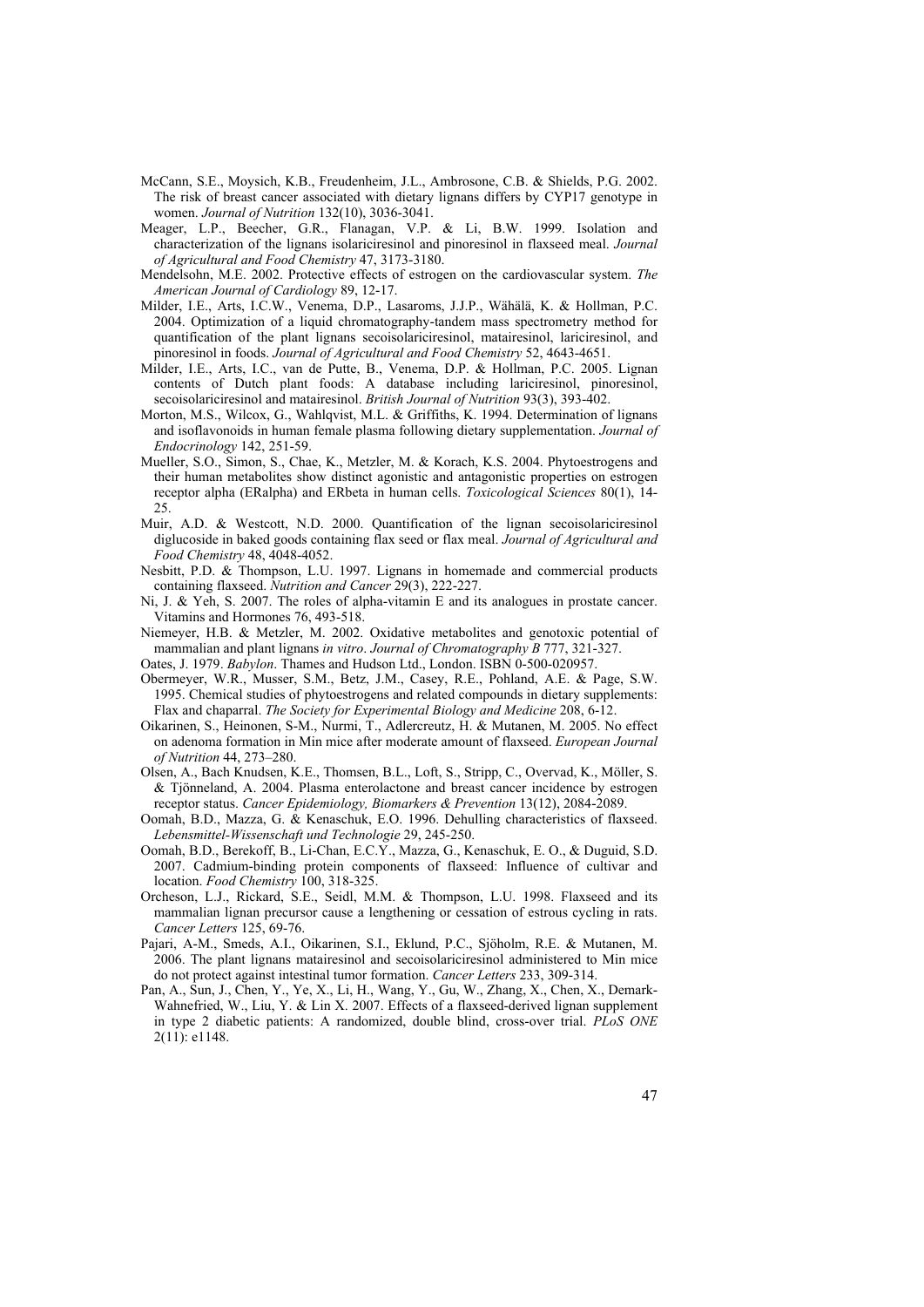- Pellizzon, M.A., Billheimer, J.T., Bloedon, L.T., Szapary, P.O. & Rader, D.J. 2007. Flaxseed reduces plasma cholesterol levels in hypercholesterolemic mouse models. *Journal of the American College of Nutrition* 26(1), 66-75.
- Peñalvo, J.L., Haajanen, K.M., Botting, N. & Adlercreutz, H. 2005. Quantification of lignans in food using isotope dilution gas chromatography/mass spectrometry. *Journal of Agricultural and Food Chemistry* 53, 9342-9347.
- Peñalvo, J.L. & Nurmi, T. 2006. Application of coulometric electrode array detection to the analysis of isoflavonoids and lignans. *Journal of Pharmaceutical and Biomedical Analysis* 41, 1497-1507.
- Penttinen, P., Jaehrling, J., Damdimopoulos, A.E., Inzunza, J., Lemmen, J.G., van der Saag, P., Pettersson, K., Gauglitz, G., Mäkelä, S. & Pongratz, I. 2007. Diet-derived polyphenol metabolite enterolactone is a tissue-specific estrogen receptor activator. *Endocrinology* 148(10), 4875-86.
- Podda, M., Weber, C., Traber, M.G. & Packer L. 1996. Simultaneous determination of tissue tocopherols, tocotrienols, ubiquinols, and ubiquinones. *Journal of Lipid Research* 37, 893-901.
- Pohjanheimo, T.H., T.A., Hakala, M.A., Tahvonen, R.L., Salminen, S.J. & Kallio, H.P. 2006. Flaxseed in breadmaking: Effects on sensory quality, aging, and composition of bakery products. *Journal of Food Science* 71(4), S343-S348.
- Prasad, K. 1997. Dietary flaxseed in prevention of hypercholesterolemic atherosclerosis. *Atherosclerosis* 132, 69-76.
- Prasad, K. 1999. Reduction of serum cholesterol and hypercholesterolemic atherosclerosis in rabbits by secoisolariciresinol diglucoside isolated from flaxseed. *Circulation* 99, 1355-1362.
- Prasad, K. 2000. Oxidative stress as a mechanism of diabetes in diabetic BB prone rats: Effect of secoisolariciresinol diglucoside (SDG). *Molecular and Cellular Biochemistry* 209, 89-96.
- Prasad, K. 2001. Secoisolariciresinol diglucoside from flaxseed delays the development of type 2 diabetes in Zucker rat. *Journal of Laboratory and Clinical Medicine* 138(1), 32- 39.
- Prasad, K. 2005. Hypocholesterolemic and antiatherosclerotic effect of flax lignan complex isolated from flaxseed. *Atherosclerosis* 179(2), 269-275.
- Prasad, K. 2007. Regression of hypercholesterolemic atherosclerosis in rabbits by
- secoisolariciresinol diglucoside isolated from flaxseed. *Atherosclerosis* doi:10.1016/j.atherosclerosis.2007.07.043
- Prasad, K., Mantha, S.V., Muir, A.D. & Westcott, N.D. 1998. Reduction of hypercholesterolemic atherosclerosis by CDC-flaxseed with very low alpha-linolenic acid. *Atherosclerosis* 136, 367-375.
- Qiu, S., Lu, Z., Luyengi, L., Lee, S.K., Pezzuto, J.M., Farnsworth, N.R., Thompson, L.U., Fong, H.S. 1999. Isolation and characterization of flaxseed (*Linum usitatissimum*) constituents. *Pharmaceutical Biology* 37, 1-7.
- Ranich, T., Bhathena, S.J. & [Velasquez, M.T](http://apps.isiknowledge.com/WoS/CIW.cgi?SID=N2doNEDH49GalDDJ34a&Func=OneClickSearch&field=AU&val=Velasquez+MT&ut=000173725400003&auloc=3&curr_doc=7/4&Form=FullRecordPage&doc=7/4). 2001. Protective effects of dietary phytoestrogens in chronic renal disease. *Journal of Renal Nutrition* 11(4), 183-193.
- Ratnayake, W.M.N., Behrens, W.A., Fischer, P.W.F., L'Abbé, M.R., Mongeau, R. & Beare-Rogers, J.L. 1992. Chemical and nutritional studies of flaxseed (variety Linott) in rats. *Journal of Nutrition and Biochemistry* 3, 232-240.
- Rickard, S.E., Orcheson, L.J, Seidl, M.M., Luyengi, L., Fong, H.S. & Thompson L.U. 1996. Dose-dependent production of mammalian lignans in rats and *in vitro* from the purified precursor secoisolariciresinol diglycoside in flaxseed. *Journal of Nutrition* 126, 2012-2019.
- Rickard, S.E. & Thompson, L.U. 1998. Chronic exposure to secoisolariciresinol diglycoside alters lignan disposition in rats. *Journal of Nutrition* 128, 615-623.
- Rickard, S.E. & Thompson, L.U. 2000a. Urinary composition and postprandial blood changes in 3H-secoisolariciresinol diglucoside (SDG) metabolites in rats do not differ between acute and chronic SDG treatments. *Journal of Nutrition* 130(9), 2299-2305.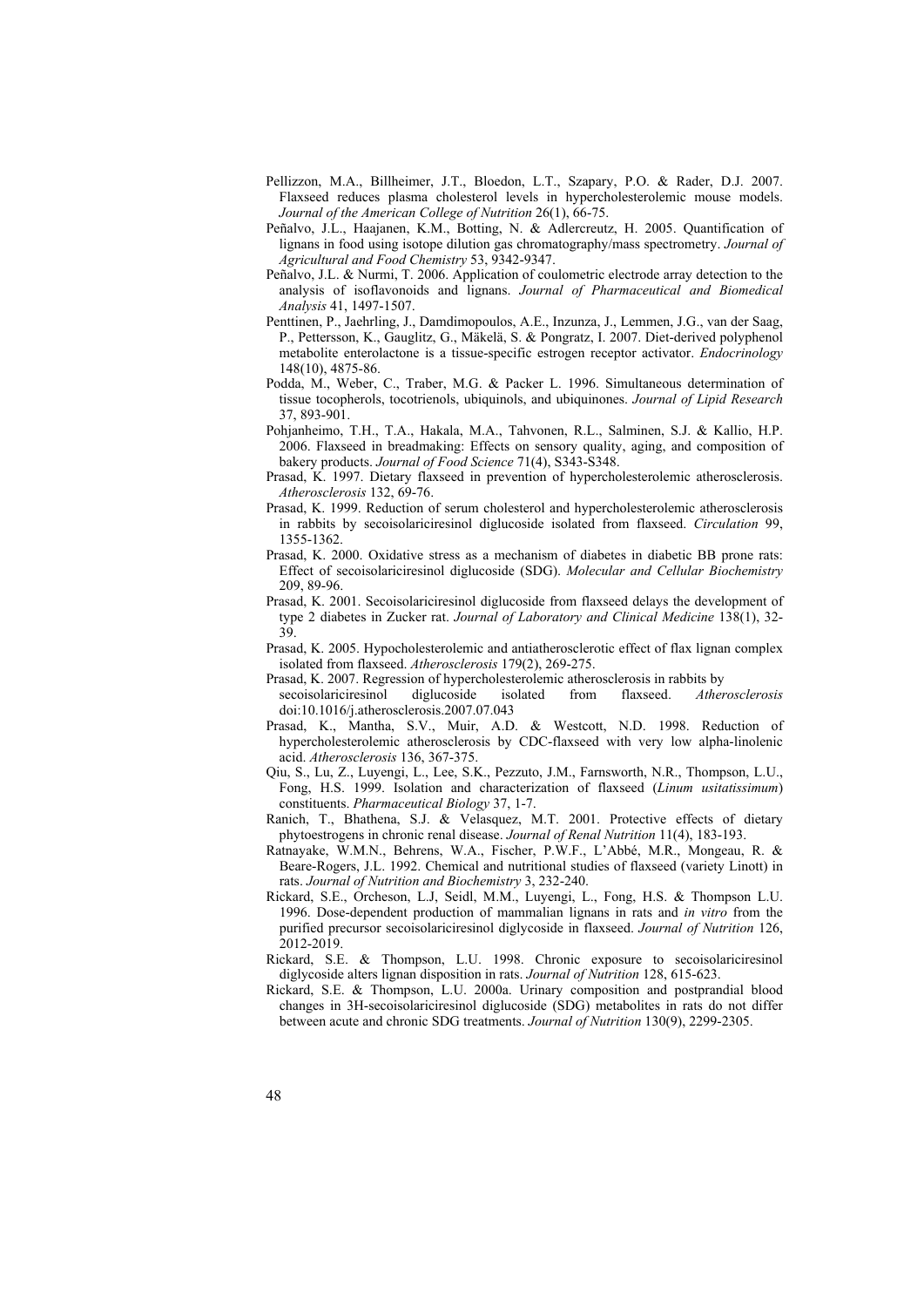- Rickard, S.E., Yuan, Y.V., Chen, J. & Thompson, L.U. 1999. Dose effects of flaxseed and its lignan on n-methyl-n-nitrosourea-induced mammary tumorigenesis in rats. *Nutrition and Cancer* 35(1), 50-57.
- Rickard, S.E, Yuan, Y.V. & Thompson, L.U. 2000b. Plasma insulin-like growth factor I levels in rats are reduced by dietary supplementation of flaxseed or its lignan secoisolariciresinol diglycoside. *Cancer Letters* 161(1), 47-55.

Rosling, H. 1993. Cyanide exposure from linseed. *The Lancet* 341, 177.

- Rowland, I., Wiseman, H., Sanders, T., Adlercreutz, H. & Bowey, E. 1999. Metabolism of oestrogens and phytoestrogens: Role of the gut microflora. *Biochemical Society Transactions* 27(2):304-308.
- Saarinen, N.M., Smeds, A., Mäkelä, S.I., Ämmälä, J., Hakala, K., Pihlava, J-M., Ryhänen, E-L., Sjöholm, R. & Santti, R. 2002. Structural determinants of plant lignans for the formation of enterolactone *in vivo*. *Journal of Chromatography B*, 777, 311-319.
- Saarinen, N.M., Wärri, A., Airio, M., Smeds, A. & Mäkelä, S. 2007. Role of dietary lignans in the reduction of breast cancer risk. *Molecular Nutrition & Food Research* 51, 857-866.
- Schöttner, M., Spiteller, G. & Gansser, D. 1998. Lignans interfering with 5αdihydrotestosterone binding to human sex hormone-binding globulin. *Journal of Natural Products* 61, 119-121.
- Scalbert, A., Morand, C., Manach, C. & Rémésy. C. 2002. Absorption and metabolism of polyphenols in the gut and impact on health. *Biomedicine & Pharmacotherapy* 56, 276- 282
- Seigler, L. & Wu, W.T. 1981. Separation of serum high-density lipoprotein for cholesterol determination: Ultracentrifugation vs precipitation with sodium phosphotungstate and magnesium chloride. *Clinical Chemistry* 27, 838-841.
- Serraino, M. & Thompson, L.U. 1992a. Flaxseed supplementation and early markers of colon carcinogenesis. *Cancer Letters* 63, 159-165.
- Serraino, M. & Thompson, L.U. 1992b. The effect of flaxseed supplementation on the initiation and promotional stages of mammary tumorigenesis. *Nutrition and Cancer* 17, 153-159.
- Setchell, K.D.R., Lawson, A.M., Borriello, S.P., Harkness, R., Gordon, H., Morgan, D.M.L., Kirk, D.N., Adlercreutz, H., Anderson, L.C. & Axelson, M. 1981. Lignan formation in man: Microbial involvement and possible roles in relation to cancer. *Lancet*  $ii$ , 4-7.
- Siegenthaler, 1994. The use of flaxseed in Ethiopia. *Proceedings of the 55th Flax Institute of the United States of America*. Flax Institute of the United States, Fargo, North Dakota. pp.143-149.
- Smeds, A.I., Saarinen, N.M., Hurmerinta, T.T., Penttinen, P.E., Sjöholm, R.E. & Mäkelä, S.I. 2004. Urinary excretion of lignans after administration of isolated plant lignans to rats: The effect of single dose and ten-day exposures. *Journal of Chromatography B* 813, 303-312.
- Sontag, T.J. & Parker, R.S. 2002. Cytochrome P450 o-hydroxylatase pathway of tocopherol catabolism. Novel mechanism of regulation of vitamin E status. *Journal of Biological Chemistry* 277(28), 25290-25296.
- Stocker, R. & Keaney, J.F. Jr. 2004. Role of oxidative modifications in atherosclerosis. *Physiological Reviews* 84(4), 1381-1478.
- Struijs, K., Vincken, J-P., Verhoef, R., van Oostveen-van Casteren, W.H.M., Voragen A.G.J. & Gruppen H. 2007. The flavonoid herbacetin diglucoside as a constituent of the lignan macromolecule from flaxseed hulls. *Phytochemistry* 68, 1227-1235.
- Struijs, K., Vincken, J.P., Verhoef, R., Voragen, A.G. & Gruppen, H. 2008. Hydroxycinnamic acids are ester-linked directly to glucosyl moieties within the lignan macromolecule from flaxseed hulls. *Phytochemistry*. doi:10.1016
- Talmud, P.J. 2007. Gene–environment interaction and its impact on coronary heart disease risk. *Nutrition Metabolism and Cardiovascular Diseases* 17(2), 148-152.
- Thompson, L.U, Seidl, M.M., Rickard, S.E., Orcheson, L.J. & Fong, H.S. 1996a. Antitumorigenic effect of a mammalian lignan precursor from flaxseed. *Nutrition and Cancer* 26, 159-165.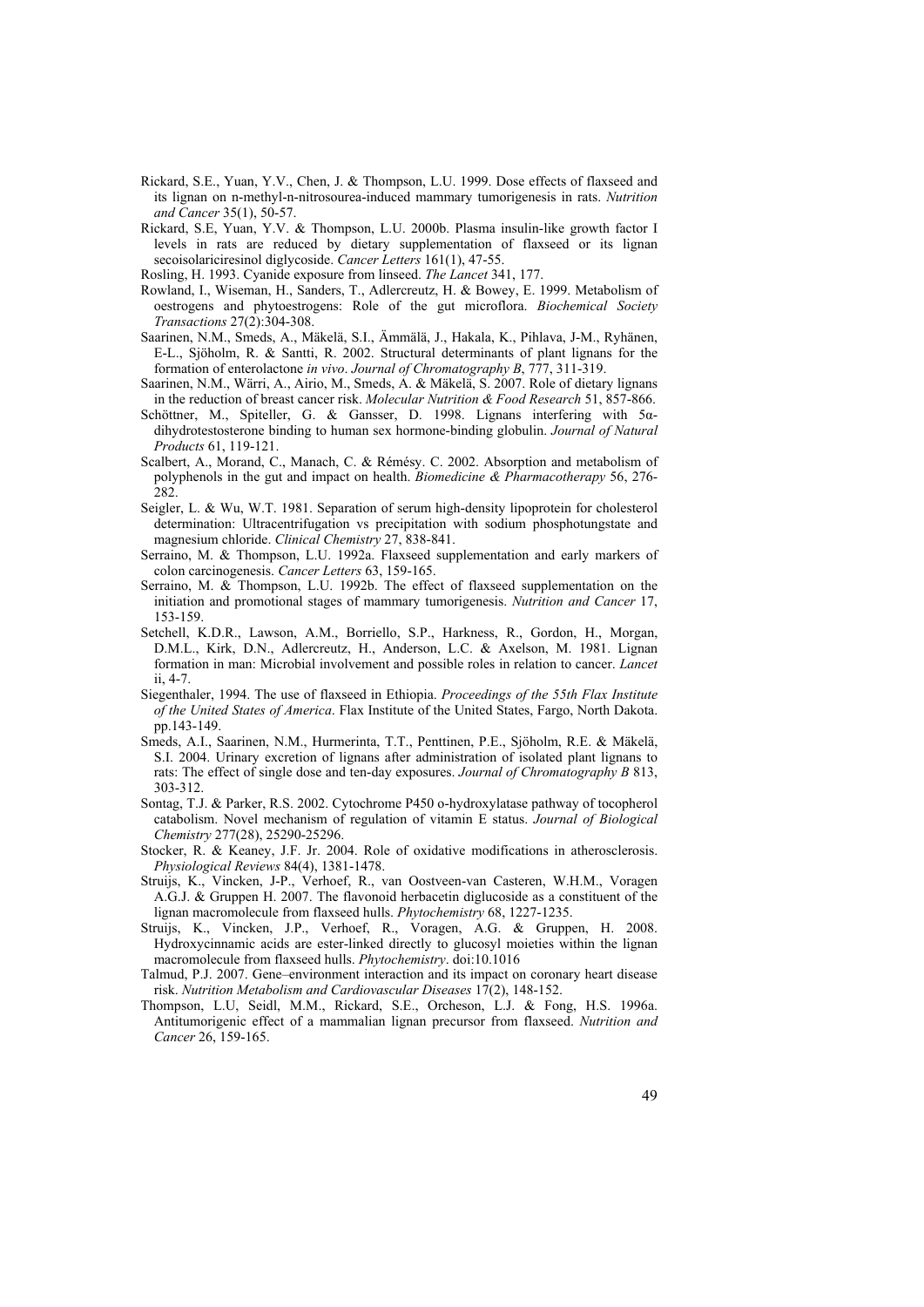- Thompson, L.U., Rickard, S.E., Orcheson, L.J. & Seidl, M.M. 1996b. Flaxseed and its lignan and oil components reduce mammary tumor growth at a late stage of carcinogenesis. *Carcinogenesis* 17, 1373-1376.
- Thompson, L.U., Rickard, S.E., Cheung, F., Kenaschuk, E.O. & Obermeyer, W.R. 1997. Variability in anticancer lignan levels in flaxseed. *Nutrition and Cancer* 27(1), 26-30.
- Thompson, L.U., Boucher, B.A., Liu, Z., Cotterchio, M. & Kreiger, N. 2006. Phytoestrogen content of foods consumed in Canada, including isoflavones, lignans, and coumestan. *Nutrition and Cancer* 54(2), 184-201.
- Thompson, L.U., Chen, J.M., Li, T., Strasser-Weippl, K. & Goss, P.E. 2005. Dietary flaxseed alters tumor biological markers in postmenopausal breast cancer. *Clinical Cancer Research* 11(10), 3828-3835.
- Tou, J.C., Chen, J. & Thompson, L.U. 1999. Dose, timing, and duration of flaxseed exposure affect reproductive indices and sex hormone levels in rats. *Journal of Toxicol Environ Health* 56, 555–570.
- Tura, D. & Robards, K. 2002. Sample handling strategies for the determination of biphenols in food and plants. *Journal of Chromatography A* 975(1), 71-93.
- Vanharanta M, Voutilainen S, Rissanen TH, Adlercreutz H, Salonen JT. 2003. Risk of cardiovascular disease-related and all-cause death according to serum concentrations of enterolactone: Kuopio Ischaemic Heart Disease Risk Factor Study. *Archives of Internal Medicine* 163(9), 1099-1104.
- van Kranen, H.J., Mortensen, A., Sorensen, I.K., van den Berg- Wijnands, J., Beems, R., Nurmi, T., Adlercreutz, H. & van Kreijl, C.F. 2003. Lignan precursors from flaxseed or rye bran do not protect against the development of intestinal neoplasmia in ApcMin mice. *Nutrition and Cancer* 45, 203-210.
- Velasquez, M.T., [Bhathena, S.J](http://apps.isiknowledge.com/WoS/CIW.cgi?SID=N2doNEDH49GalDDJ34a&Func=OneClickSearch&field=AU&val=Bhathena+SJ&ut=000186431600016&auloc=2&curr_doc=7/3&Form=FullRecordPage&doc=7/3)., [Ranich, T](http://apps.isiknowledge.com/WoS/CIW.cgi?SID=N2doNEDH49GalDDJ34a&Func=OneClickSearch&field=AU&val=Ranich+T&ut=000186431600016&auloc=3&curr_doc=7/3&Form=FullRecordPage&doc=7/3)., [Schwartz, A.M](http://apps.isiknowledge.com/WoS/CIW.cgi?SID=N2doNEDH49GalDDJ34a&Func=OneClickSearch&field=AU&val=Schwartz+AM&ut=000186431600016&auloc=4&curr_doc=7/3&Form=FullRecordPage&doc=7/3)., [Kardon, D.E](http://apps.isiknowledge.com/WoS/CIW.cgi?SID=N2doNEDH49GalDDJ34a&Func=OneClickSearch&field=AU&val=Kardon+DE&ut=000186431600016&auloc=5&curr_doc=7/3&Form=FullRecordPage&doc=7/3)., [Ali, A.A](http://apps.isiknowledge.com/WoS/CIW.cgi?SID=N2doNEDH49GalDDJ34a&Func=OneClickSearch&field=AU&val=Ali+AA&ut=000186431600016&auloc=6&curr_doc=7/3&Form=FullRecordPage&doc=7/3)., Haudenschild, C.C. & [Hansen, C.T](http://apps.isiknowledge.com/WoS/CIW.cgi?SID=N2doNEDH49GalDDJ34a&Func=OneClickSearch&field=AU&val=Hansen+CT&ut=000186431600016&auloc=8&curr_doc=7/3&Form=FullRecordPage&doc=7/3). 2003. Dietary flaxseed meal reduces proteinuria and ameliorates nephropathy in an animal model of type II diabetes mellitus. *Kidney International* 64(6), 2100-2107.
- von Heimendahl, C.B.I., Schäfer, K.M., Eklund, P., Sjöholm, R., Schmidt, T.J., Fuss, E. 2005. Pinoresinol-lariciresinol reductases with different stereospecificity from *Linum album* and *Linum usitatissimum*. *Phytochemistry* 66, 1254–1263.
- Wang, C., Mäkelä, T., Hase, T., Adlercreutz, H. & Kurzer, M.S. 1994. Lignans and flavonoids inhibit aromatase enzyme in human preadipocytes. *Journal of Steroid Biochemical & Molecular Biology* 50(3-4), 205-212.
- Warrand, J., Michaud, P., Pichon, L., Muller, G., Courtois, B., Ralainirina, R. & Courtois, J. 2003. Large-scale purification of water-soluble polysaccharides from flaxseed mucilage, and isolation of a new anionic polymer. World Health Organization (WHO), 2002. *The World Health Report*. London: World Health Organization, 2002.
- Westcott, N.D. & Muir, A.D. 1996a. Process for extracting and purifying lignans and cinnamic acid derivatives from flaxseed. *PCT patent WO9630468A2*.
- Westcott, N.D. & Muir, A.D. 1996b. Variation in the concentration of the flax seed lignan concentration with variety, location and year. *Proceedings of the 56th Flax Institute of the United States.* pp 77-80. Flax Institute of the United States, Fargo, ND.
- WHO 1996. *World Health Organization Guidelines for Drinking-Water Quality.* Vol 2; *Health Criteria and Other Supporting Information*, 2nd edn, WHO, Geneva.
- Wiesenborn, D., Tostenson, K. & Kangas, N. 2003. Continuous abrasive method for mechanically fractionating flaxseed. *Journal of the American Oil Chemists' Society* 80(3), 295-300.
- Xia, Z-Q., Costa, M.A., Proctor, J., Davin, L.B. & Lewis, N.G. 2000. Dirigent-mediated podophyllotoxin biosynthesis in *Linum flavum* and *Podophyllum peltatum*. *Phytochemistry* 55, 537-549
- Yamashita, K., Ikeda, S. & Obayashi, M. 2003. Comparative effects of flaxseed and sesame seed on vitamin E and cholesterol levels in rats. *Lipids* 38(12), 1249-1255.
- Yamashita, K., Yamada, Y., Kitou, S., Ikeda, S., Abe, C., Saarinen, N. & Santti, R. 2007. Hydroxymatairesinol and sesaminol act differently on tocopherol concentrations in rats. *Journal of Nutritional Science and Vitaminology* 53, 393-399.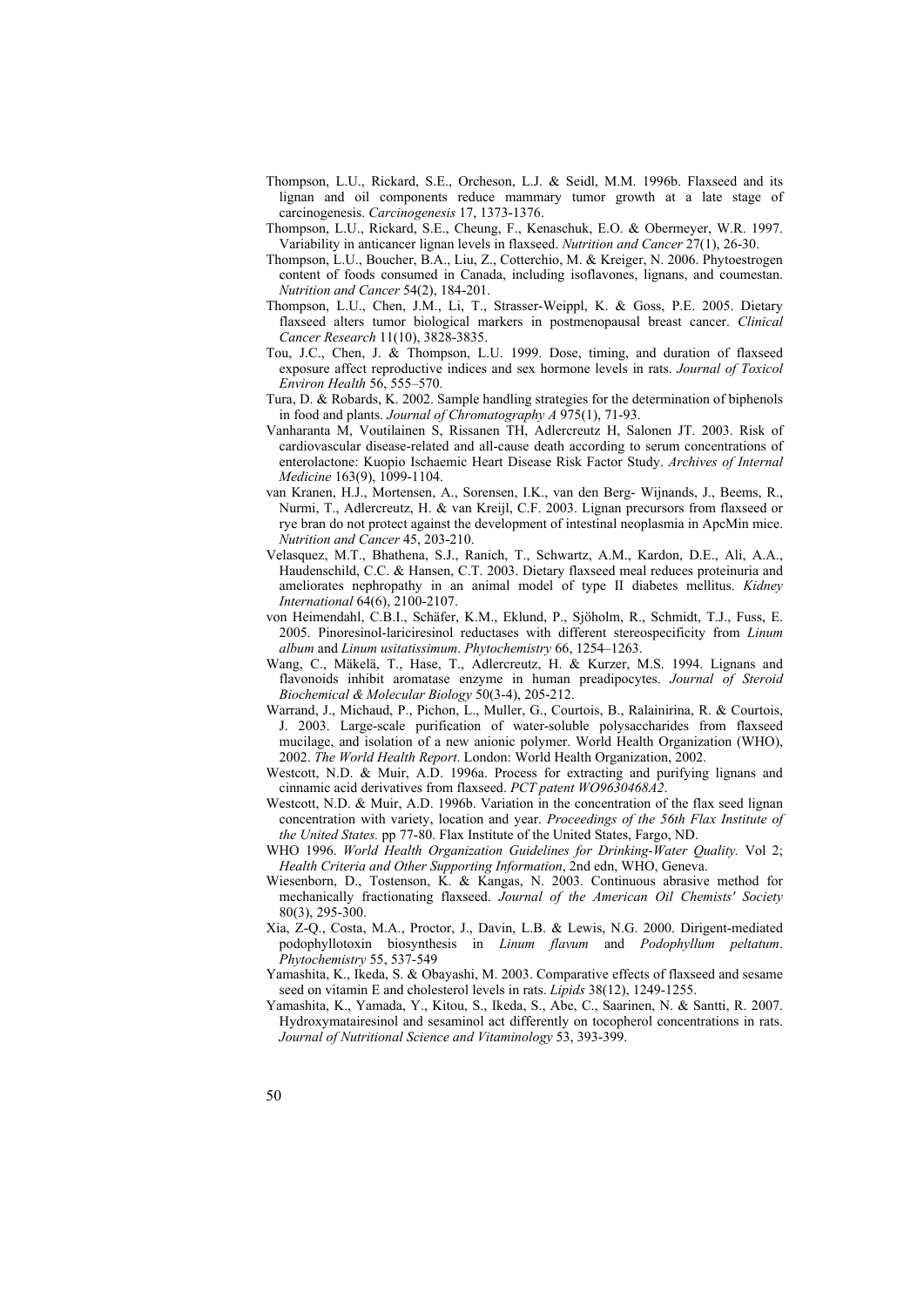- Zeleniuch-Jaquotte, A., Adlercreutz, H., Shore, R.E., Koenig, K.L., Kato, I., Arslan, A.A., & Toniolo, P. 2004. Circulating enterolactone and risk of breast cancer: A prospective study in New York. *British Journal of Nutrition* 91, 99-105.
- Zhang, W., Wang, X., Liu, Y., Flinkinger, B., Empie, M.W. & Sun, S.Z. 2007. Dietary flaxseed lignan extract lowers plasma cholesterol and glucose concentrations in hypercholesterolaemic subjects. *British Journal of Nutrition*, doi: 10.1017/S0007114507871649.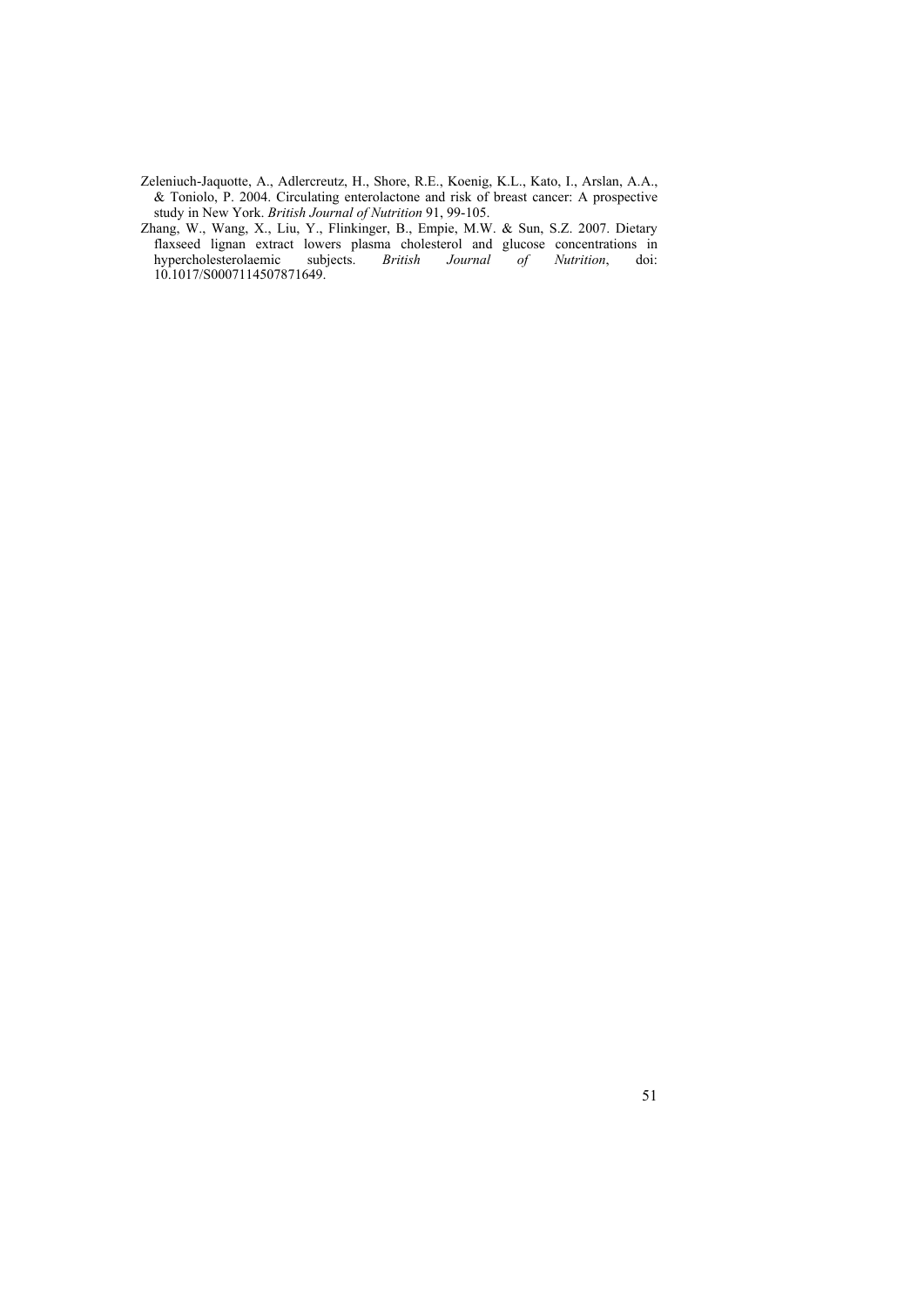# **Acknowledgements/Tack**

Min tid här på Livsmedelsvetenskap har varit inspirerande och den har givit mig många nya vänner. Tack alla på LMV för att gjort arbetet med avhandlingen så mycket lättare och mer innehållsrikt.

Speciellt tack går till…

- Till mina handledare, trion Per, Afaf och Roger, som kompletterar varandra ut i fingerspetsarna och som gör ett perfekt arbete med sina doktorander. Om jag skulle nämna allt ni lärt mig och hjälpt mig med så skulle jag behöva skriva en avhandling om just det. Tack för allt ert stöd, inspiration och omsorg under min tid som doktorand.
- Till Torbjörn, Hans, Maria och (lite) Rickard som lärde och hjälpte mig jättemycket med råttorna.
- Till Sven-Erik Larsson, Hushållningssällskapet, Jan Meyer, Svalöf Weibull, och Lars Forsén, Alternativ Förädling AB, som försåg mig med linfröprover och pressad linfrökaka.
- Till Formas, Forskningsrådet för miljö, areella näringar och samhällsbyggande som genom finansiering gjorde detta projekt möjligt.
- Tack LiFT, som gav mig förmånen att utveckla min doktorandutbildning mot industrin och gett kontakter med andra universitet och doktorander i Sverige.
- Till alla LMV doktorander och andra som kom och som gick (eller stannade) under dessa år. Tack för att ni stod ut med min torra humor och galenskap. Det var kul att lära känna er. Susanne - för allt som vi skrattade om och diskuterade och för att du lärde mig vad global betyder (tror jag). Patricia och Stalin - som lärde mig dansa marengo och salsa och som döpte mig till lorita (papegoja på spanska) för min iver att lära mig nya ord på spanska. Och vad skulle jag ha gjort om jag inte haft mina härliga rumskompisar Maria och Arwa. Maria - för din omtanke om alla och envar. Arwa - för din givmildhet och ditt glada skratt. Kram till er båda. Till de godhjärtade tjejerna Janicka, Gunnel, Kristine, Lena och Annika och till alla på "regeringskansliet" som ställer upp och hjälper till med allt man ber om. Till alla doktorander som jag skrämde av misstag (?). Ali- You never knows what will wait for you in a dark corner. Be aware for the darkness! Rickard, du blev väldigt rädd men det var faktiskt inte meningen ☺. Vi får se om jag hinner skrämma några fler av misstag innan jag "går upp i rök".
- Till Mamma och Pappa, brollan Daniel, fina Hilma och stora tjocka släkten i Norrland. Många kramar till er i Norrland. Snart kommer jag och åker skidor och fjällvandrar och gör allt som jag inte haft tid med tidigare. Till mina svärföräldrar och alla Strandåsare i Sverige som jag känner, tack för alla släktträffar och annat ni gett.
- Till 'Mammagruppen' och Håkan, Lovisa och Hjalmar + liten från bl. a. Studentvägen som jag lärde känna under min tid som barnledig. Vi får träffas i pulkabacken eller på någon utflykt, kanske Hågadalen eller vad